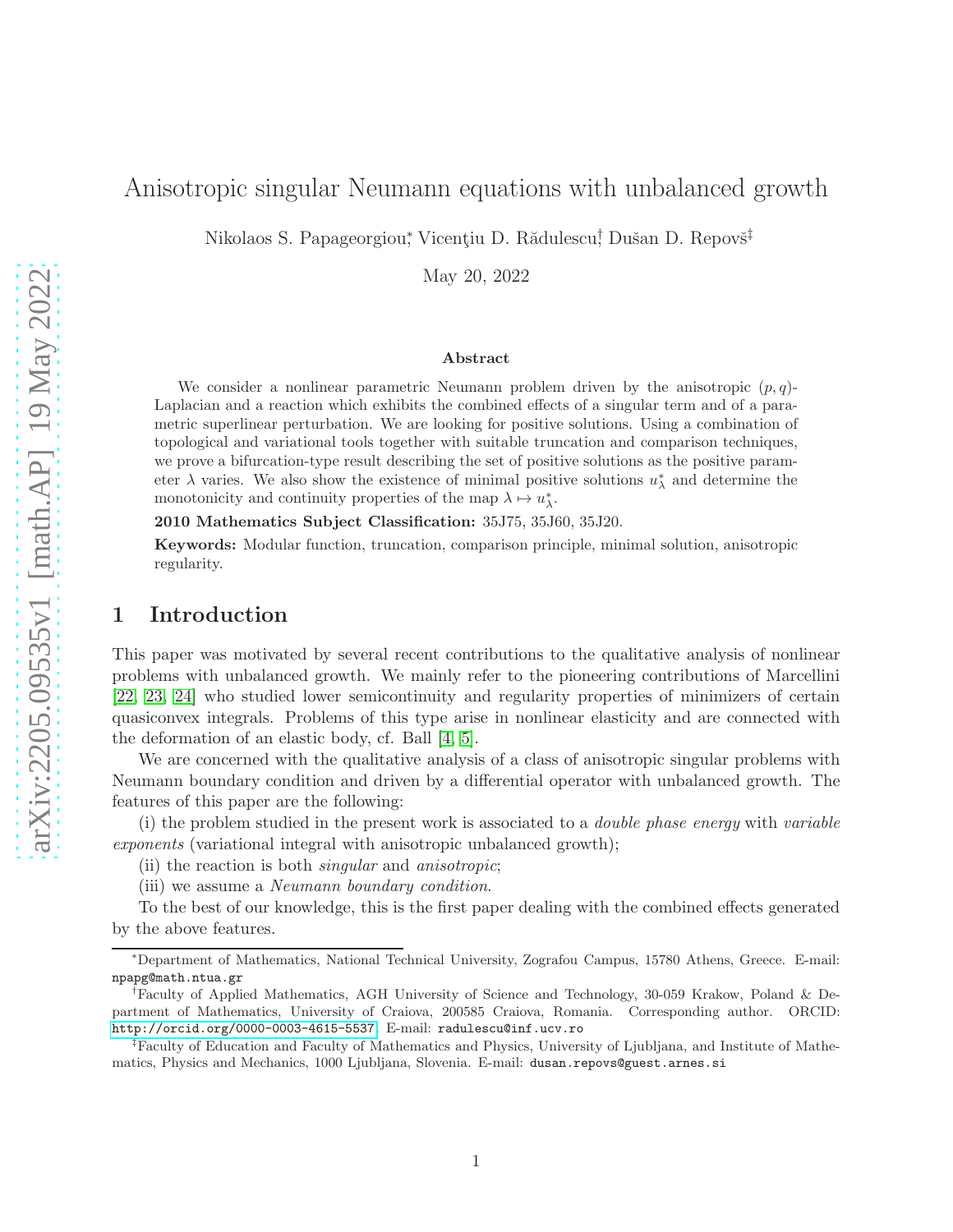## 1.1 Unbalanced problems and their historical traces

Let  $\Omega$  be a bounded domain in  $\mathbb{R}^N$  ( $N \geq 2$ ) with a smooth boundary. If  $u : \Omega \to \mathbb{R}^N$  is the displacement and  $Du$  is the  $N \times N$  matrix of the deformation gradient, then the total energy can be represented by an integral of the type

<span id="page-1-0"></span>
$$
I(u) = \int_{\Omega} f(z, Du(z))dz,
$$
 (1)

where the energy function  $f = f(z, \xi) : \Omega \times \mathbb{R}^{N \times N} \to \mathbb{R}$  is quasiconvex with respect to  $\xi$ , see Morrey [\[26\]](#page-26-3). One of the simplest examples considered by Ball is given by functions  $f$  of the type

$$
f(\xi) = g(\xi) + h(\det \xi),
$$

where det  $\xi$  is the determinant of the  $N \times N$  matrix  $\xi$ , and g, h are nonnegative convex functions, which satisfy the growth conditions

$$
g(\xi) \ge c_1 |\xi|^p
$$
;  $\lim_{t \to +\infty} h(t) = +\infty$ ,

where  $c_1$  is a positive constant and  $1 \leq p \leq N$ . The condition  $p \leq N$  is necessary to study the existence of equilibrium solutions with cavities, that is, minima of the integral [\(1\)](#page-1-0) that are discontinuous at one point where a cavity forms; in fact, every  $u$  with finite energy belongs to the Sobolev space  $W^{1,p}(\Omega,\mathbb{R}^N)$ , and thus it is a continuous function if  $p > N$ . In accordance with these problems arising in nonlinear elasticity, Marcellini [\[22,](#page-26-0) [23\]](#page-26-1) considered continuous functions  $f = f(x, u)$  with unbalanced growth that satisfy

$$
c_1 |u|^p \le |f(z, u)| \le c_2 \left(1 + |u|^q\right) \quad \text{for all } (x, u) \in \Omega \times \mathbb{R},
$$

where  $c_1$ ,  $c_2$  are positive constants and  $1 \leq p \leq q$ . Regularity and existence of solutions of elliptic equations with  $p, q$ –growth conditions were studied in [\[23\]](#page-26-1).

The study of non-autonomous functionals characterized by the fact that the energy density changes its ellipticity and growth properties according to the point has been continued in a series of remarkable papers by Mingione *et al.*  $[6, 7, 12]$  $[6, 7, 12]$  $[6, 7, 12]$ . These contributions are in relationship with the work of Zhikov [\[43,](#page-27-0) [44\]](#page-27-1), which describe the behavior of phenomena arising in nonlinear elasticity. In fact, Zhikov intended to provide models for strongly anisotropic materials in the context of homogenisation. In particular, he considered the following model functional

<span id="page-1-1"></span>
$$
\mathcal{P}_{p,q}(u) := \int_{\Omega} (|Du|^p + a(z)|Du|^q) dz, \quad 0 \le a(x) \le L, \ 1 < p < q,\tag{2}
$$

where the modulating coefficient  $a(x)$  dictates the geometry of the composite made of two differential materials, with hardening exponents  $p$  and  $q$ , respectively.

In the present paper we are concerned with a problem whose energy is of the type defined in [\(2\)](#page-1-1) but such that the exponents p and q are variable (they depend on the point).

#### 1.2 Statement of the problem

Let  $\Omega \subseteq \mathbb{R}^N$  be a bounded domain with a  $C^2$ -boundary  $\partial \Omega$ . In this paper we study the following parametric singular anisotropic  $(p, q)$ -equation:

$$
\begin{cases}\n-\Delta_{p(z)}u(z) - \Delta_{q(z)}u(z) + \xi(z)u(z)^{p(z)-1} = u(z)^{-\eta(z)} + \lambda f(z, u(z)) \text{ in } \Omega, \\
\frac{\partial u}{\partial n} = 0 \text{ on } \partial\Omega, \ u(z) > 0 \text{ for all } z \in \Omega, \ \lambda > 0.\n\end{cases} (P_\lambda)
$$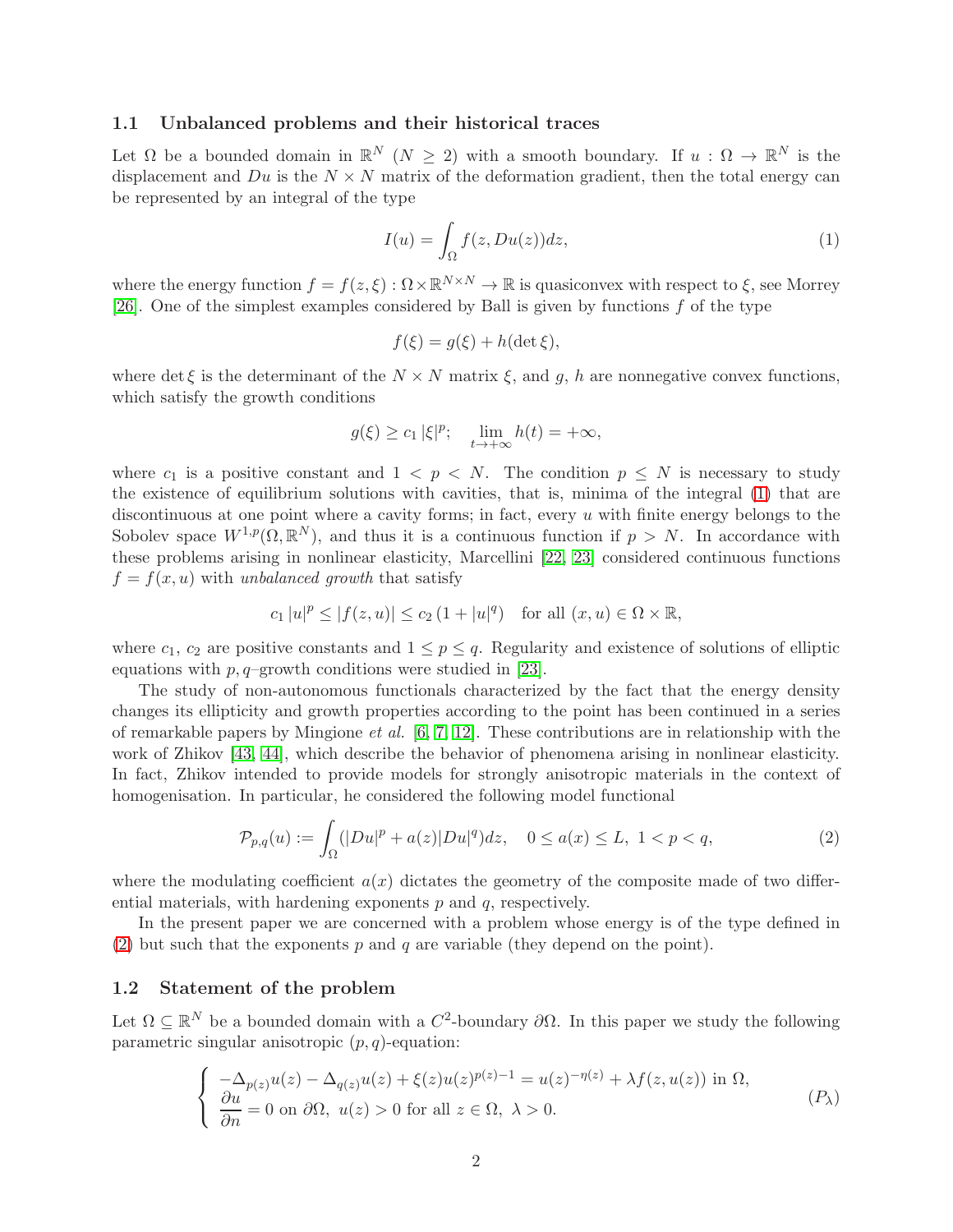In this problem, we make the following hypotheses for the exponents  $p(\cdot), q(\cdot), \eta(\cdot)$ :

$$
p, q, \eta \in C^1(\overline{\Omega}), q_- \leq q_+ < p_- \leq p_+, 0 < \eta(z) < 1
$$
 for all  $z \in \overline{\Omega}$ ,

where for every  $r \in C(\overline{\Omega})$  we define

$$
r_{-} := \min_{\overline{\Omega}} r, \ r_{+} := \max_{\overline{\Omega}} r.
$$

Also for  $r \in C(\Omega)$  with  $1 < r(z) < \infty$  for all  $z \in \Omega$ , we denote by  $\Delta_{r(z)}$  the  $r(z)$ -Laplace differential operator defined by

$$
\Delta_{r(z)} u = \text{div} \left( |Du|^{r(z)-2} Du \right) \text{ for all } u \in W^{1,r(z)}(\Omega).
$$

The potential function  $\xi \in L^{\infty}(\Omega)$  satisfies  $\xi(z) > 0$  for a.a.  $z \in \Omega$ . In the reaction we have two terms. One is the singular term  $x \mapsto x^{-\eta(z)}$  with  $0 < \eta(z) < 1$  for all  $z \in \overline{\Omega}$  and the other is a parametric perturbation  $\lambda f(z, x)$  with  $\lambda > 0$  being the parameter. The function  $f(z, x)$  is a Carathéodory function, that is, for all  $x \in \mathbb{R}$  the mapping  $z \mapsto f(z, x)$  is measurable and for a.a.  $z \in \Omega$  the function  $x \mapsto f(z, x)$  is continuous. We assume that for a.a.  $z \in \Omega$ , the function  $f(z, \cdot)$  exhibits a  $(p_{+} - 1)$ -superlinear growth near  $+\infty$  with  $p_{+} = \frac{m}{\Omega}$ p, but without satisfying the so-called Ambrosetti-Rabinowitz condition (the AR-condition for short), which is common in the literature when dealing with superlinear problems. Instead, we use a less restrictive condition which incorporates in our framework superlinear nonlinearities with slower growth near  $+\infty$ . The precise hypotheses on  $f(z, x)$  can be found in Section 2 (see hypotheses  $H_1$ ).

We are looking for positive solutions and our aim is to determine how the set of positive solutions changes as the parameter  $\lambda > 0$  varies. In this direction we prove a bifurcation-type result describing the changes in the set of positive solutions of  $(P_\lambda)$  as the positive parameter  $\lambda$  increases. We also show that if  $\lambda > 0$  is admissible (that is, problem  $(P_{\lambda})$  admits positive solutions), then there is a minimal positive solution  $u^*_{\lambda}$  (that is, a smallest solution) and we examine the monotonicity and continuity of the map  $\lambda \mapsto u_{\lambda}^*$ .

Analogous studies for p-Laplacian equations with constant exponent, were conducted by Gia-comoni, Schindler & Takač [\[18\]](#page-25-5) and Papageorgiou & Winkert [\[35\]](#page-26-4). More general equations driven by nonhomogeneous differential operators, were considered recently by Papageorgiou, Rădulescu  $\&$  Repovš [\[28,](#page-26-5) [29,](#page-26-6) [30,](#page-26-7) [31\]](#page-26-8), Papageorgiou  $\&$  Scapellato [\[33\]](#page-26-9), Papageorgiou, Vetro  $\&$  Vetro [\[34\]](#page-26-10), Papageorgiou & Zhang [\[37\]](#page-26-11), and Ragusa & Tachikawa [\[38\]](#page-26-12). We should also mention the very recent works of De Filippis & Mingione [\[13\]](#page-25-6) and Marcellini [\[25\]](#page-26-13), on the regularity of solutions of double phase problems. This is a very interesting area with several issues remaining open and requiring further investigation. Finally, we mention the work of Bahrouni, R $\rm{R\ddot{a}}$ dulescu & Winkert [\[3\]](#page-25-7) on a class of double phase problems with convection. Singular anisotropic equations driven by the  $p(z)$ -Laplacian, were studied by Byun & Ko [\[9\]](#page-25-8), Zhang & Rădulescu [\[42\]](#page-27-2), and Saudi & Ghanmi [\[40\]](#page-27-3). To the best of our knowledge, there are no works on singular anisotropic  $(p, q)$ -equations.

Boundary value problems driven by a combination of differential operators (such as  $(p, q)$ equations) arise in many mathematical models of physical processes. We mention the historically first such work of Cahn & Hilliard [\[10\]](#page-25-9), which deals with the process of separation of binary alloys and the more recent works of Benci, D'Avenia, Fortunato & Pisani [\[8\]](#page-25-10) on quantum physics, of Cherfils & Ilyasov [\[11\]](#page-25-11) on reaction diffusion systems and of Bahrouni, Rădulescu & Repovš [\[1,](#page-25-12) [2\]](#page-25-13) on transonic flow problems. Boundary value problems involving differential operators with variable exponents, are studied in the book of R $\alpha$ dulescu & Repovs [\[39\]](#page-26-14), while a comprehensive discussion of semilinear singular problems and a rich relevant bibliography can be found in the book of Ghergu  $&$  Rădulescu [\[17\]](#page-25-14).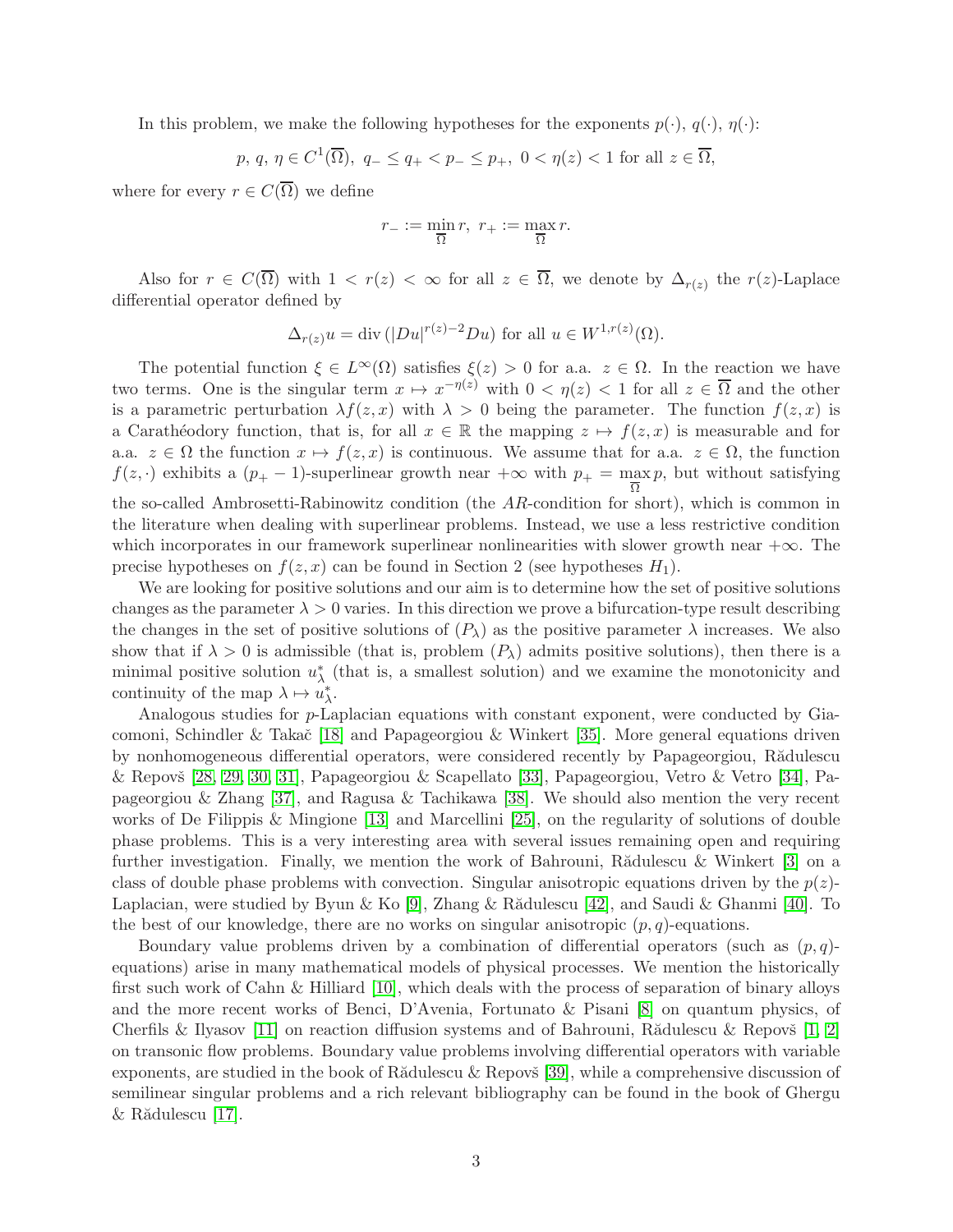## 2 Mathematical background and hypotheses

Although as we already mentioned in the previous section, we require that our exponents  $p(\cdot), q(\cdot)$ ,  $\eta(\cdot)$  are smooth (in order to exploit the existing anisotropic regularity theory), the introduction of the variable exponent spaces does not require such regularity restrictions.

We introduce the following spaces

$$
M(\Omega) = \{u : \Omega \to \mathbb{R} \text{ measurable}\}
$$
  

$$
L_1^{\infty}(\Omega) = \{p \in L^{\infty}(\Omega) : 1 \le \operatorname{essinf}_{\Omega} p\}.
$$

As usual, we identify in  $M(\Omega)$  two functions which differ only on a set of measure zero. If  $p \in L_1^{\infty}(\Omega)$ , then we set

$$
p_{-} = \operatorname*{essinf}_{\Omega} p
$$
 and  $p_{+} = \operatorname*{esssup}_{\Omega} p$ .

Given  $p \in L_1^{\infty}(\Omega)$ , the variable exponent Lebesgue space  $L^{p(z)}(\Omega)$  is defined by

$$
L^{p(z)}(\Omega) = \left\{ u \in M(\Omega) : \int_{\Omega} |u|^{p(z)} dz < \infty \right\}.
$$

We equip this space with the so-called "Luxemburg norm" defined by

$$
||u||_{p(z)} = \inf \left\{ \lambda > 0 : \int_{\Omega} \left( \frac{|u|}{\lambda} \right)^{p(z)} dz \le 1 \right\}.
$$

Variable exponent Lebesgue spaces are similar to the classical Lebesgue spaces. More precisely, they are separable Banach spaces, they are reflexive if and only if  $1 < p_{-} \leq p_{+} < \infty$  (in fact, they are uniformly convex). Moreover, simple functions and continuous functions of compact support are dense in  $L^{p(z)}(\Omega)$ .

Suppose that  $p, q \in L_1^{\infty}(\Omega)$ . Then we have the following property:

<sup>$$
\mu
$$</sup>L <sup>$p(z)$</sup> ( $\Omega$ )  $\hookrightarrow$  L <sup>$q(z)$</sup> ( $\Omega$ ) continuously

if and only if

$$
q(z) \leq p(z)
$$
 for a.a.  $z \in \Omega$ ".

Let  $p, p' \in L_1^{\infty}(\Omega)$  such that  $\frac{1}{p(z)} + \frac{1}{p'(z)}$  $\frac{1}{p'(z)} = 1$  for a.a.  $z \in \Omega$ . Then  $L^{p(z)}(\Omega)^* = L^{p'(z)}(\Omega)$  and the following Hölder-type inequality is true

$$
\int_{\Omega} |uv| dz \le \left(\frac{1}{p_-} + \frac{1}{p'_-}\right) ||u||_{p(z)} ||v||_{p'(z)}
$$

for all  $u \in L^{p(z)}(\Omega)$  and all  $v \in L^{p'(z)}(\Omega)$ .

Using the variable exponent Lebesgue spaces, we can define in the usual way variable exponent Sobolev spaces. So, if  $p \in L_1^{\infty}(\Omega)$ , then we set

$$
W^{1,p(z)}(\Omega) = \{ u \in L^{p(z)}(\Omega) : |Du| \in L^{p(z)}(\Omega) \}.
$$

This space is furnished with the following norm

$$
||u|| = ||u||_{p(z)} + |||Du||_{p(z)}.
$$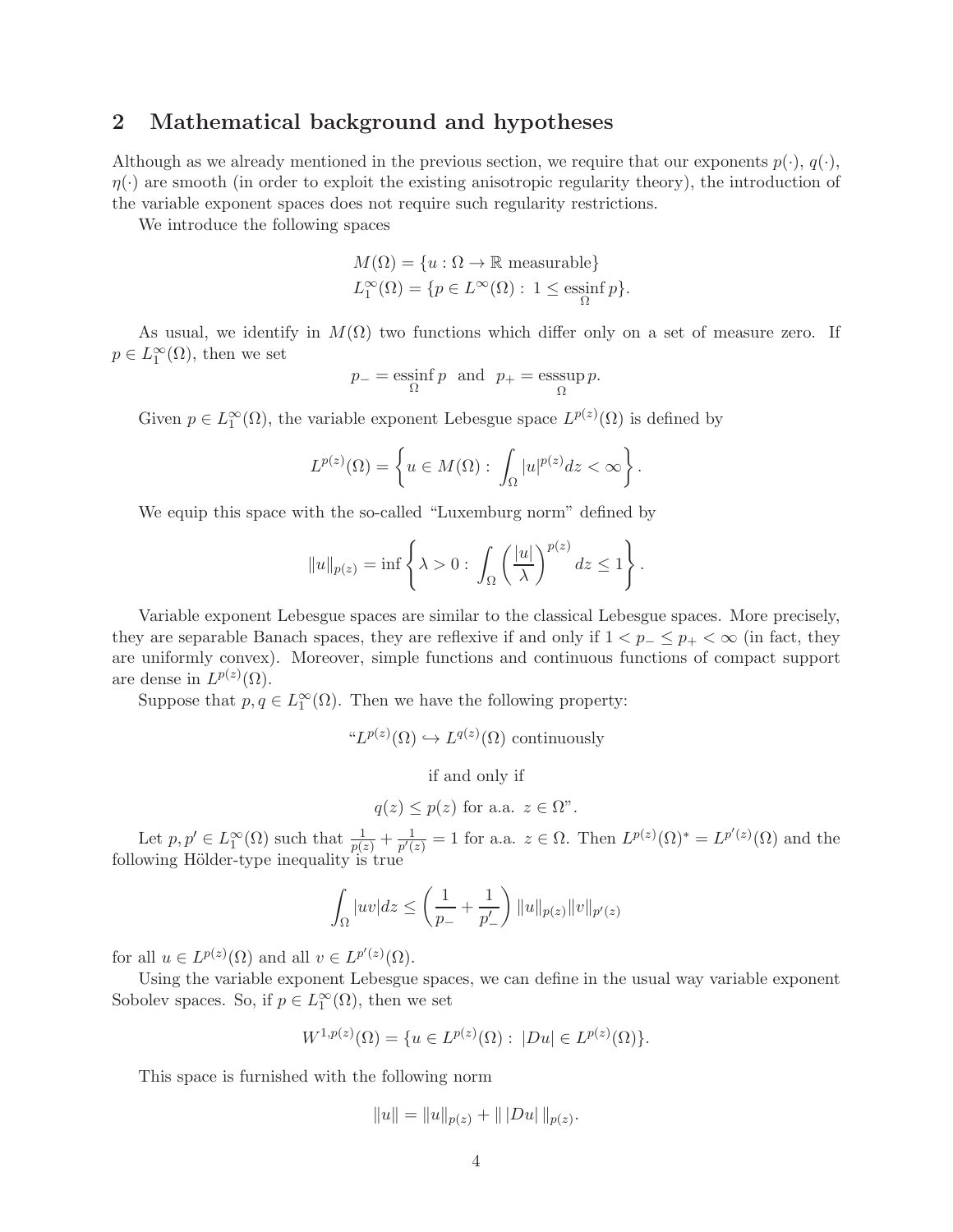Evidently, an equivalent norm is given by

$$
|u| = \inf \left\{ \lambda > 0 : \int_{\Omega} \left[ \left( \frac{|Du|}{\lambda} \right)^{p(z)} + \left( \frac{|u|}{\lambda} \right)^{p(z)} \right] dz \le 1 \right\}.
$$

The anisotropic Sobolev space  $W^{1,p(z)}(\Omega)$  is a separable Banach space and if  $1 < p_- \leq p_+ < \infty$ , then  $W^{1,p(z)}(\Omega)$  is reflexive (in fact, uniformly convex). Note that  $W^{1,p(z)}(\Omega) \hookrightarrow W^{1,p}(\Omega)$  continuously. Also,  $W_0^{1,p(z)}$  $\mathbb{Q}_0^{(1,p(z)}(\Omega)$  is the closure of the set of  $W^{(1,p(z)}(\Omega))$ -functions with compact support, that is, of the set

$$
\left\{ u \in W^{1,p(z)}(\Omega) : u = u \chi_K \text{ with } K \subseteq \Omega \text{ compact } \right\}.
$$

If  $p \in C^1(\overline{\Omega})$ , then  $W_0^{1,p(z)}$  $C_0^{1,p(z)}(\Omega) = \overline{C_c^{\infty}(\Omega)}^{\|\cdot\|}.$ We set

$$
p^*(z) = \begin{cases} \frac{Np(z)}{N-p(z)}, & \text{if } p(z) < N\\ +\infty, & \text{if } N \le p(z). \end{cases}
$$

Suppose that  $p, q \in L_1^{\infty}(\Omega) \cap C(\overline{\Omega})$  with  $p_+ < N$  and  $q(z) \leq p^*(z)$  (resp.,  $q(z) < p^*(z)$ ) for all  $z \in \overline{\Omega}$ , then we have that  $W^{1,p(z)}(\Omega) \hookrightarrow L^{q(z)}(\Omega)$  continuously (resp., compactly). A comprehensive presentation of variable exponent Lebesgue and Sobolov spaces can be found in the book of Diening, Harjulehto, Hästo & Ruzicka [\[14\]](#page-25-15).

Let  $r \in L_1^{\infty}(\Omega)$  and consider the Lebesgue space  $L^{r(z)}(\Omega)$ . The modular function for this space is given by

$$
\rho_{r(z)}(u) = \int_{\Omega} |u|^{r(z)} dz.
$$

This function is basic in the study of  $L^{r(z)}(\Omega)$  and is closely related to the norm  $\|\cdot\|_{p(z)}$ introduced above. More specifically, we have the following result.

**Proposition 2.1.** (a) For  $u \in L^{r(z)}(\Omega)$ ,  $u \neq 0$ , we have

$$
||u||_{r(z)} \leq \lambda \iff \rho_{r(z)}\left(\frac{u}{\lambda}\right) \leq 1;
$$

- (b)  $||u||_{r(z)} < 1$  (resp. = 1, > 1)  $\Leftrightarrow$   $\rho_{r(z)}(u) < 1$  (resp. = 1, > 1);
- (c)  $||u||_{r(z)} < 1 \Rightarrow ||u||_{r(z)}^{r_+} \leq \rho_{r(z)}(u) \leq ||u||_{r(z)}^{r_-}$  $_{r(z)}^{r}$ ,  $||u||_{r(z)} > 1 \Rightarrow ||u||_{r(z)}^{r(z)} \leq \rho_{r(z)}(u) \leq ||u||_{r(z)}^{r(z)}$  $_{r(z)}^{r_+};$
- $(d) \|u_n\|_{r(z)} \to 0 \Leftrightarrow \rho_{r(z)}(u_n) \to 0;$
- $(e)$   $||u_n||_{r(z)} \rightarrow +\infty \Leftrightarrow \rho_{r(z)}(u_n) \rightarrow +\infty.$

We consider the map  $A_{r(z)} : W^{1,r(z)}(\Omega) \to W^{1,r(z)}(\Omega)^*$  defined by

$$
\langle A_{r(z)}(u),h\rangle = \int_{\Omega} |Du|^{r(z)-2} (Du,Dh)_{\mathbb{R}^N} dz \text{ for all } u,h \in W^{1,r(z)}(\Omega).
$$

This map has the following properties (see Gasinski & Papageorgiou [\[16,](#page-25-16) Proposition 2.5]).

<span id="page-4-0"></span>**Proposition 2.2.** The map  $A_{r(z)}: W^{1,p(z)}(\Omega) \to W^{1,p(z)}(\Omega)^*$  is bounded (that is, maps bounded sets to bounded sets), continuous, monotone, hence also maximal monotone and of type  $(S)_+$ , that is,

$$
u_n \stackrel{w}{\to} u
$$
 in  $W^{1,r(z)}(\Omega)$ ,  $\limsup_{n \to \infty} \langle A_{r(z)}(u_n), u_n - u \rangle \leq 0 \Rightarrow u_n \to u$  in  $W^{1,r(z)}(\Omega)$ .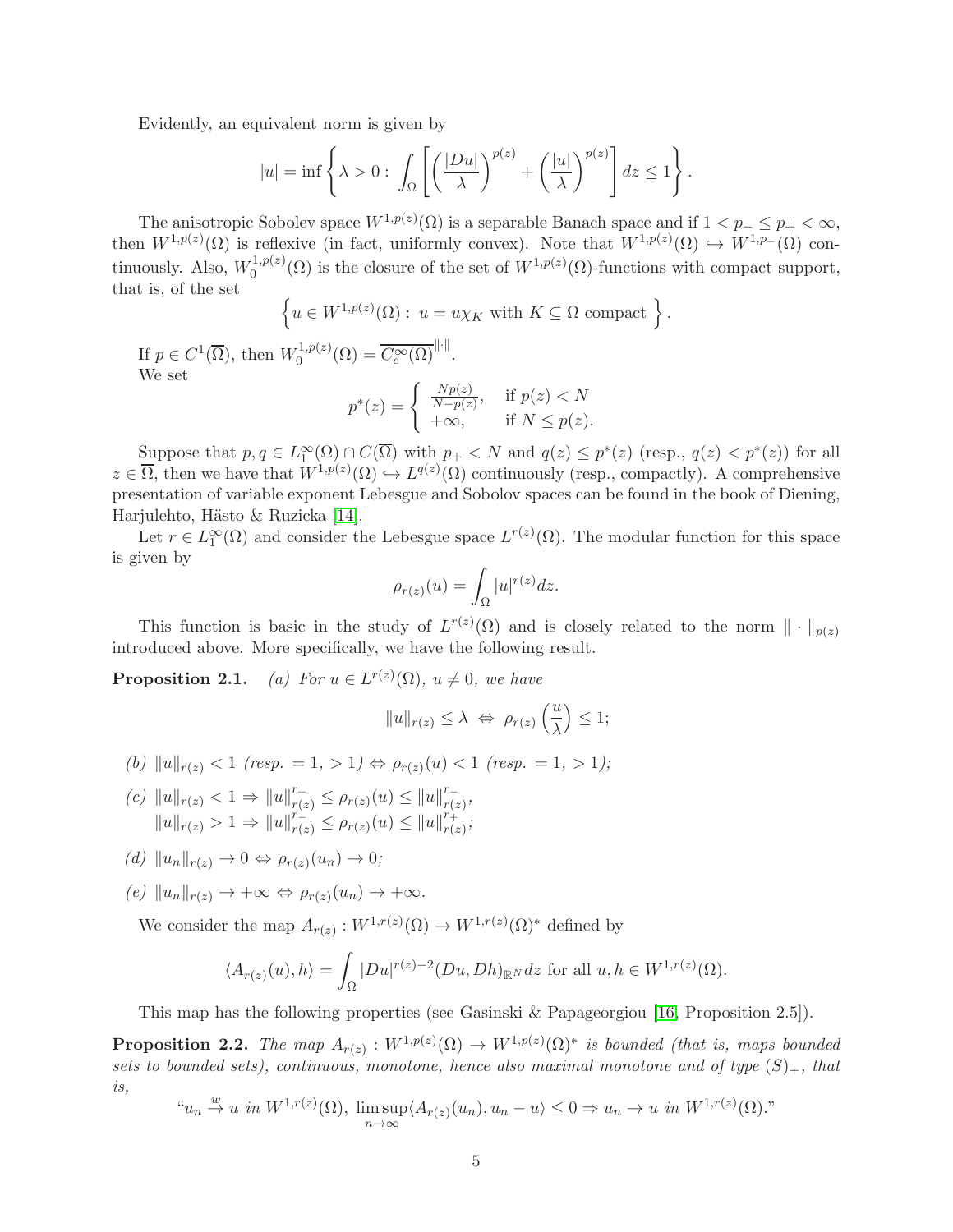In addition to the variable exponent spaces, we will use the Banach space  $C^1(\overline{\Omega})$ . This is an ordered Banach space with positive cone  $C_+ = \{u \in C^1(\overline{\Omega}) : u(z) \geq 0 \text{ for all } z \in \overline{\Omega}\}.$  This cone has nonempty interior given by

$$
int C_{+} = \{ u \in C_{+} : u(z) > 0 \text{ for all } z \in \overline{\Omega} \}.
$$

We will also use another open cone in  $C^1(\overline{\Omega})$  given by

$$
D_{+} = \left\{ u \in C^{1}(\overline{\Omega}) : u(z) > 0 \text{ for all } z \in \Omega, \left. \frac{\partial u}{\partial n} \right|_{\partial \Omega \cap u^{-1}(0)} < 0 \right\},\
$$

with  $n(\cdot)$  being the outward unit normal on  $\partial\Omega$ .

Combining the proofs of Proposition 2.5 of [\[32\]](#page-26-15) and of Proposition 6 in [\[31\]](#page-26-8) we have the following strong comparison principle.

<span id="page-5-0"></span>**Proposition 2.3.** If  $p, q, \eta \in C^1(\overline{\Omega})$ ,  $1 < q_- \leq q_+ < p_- \leq p_+$ ,  $0 < \eta(z) < 1$  for all  $z \in \overline{\Omega}$ ,  $\hat{\xi}, h, g \in L^{\infty}(\Omega)$ ,  $\hat{\xi}(z) \geq 0$  for a.a.  $z \in \Omega$ ,  $0 < \mu \leq g(z) - h(z)$  for a.a.  $z \in \Omega$  and  $u, v \in C^{1}(\overline{\Omega})$ satisfy  $0 \le u \le v$  and

$$
-\Delta_{p(z)}u - \Delta_{q(z)}u + \hat{\xi}(z)u^{p(z)-1} - u^{-\eta(z)} = h(z) \text{ in } \Omega,
$$
  

$$
-\Delta_{p(z)}v - \Delta_{q(z)}v + \hat{\xi}(z)v^{p(z)-1} - v^{-\eta(z)} = g(z) \text{ in } \Omega,
$$

then  $v - u \in D_+$ .

If  $u, v \in W^{1,p(z)}(\Omega)$   $(p \in L_1^{\infty}(\Omega))$  with  $u \leq v$ , then we define

$$
[u, v] = \left\{ h \in W^{1, p(z)}(\Omega) : u(z) \le h(z) \le v(z) \text{ for a.a. } z \in \Omega \right\}
$$

and

$$
[u] = \left\{ h \in W^{1,p(z)}(\Omega) : u(z) \le h(z) \text{ for a.a. } z \in \Omega \right\}.
$$

If X is a Banach space and  $\varphi \in C^1(X,\mathbb{R})$ , then we denote by  $K_{\varphi}$  the critical set of  $\varphi$ , that is, the set

$$
K_{\varphi} = \{ u \in X : \varphi'(u) = 0 \}.
$$

Also, we say that  $\varphi \in C^1(X,\mathbb{R})$  satisfies the "C-condition", if the following property holds:

" Every sequence  $\{u_n\}_{n\geq 1}\subseteq X$  such that  $\{\varphi(u_n)\}_{n\geq 1}\subseteq \mathbb{R}$  is bounded and

and  $(1 + ||u_n||_X)\varphi'(u_n) \to 0$  in  $X^*$  as  $n \to \infty$ , admits a strongly convergent subsequence".

This is a compactness-type condition on the functional  $\varphi(\cdot)$ . It compensates for the fact that  $X$  is not locally compact, being in general infinite dimensional. The  $C$ -condition plays a crucial role in the minimax theory of the critical values of the functional  $\varphi(\cdot)$ .

Now we are ready to introduce the hypotheses on the data of  $(P_\lambda)$ .

 $H_0: p, q, \eta \in C^1(\overline{\Omega}), 1 < q_- \leq q_+ < p_- \leq p_+, 0 < \eta(z) < 1$  for all  $z \in \overline{\Omega}, \xi \in L^{\infty}(\Omega), \xi(z) > 0$ for a.a.  $z \in \Omega$ .

 $H_1: f: \Omega \times \mathbb{R} \to \mathbb{R}$  is a Carathéodory function (that is,  $f(z, x)$  is measurable in  $z \in \Omega$  and continuous in  $x \in \mathbb{R}$ ) such that  $f(z, 0) = 0$  for a.a.  $z \in \Omega$  and

(i)  $0 \le f(z,x) \le a(z)[1+x^{r(z)-1}]$  for a.a.  $z \in \Omega$ , all  $x \ge 0$  with  $a \in L^{\infty}(\Omega)$  and  $r \in C(\overline{\Omega})$  with  $p_+ < r_- \leq r_+ < p^*(z)$  for all  $z \in \overline{\Omega}$ ;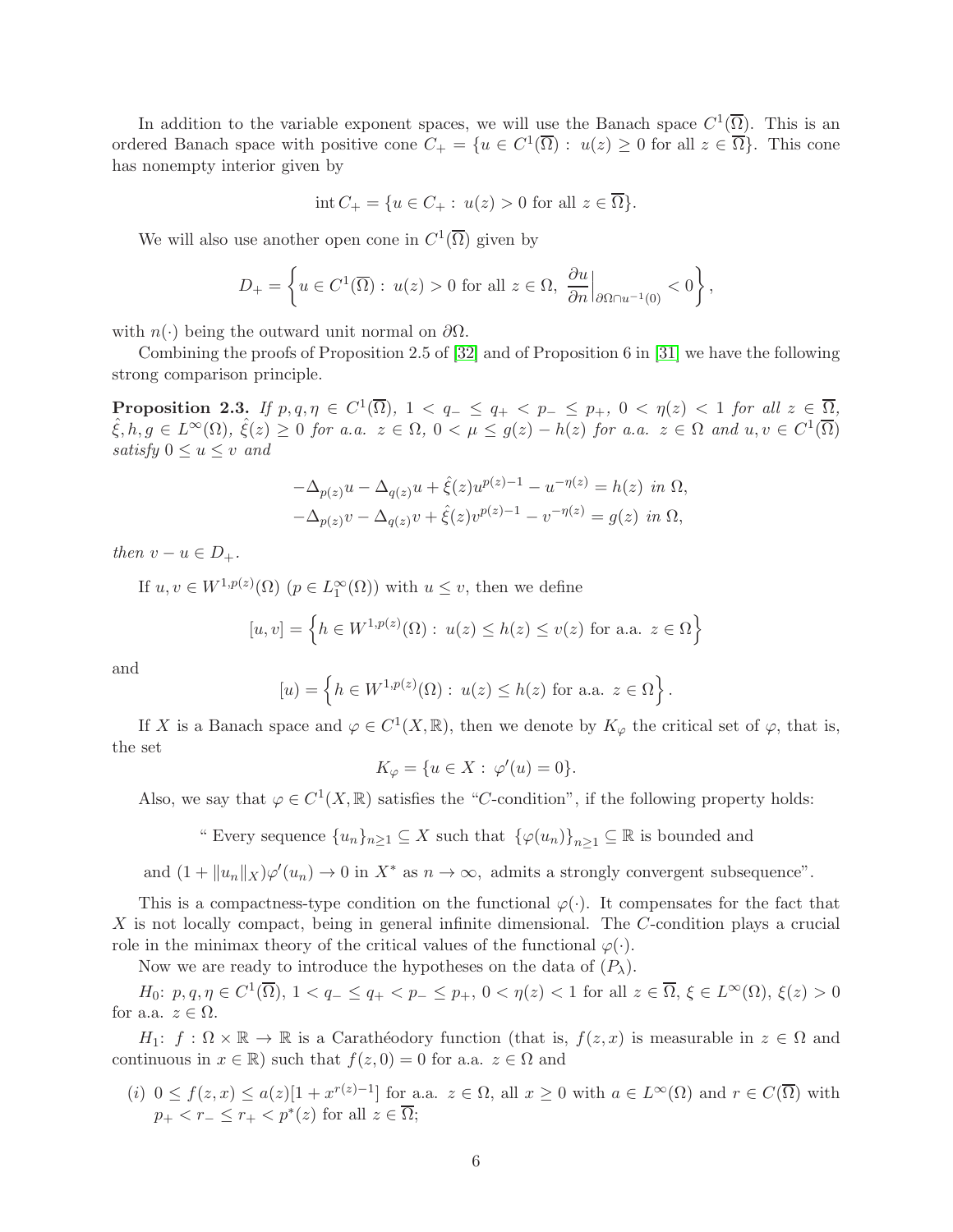(*ii*) if 
$$
F(z, x) = \int_0^x f(z, s)ds
$$
, then  $\lim_{x \to +\infty} \frac{F(z, x)}{x^{p_+}} = +\infty$  uniformly for a.a.  $z \in \Omega$ ;

(iii) if 
$$
\xi_{\lambda}(z, x) = \left(1 - \frac{p_+}{1 - \eta(z)}\right) x^{1 - \eta(z)} + \lambda [f(z, x)x - p_+ F(z, x)],
$$
 then there exists  $\hat{\vartheta}_{\lambda} \in L^1(\Omega)$  such that  

$$
\xi_{\lambda}(z, x) \le \xi_{\lambda}(z, y) + \hat{\vartheta}_{\lambda}(z) \text{ for a.a. } z \in \Omega, \text{ all } 0 \le x \le y;
$$

(*iv*) for every  $s > 0$ , we can find  $\mu_s > 0$  such that

$$
0 < \hat{\mu}_s \le f(z, x) \text{ for a.a. } z \in \Omega, \text{ all } s \le x
$$
\n
$$
\text{and } 0 < \hat{c} \le \liminf_{x \to 0^+} \frac{f(z, x)}{x^{q_+ - 1}} \text{ uniformly for a.a. } z \in \Omega;
$$

(v) for every  $\rho > 0$ , there exists  $\hat{\xi}_{\rho} > 0$  such that for a.a.  $z \in \Omega$ , the function

$$
x \mapsto f(z, x) + \hat{\xi}_{\rho} x^{p(z)-1}
$$

is nondecreasing on  $[0, \rho]$ .

**Remarks.** Since we are looking for positive solutions and all the above hypotheses concern the positive semiaxis  $\mathbb{R}_+ = [0, \infty)$ , without any loss of generality, we may assume that

<span id="page-6-0"></span>
$$
f(z, x) = 0 \text{ for a.a. } z \in \Omega, \text{ all } x \le 0. \tag{3}
$$

On account of hypotheses  $H_1(ii)$ , (iii) we see that for a.a.  $z \in \Omega$ ,  $f(z, \cdot)$  is  $(p_+ - 1)$ -superlinear. However the superlinearity property of  $f(z, \cdot)$  is not expressed in terms of AR-condition. We recall that in the present anisotropic setting the AR-condition says that there exist  $\vartheta > p_+$  and  $M > 0$ such that

<span id="page-6-1"></span>
$$
0 < \vartheta F(z, x) \le f(z, x)x \text{ for a.a. } z \in \Omega, \text{ all } x \ge M,\tag{4}
$$

<span id="page-6-2"></span>
$$
0 < \underset{\Omega}{\text{essinf}} F(\cdot, M). \tag{5}
$$

In fact this is a unilateral version of the AR-condition due to [\(3\)](#page-6-0). Integrating [\(4\)](#page-6-1) and using [\(5\)](#page-6-2), we obtain the weaker condition

$$
C_0 x^{\vartheta} \le F(z, x) \text{ for a.a. } z \in \Omega, \text{ all } x \ge M, \text{ some } C_0 > 0,
$$
  
\n
$$
\Rightarrow C_0 x^{\vartheta - 1} \le f(z, x) \text{ for a.a. } z \in \Omega, \text{ all } x \ge M.
$$

So, the AR-condition implies that  $f(z, \cdot)$  eventually has  $(\vartheta - 1)$ -polynomial growth. Here we replace the AR-condition by the quasimonotonicity hypothesis  $H_1(iii)$ . This hypothesis is a slightly more general version of a condition used by Li & Yang [\[21\]](#page-26-16). Note that there exists  $M > 0$  such that for a.a.  $z \in \Omega$ 

$$
x \mapsto \frac{x^{-\eta(z)} + \lambda f(z, x)}{x^{p_+-1}}
$$
 is nondecreasing on  $x \ge M$   
or  $x \mapsto d_{\lambda}(z, x)$  is nondecreasing on  $x \ge M$ .

Examples. Consider the following two functions

$$
f_1(z,x) = (x^+)^{r(z)-1}
$$
 and  $f_2(z,x) = (x^+)^{p(z)-1} \ln(1+x^+)$ .

Both functions satisfy hypothesis  $H_1$ , but only  $f_1$  satisfies the AR-condition.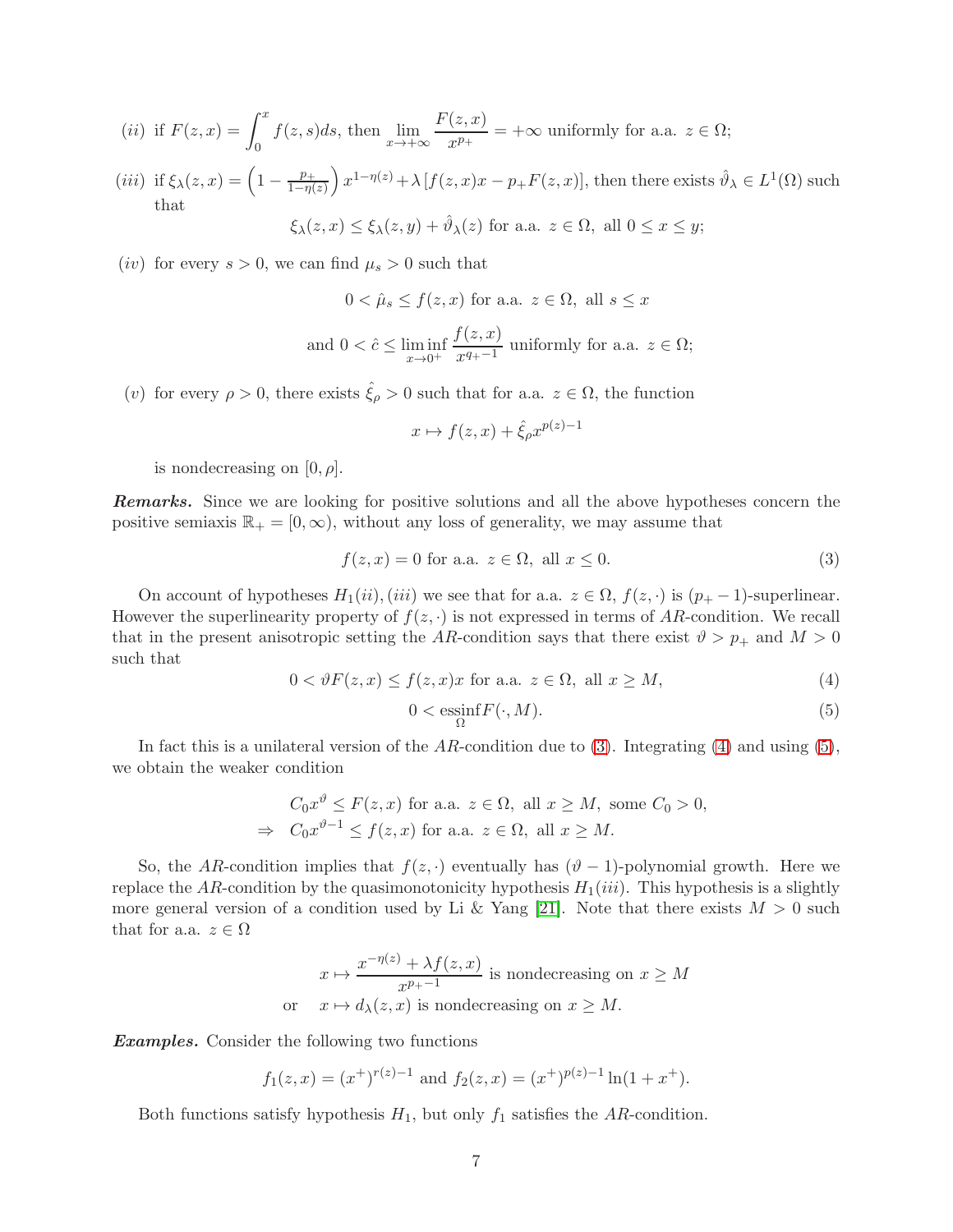By  $L^{p(z)}(\Omega,\xi)$  we will denote the weighted  $L^{p(z)}$ -space with weight  $\xi(\cdot)$ . Therefore

$$
L^{p(z)}(\Omega,\xi) = \left\{ u \in M(\Omega) : \int_{\Omega} \xi(z) |u|^{p(z)} dz < \infty \right\}.
$$

This space is furnished with the norm

$$
||u||_{L^{p(z)}(\Omega,\xi)} = \inf \left\{ \lambda > 0 : \int_{\Omega} \xi(z) \left| \frac{u}{\lambda} \right|^{p(z)} dz \le 1 \right\}.
$$

Note that since by hypothesis  $\xi(z) > 0$  for a.a.  $z \in \Omega$  (see hypothesis  $H_0$ ), the function

$$
\rho_{p(z),\xi}(u) = \int_{\Omega} \xi(z)|u|^{p(z)}dz,
$$

is a modular function (see Diening, Harjulehto, Hästo & Ruzicka [\[14,](#page-25-15) Definition 2.1.1, p. 20]).

On  $W^{1,p(z)}(\Omega)$  we consider the norm  $\|\cdot\|$  defined earlier and a new norm given by

$$
|u| = ||Du||_{p(z)} + ||u||_{L^{p(z)}(\Omega,\xi)}.
$$

<span id="page-7-2"></span>**Proposition 2.4.** If hypothesis  $H_0$  holds, then  $\|\cdot\|$  and  $|\cdot|$  are equivalent norms on  $W^{1,p(z)}(\Omega)$ .

Proof. From the definitions of the two norms, we have

$$
|u| \leq C_1 ||u||
$$
 for some  $C_1 > 0$ , all  $u \in W^{1,p(z)}(\Omega)$ .

*Claim.* There exists  $C_2 > 0$  such that  $||u||_{p(z)} \leq C_2|u|$  for all  $u \in W^{1,p(z)}(\Omega)$ .

We argue indirectly. So, suppose that the claim is not true. Then we can find  $\{u_n\}_{n>1} \subseteq$  $W^{1,p(z)}(\Omega)$  such that

$$
||u_n||_{p(z)} > n|u_n|
$$
 for all  $n \in \mathbb{N}$ .

Normalizing in  $L^{p(z)}(\Omega)$ , we see that we have

<span id="page-7-0"></span>
$$
|u_n| < \frac{1}{n} \text{ for all } n \in \mathbb{N},
$$
\n
$$
\Rightarrow |u_n| \to 0,
$$
\n
$$
\Rightarrow \|Du_n\|_{p(z)} \to 0 \text{ and } \|u_n\|_{L^{p(z)}(\Omega,\xi)} \to 0 \text{ as } n \to \infty. \tag{6}
$$

Evidently  $\{u_n\}_{n\geq 1} \subseteq W^{1,p(z)}(\Omega)$  is bounded. So, by passing to a suitable subsequence if necessary, we may assume that

<span id="page-7-1"></span>
$$
u_n \stackrel{w}{\to} u \text{ in } W^{1,p(z)}(\Omega) \text{ and } u_n \to u \text{ in } L^{p(z)}(\Omega),
$$
  

$$
\Rightarrow \|u\|_{p(z)} = 1.
$$
 (7)

From [\(6\)](#page-7-0) and [\(7\)](#page-7-1), we have  $u = \tilde{c} \in \mathbb{R} \setminus \{0\}$  and

$$
\int_{\Omega} \xi(z) |u_n|^{p(z)} dz \to \int_{\Omega} \xi(z) |\tilde{c}|^{p(z)} dz.
$$

On account of [\(6\)](#page-7-0), we have

• If  $0 < |\tilde{c}| \leq 1$ , then  $0 < |\tilde{c}|^{p_+}$ Ω  $\xi(z)dz \leq 0$ , a contradiction.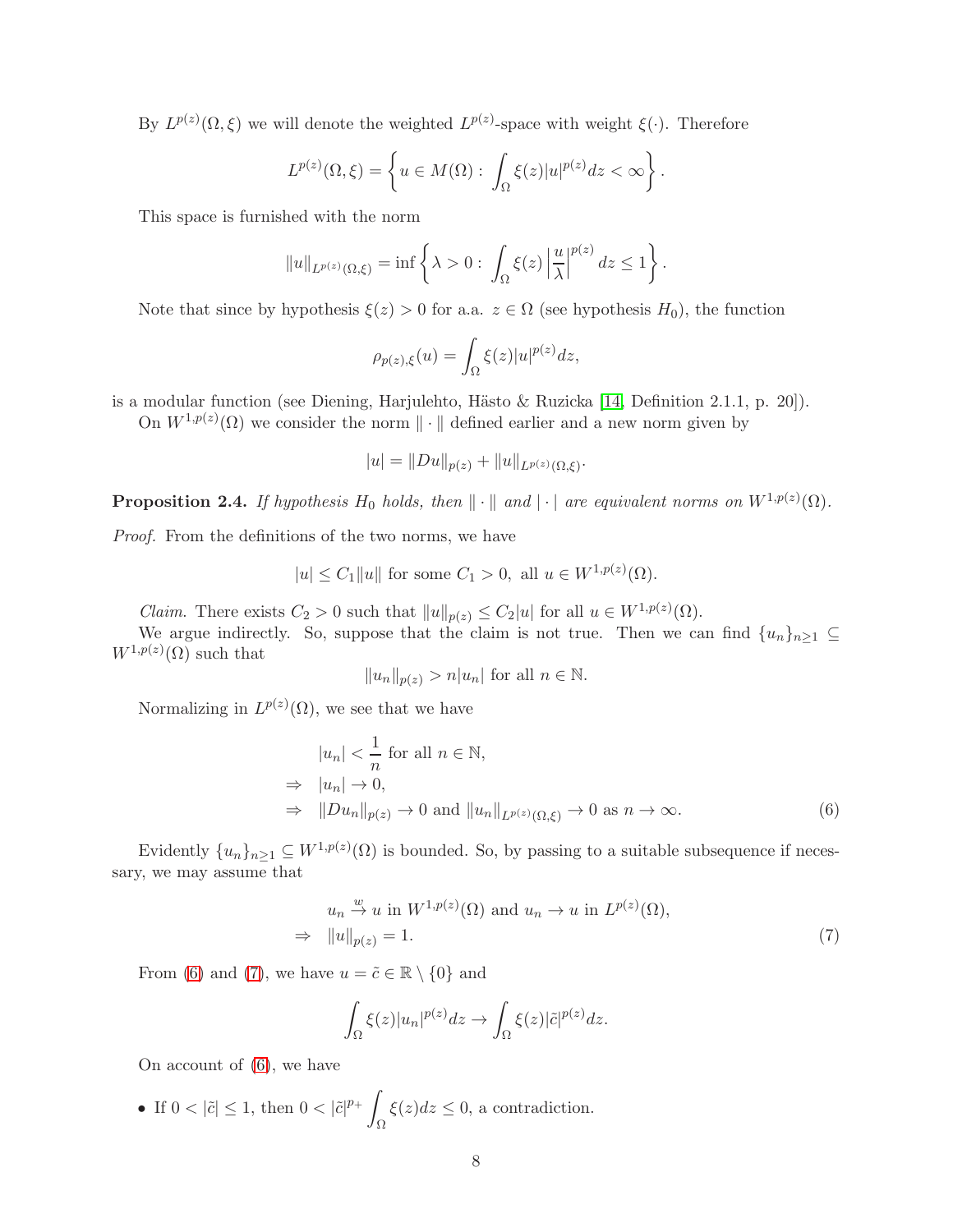• If  $1 < |\tilde{c}|$ , then  $0 \leq |\tilde{c}|^{p_-}$ Ω  $\xi(z)dz \leq 0$ , a contradiction.

This proves the claim.

Using the claim and the definitions of the two norms, we conclude that  $\lVert \cdot \rVert$  and  $\lVert \cdot \rVert$  are equivalent.  $\Box$ 

In what follows, we denote by  $\gamma_{p(z)} : W^{1,p(z)}(\Omega) \to \mathbb{R}$  the  $C^1$ -functional defined by

$$
\gamma_{p(z)}(u) = \int_{\Omega} \frac{1}{p(z)} |Du|^{p(z)} dz + \int_{\Omega} \frac{\xi(z)}{p(z)} |u|^{p(z)} dz \text{ for every } u \in W^{1,p(z)}(\Omega).
$$

For every  $\lambda > 0$  the energy functional  $\varphi_\lambda : W^{1,p(z)}(\Omega) \to \mathbb{R}$  for problem  $(P_\lambda)$ , is given by

$$
\varphi_{\lambda}(u) = \gamma_{p(z)}(u) + \int_{\Omega} \frac{1}{q(z)} |Du|^{q(z)} dz - \int_{\Omega} \frac{1}{1 - \eta(z)} (u^+)^{1 - \eta(z)} dz - \int_{\Omega} F(z, u^+) dz
$$

for all  $u \in W^{1,p(z)}(\Omega)$ .

On account of the third term, this functional is not  $C<sup>1</sup>$  and so the minimax theorems from the critical point theory are not directly applicable to this functional. For this reason we use truncation techniques in order to bypass the singularity and have  $C<sup>1</sup>$ -functionals on which the critical point theory applies. For this reason in the next section, we deal with a purely singular problem.

Finally, we mention that, as usual, by a solution of  $(P_\lambda)$ , we understand a function  $u \in$  $W^{1,p(z)}(\Omega)$  such that

$$
u \ge 0, u \ne 0, u^{-\eta(\cdot)}h \in L^1(\Omega)
$$
 for all  $h \in W^{1,p(z)}(\Omega)$ 

and

$$
\langle A_{p(z)}(u), h \rangle + \langle A_{q(z)}(u), h \rangle + \int_{\Omega} \xi(z) u^{p(z)-1} h dz
$$
  
= 
$$
\int_{\Omega} \left[ u^{-\eta(z)} + \lambda f(z, u) \right] h dz \text{ for all } h \in W^{1, p(z)}(\Omega).
$$

# 3 A purely singular problem

In this section we deal with the following purely singular problem

<span id="page-8-2"></span><span id="page-8-0"></span>
$$
\begin{cases}\n-\Delta_{p(z)}u(z) - \Delta_{q(z)}u(z) + \xi(z)u(z)^{p(z)-1} = u(z)^{-\eta(z)} \text{ in } \Omega, \\
\frac{\partial u}{\partial n} = 0 \text{ on } \partial\Omega, \ u > 0.\n\end{cases}
$$
\n(8)

To solve [\(8\)](#page-8-0), we first consider a perturbation of [\(8\)](#page-8-0) which removes the singularity. So, we consider the following approximation of problem [\(8\)](#page-8-0):

$$
\begin{cases}\n-\Delta_{p(z)}u(z) - \Delta_{q(z)}u(z) + \xi(z)u(z)^{p(z)-1} = [u(z) + \varepsilon]^{-\eta(z)} \text{ in } \Omega, \\
\frac{\partial u}{\partial n} = 0 \text{ on } \partial\Omega, \ u > 0.\n\end{cases} (8_{\varepsilon})
$$

We solve this problem using a topological approach (fixed point theory). So, given  $g \in L^{p(z)}(\Omega)$ ,  $g \geq 0$  and  $\varepsilon \in (0, 1]$ , we consider the following problem:

<span id="page-8-1"></span>
$$
\begin{cases}\n-\Delta_{p(z)}u(z) - \Delta_{q(z)}u(z) + \xi(z)u(z)^{p(z)-1} = [g(z) + \varepsilon]^{-\eta(z)} \text{ in } \Omega, \\
\frac{\partial u}{\partial n} = 0 \text{ on } \partial\Omega, \ u > 0.\n\end{cases}
$$
\n(9)

For this problem we have the following result.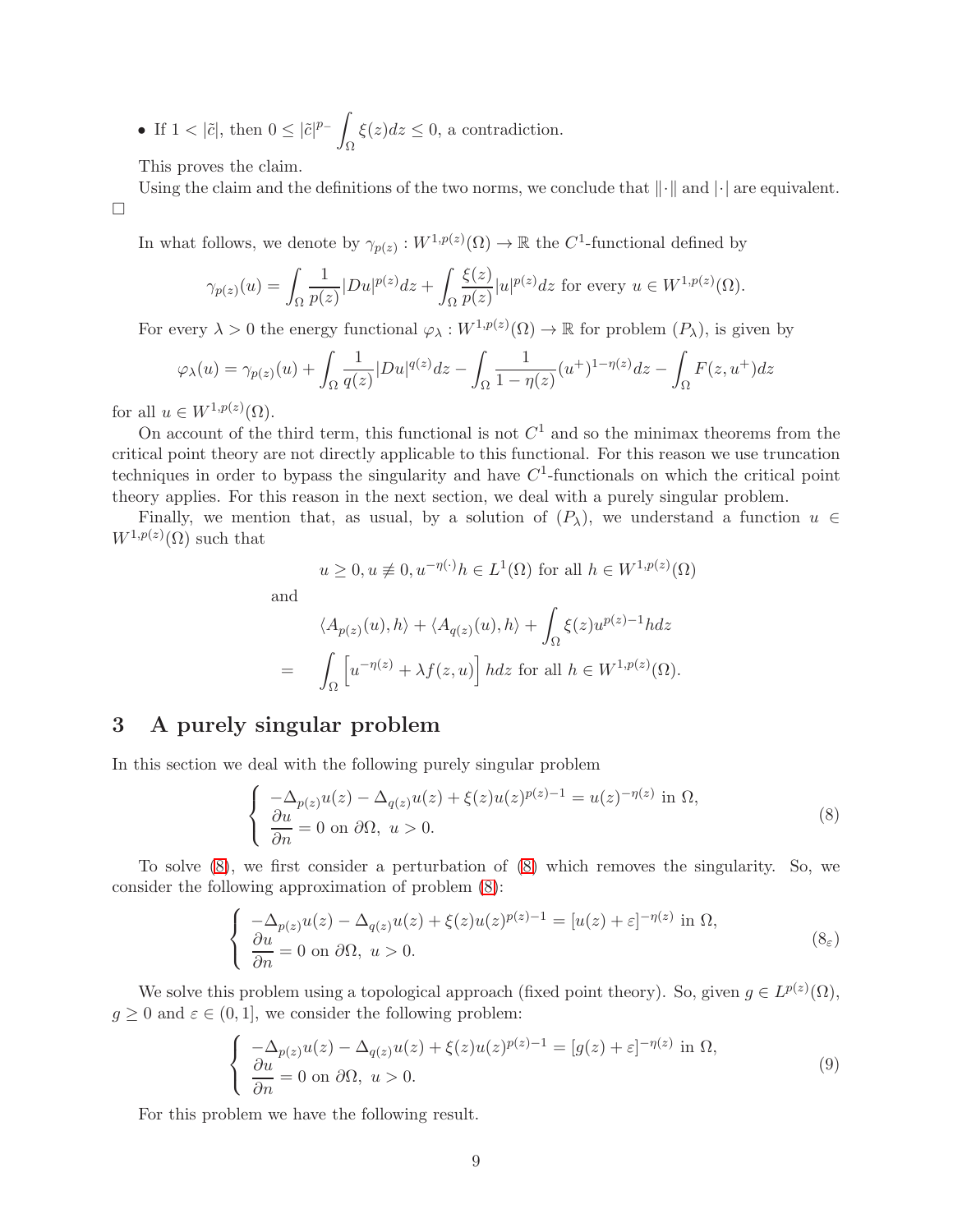<span id="page-9-0"></span>**Proposition 3.1.** If hypotheses  $H_0$  hold, problem [\(9\)](#page-8-1) admits a unique solution  $\tilde{u}_{\varepsilon} \in \text{int } C_+$ . *Proof.* Let  $K_{p(z)}: L^{p(z)}(\Omega) \to L^{p'(z)}(\Omega)$  be the map defined by

$$
K_{p(z)}(u) = |u|^{p(z)-2}u
$$
 for all  $u \in L^{p(z)}(\Omega)$ .

Evidently this map is bounded, continuous, strictly monotone. Then we consider the operator  $V: W^{1,p(z)}(\Omega) \to W^{1,p(z)}(\Omega)^*$  defined by

$$
V(u) = A_{p(z)}(u) + A_{q(z)}(u) + \xi(z)K_{p(z)}(u) \text{ for all } u \in W^{1,p(z)}(\Omega).
$$

This operator is bounded, continuous, strictly monotone (thus, maximal monotone too). Also, if  $u \in W^{1,p(z)}(\Omega)$ , we have

$$
\langle V(u), u \rangle = \rho_{p(z)}(Du) + \rho_{q(z)}(Du) + \int_{\Omega} \xi(z)|u|^{p(z)} dz
$$
  
\n
$$
\geq \rho_{p(z)}(Du) + \int_{\Omega} \xi(z)|u|^{p(z)} dz
$$
  
\n
$$
\geq ||Du||_{p(z)} + ||u||_{L^{p(z)}(\Omega, \xi)} - 1
$$
  
\n(see Corollary 2.1.15 of [14, p. 25] and recall that  $\rho_{p(z), \xi}(\cdot)$  is modular)  
\n
$$
\geq C_2 ||u||
$$
 for some  $C_2 > 0$  (see Proposition 2.4),  
\n
$$
\Rightarrow V(\cdot)
$$
 is coercive.

We know that a maximal monotone coercive operator is surjective (see Papageorgiou, Rădulescu & Repovš [\[27,](#page-26-17) Corollary 2.8.7, p. 135]). Since  $[g(\cdot)+\varepsilon]^{-\eta(\cdot)} \in L^{\infty}(\Omega)$ , we can find  $\tilde{u}_{\varepsilon} \in W^{1,p(z)}(\Omega)$ such that

$$
V(\tilde{u}_{\varepsilon}) = [g(\cdot) + \varepsilon]^{-\eta(\cdot)}.
$$

Moreover, the strict monotonicity of  $V(\cdot)$  implies that this solution is unique. Proposition 3.1 of Gasinski & Papageorgiou [\[16\]](#page-25-16) implies that  $\tilde{u}_{\varepsilon} \in L^{\infty}(\Omega)$ . Then by Theorem 1.3 of Fan [\[15\]](#page-25-17) (see also Lieberman [\[20\]](#page-26-18)), we have that  $\tilde{u}_{\varepsilon} \in C_+ \setminus \{0\}$ . Finally the anisotropic maximum principle of Zhang [\[41\]](#page-27-4) implies that  $\tilde{u}_{\varepsilon} \in \text{int } C_+$ .

Using Proposition [3.1](#page-9-0) we can define the solution map  $L_{\varepsilon}: L^{p(z)}(\Omega) \to L^{p(z)}(\Omega)$  for problem [\(9\)](#page-8-1) by

<span id="page-9-2"></span>
$$
L_{\varepsilon}(g) = \tilde{u}_{\varepsilon}.\tag{10}
$$

Clearly, a fixed point of this map will be a solution for problem  $(8<sub>\epsilon</sub>)$ .

<span id="page-9-4"></span>**Proposition 3.2.** If hypotheses H<sub>0</sub> hold, then problem  $(8_{\varepsilon})$  $(8_{\varepsilon})$  admits a unique solution  $\overline{u}_{\varepsilon} \in \text{int } C_+$ . Proof. From Proposition [3.1,](#page-9-0) we have

<span id="page-9-1"></span>
$$
\langle A_{p(z)}(\tilde{u}_{\varepsilon}), h \rangle + \langle A_{q(z)}(\tilde{u}_{\varepsilon}), h \rangle + \int_{\Omega} \xi(z) \tilde{u}_{\varepsilon}^{p(z)-1} h dz = \int_{\Omega} [g(z) + \varepsilon]^{-\eta(z)} h dz \tag{11}
$$

for all  $h \in W^{1,p(z)}(\Omega)$ .

In [\(11\)](#page-9-1) we choose  $h = \tilde{u}_{\varepsilon} = L_{\varepsilon}(g) \in W^{1,p(z)}(\Omega)$  (see [\(10\)](#page-9-2)) and we obtain

<span id="page-9-3"></span>
$$
\rho_{p(z)}(D\tilde{u}_{\varepsilon}) + \rho_{q(z)}(D\tilde{u}_{\varepsilon}) + \int_{\Omega} \xi(z)\tilde{u}_{\varepsilon}^{p(z)}dz = \int_{\Omega} \frac{\tilde{u}_{\varepsilon}}{[g(z) + \varepsilon]^{n(z)}}dz,
$$
  
\n
$$
\Rightarrow \left\{ \begin{array}{l} \|L_{\varepsilon}(g)\|^{p_{+}} \le C_{3} \|L_{\varepsilon}(g)\| \text{ if } \|L_{\varepsilon}(g)\| \le 1\\ \|L_{\varepsilon}(g)\|^{p_{-}} \le C_{3} \|L_{\varepsilon}(g)\| \text{ if } \|L_{\varepsilon}(g)\| > 1 \text{ for some } C_{3} = C_{3}(\varepsilon) > 0, \text{ all } g \in L^{\infty}(\Omega) \end{array} \right\} (12)
$$
  
\n(see Proposition 2.4).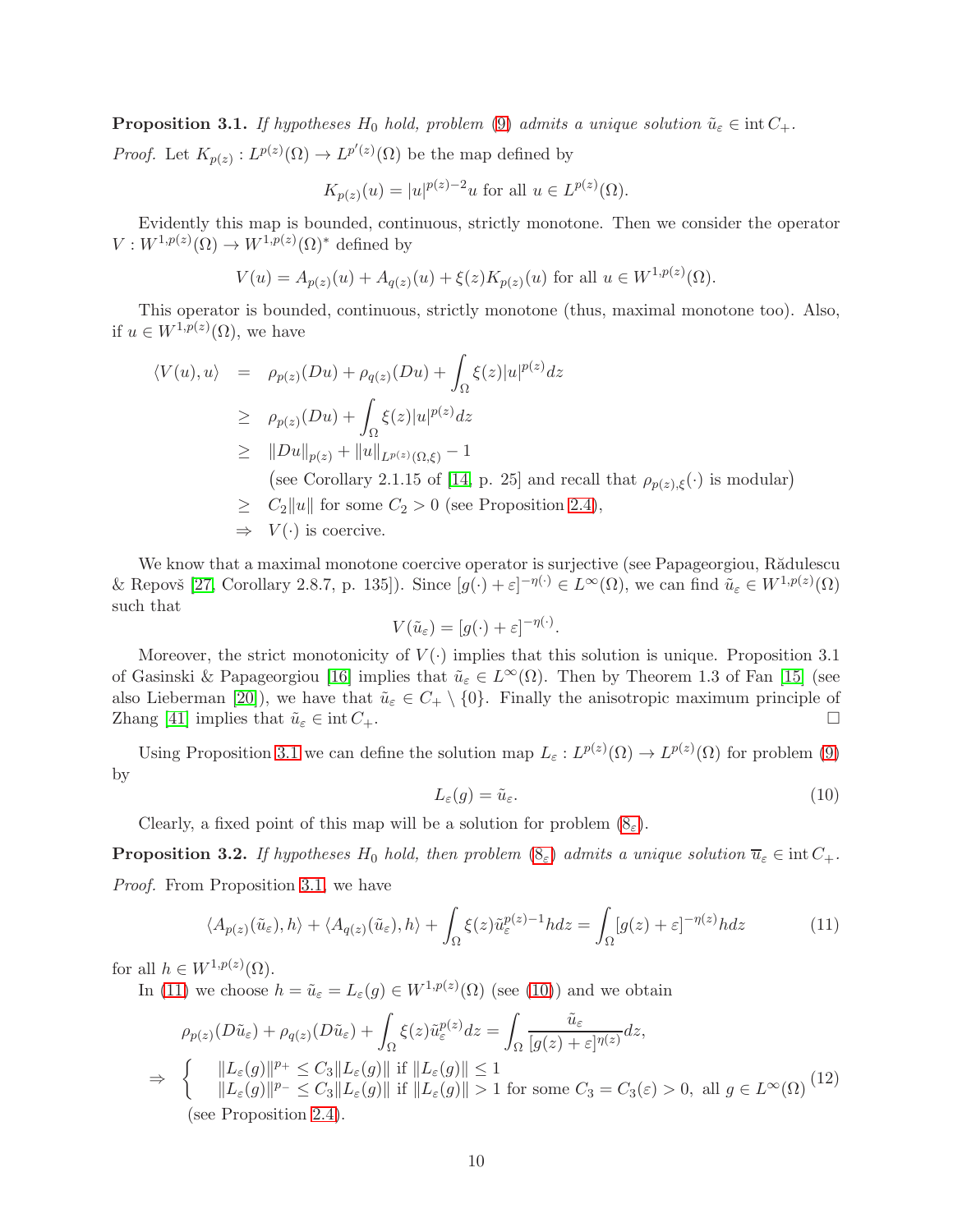Next, we show that  $L_{\varepsilon}(\cdot)$  is continuous. To this end let  $g_n \to g$  in  $L^{p(z)}(\Omega)$ . From [\(12\)](#page-9-3) we have that

$$
{L_{\varepsilon}(g_n) = \tilde{u}_{\varepsilon_n} = \tilde{u}_n}_{n \ge 1} \subseteq W^{1,p(z)}(\Omega)
$$
 is bounded.

So, we may assume that

<span id="page-10-1"></span>
$$
\tilde{u}_n \stackrel{w}{\to} \tilde{u}
$$
 in  $W^{1,p(z)}(\Omega)$  and  $\tilde{u}_n \to \tilde{u}$  in  $L^{p(z)}(\Omega)$ . (13)

We have

 $\Rightarrow$ 

<span id="page-10-0"></span>
$$
\langle A_{p(z)}(\tilde{u}_n), h \rangle + \langle A_{q(z)}(\tilde{u}_n), h \rangle + \int_{\Omega} \xi(z) (\tilde{u}_n)^{p(z)-1} h dz = \int_{\Omega} \frac{h}{[g_n + \varepsilon]^{q(z)}} dz \tag{14}
$$

for all  $h \in W^{1,p(z)}(\Omega)$ , all  $n \in \mathbb{N}$ .

In [\(14\)](#page-10-0) we choose  $h = \tilde{u}_n - \tilde{u} \in W^{1,p(z)}(\Omega)$ , pass to the limit as  $n \to \infty$  and use [\(13\)](#page-10-1). Then we have

<span id="page-10-2"></span>
$$
\lim_{n \to \infty} \left[ \langle A_{p(z)}(\tilde{u}_n), \tilde{u}_n - \tilde{u} \rangle + \langle A_{q(z)}(\tilde{u}_n), \tilde{u}_n - \tilde{u} \rangle \right] = 0,
$$
\n
$$
\Rightarrow \limsup_{n \to \infty} \left[ \langle A_{p(z)}(\tilde{u}_n), \tilde{u}_n - \tilde{u} \rangle + \langle A_{q(z)}(\tilde{u}), \tilde{u}_n - \tilde{u} \rangle \right] \le 0
$$
\n(since  $A_{q(z)}(\cdot)$  is monotone),\n
$$
\Rightarrow \limsup_{n \to \infty} \langle A_{p(z)}(\tilde{u}_n), \tilde{u}_n - \tilde{u} \rangle \le 0 \text{ (see (13)),}
$$
\n
$$
\Rightarrow \tilde{u}_n \to \tilde{u} \text{ in } W^{1,p(z)}(\Omega) \text{ (see Proposition (2.2)).} \tag{15}
$$

If in [\(14\)](#page-10-0) we pass to the limit as  $n \to \infty$  and use [\(15\)](#page-10-2), we obtain that

$$
\langle A_{p(z)}(\tilde{u}), h \rangle + \langle A_{q(z)}(\tilde{u}), h \rangle + \int_{\Omega} \xi(z) \tilde{u}^{p(z)-1} h dz = \int_{\Omega} \frac{h}{[g+\varepsilon]^{n(z)}} dz
$$
  
for all  $h \in W^{1,p(z)}(\Omega)$ ,  
 $\Rightarrow \tilde{u} = L_{\varepsilon}(g)$ ,  
 $\Rightarrow L_{\varepsilon}(\cdot)$  is continuous.

The continuity of  $L_{\varepsilon}(\cdot)$  together with [\(12\)](#page-9-3) and the compact embedding of  $W^{1,p(z)}(\Omega)$  into  $L^{p(z)}(\Omega)$ , permit the use of Schauder-Tychonov fixed point theorem (see, for example, Papageorgiou & Winkert [\[36,](#page-26-19) Theorem 6.8.5, p. 581]) and we find  $\overline{u}_{\varepsilon} \in \text{int } C_+$  such that

$$
L_{\varepsilon}(\overline{u}_{\varepsilon}) = \overline{u}_{\varepsilon},
$$
  
\n
$$
\Rightarrow \overline{u}_{\varepsilon} \in \text{int } C_+ \text{ is a positive solution of (8).}
$$

Next we show the uniqueness of this solution. Suppose that  $\hat{u}_{\varepsilon} \in W^{1,p(z)}(\Omega)$  is another positive solution of [\(8\)](#page-8-0). Again we have  $\hat{u}_{\varepsilon} \in \text{int } C_+$ . Also, we have

$$
0 \leq \langle A_{p(z)}(\overline{u}_{\varepsilon}) - A_{p(z)}(\hat{u}_{\varepsilon}), (\overline{u}_{\varepsilon} - \hat{u}_{\varepsilon})^{+} \rangle + \langle A_{q(z)}(\overline{u}_{\varepsilon}) - A_{q(z)}(\hat{u}_{\varepsilon}), (\overline{u}_{\varepsilon} - \hat{u}_{\varepsilon})^{+} \rangle
$$
  
+ 
$$
\int_{\Omega} \xi(z) (\overline{u}_{\varepsilon}^{p(z)-1} - \hat{u}_{\varepsilon}^{p(z)-1}) (\overline{u}_{\varepsilon} - \hat{u}_{\varepsilon})^{+} dz =
$$
  
= 
$$
\int_{\Omega} \left[ \frac{1}{[\overline{u}_{\varepsilon} + \varepsilon]^{\eta(z)}} - \frac{1}{[\hat{u}_{\varepsilon} + \varepsilon]^{\eta(z)}} \right] (\overline{u}_{\varepsilon} - \hat{u}_{\varepsilon})^{+} dz \leq 0
$$
  

$$
\overline{u}_{\varepsilon} \leq \hat{u}_{\varepsilon}.
$$

Interchanging the roles of  $\overline{u}_{\varepsilon}$  and  $\hat{u}_{\varepsilon}$  in the above argument, we also have that  $\hat{u}_{\varepsilon} \leq \overline{u}_{\varepsilon}$ , therefore  $\overline{u}_{\varepsilon} = \hat{u}_{\varepsilon}$ . This proves the uniqueness of the positive solution  $\overline{u}_{\varepsilon} \in \text{int } C_+$  of problem  $(8_{\varepsilon})$ .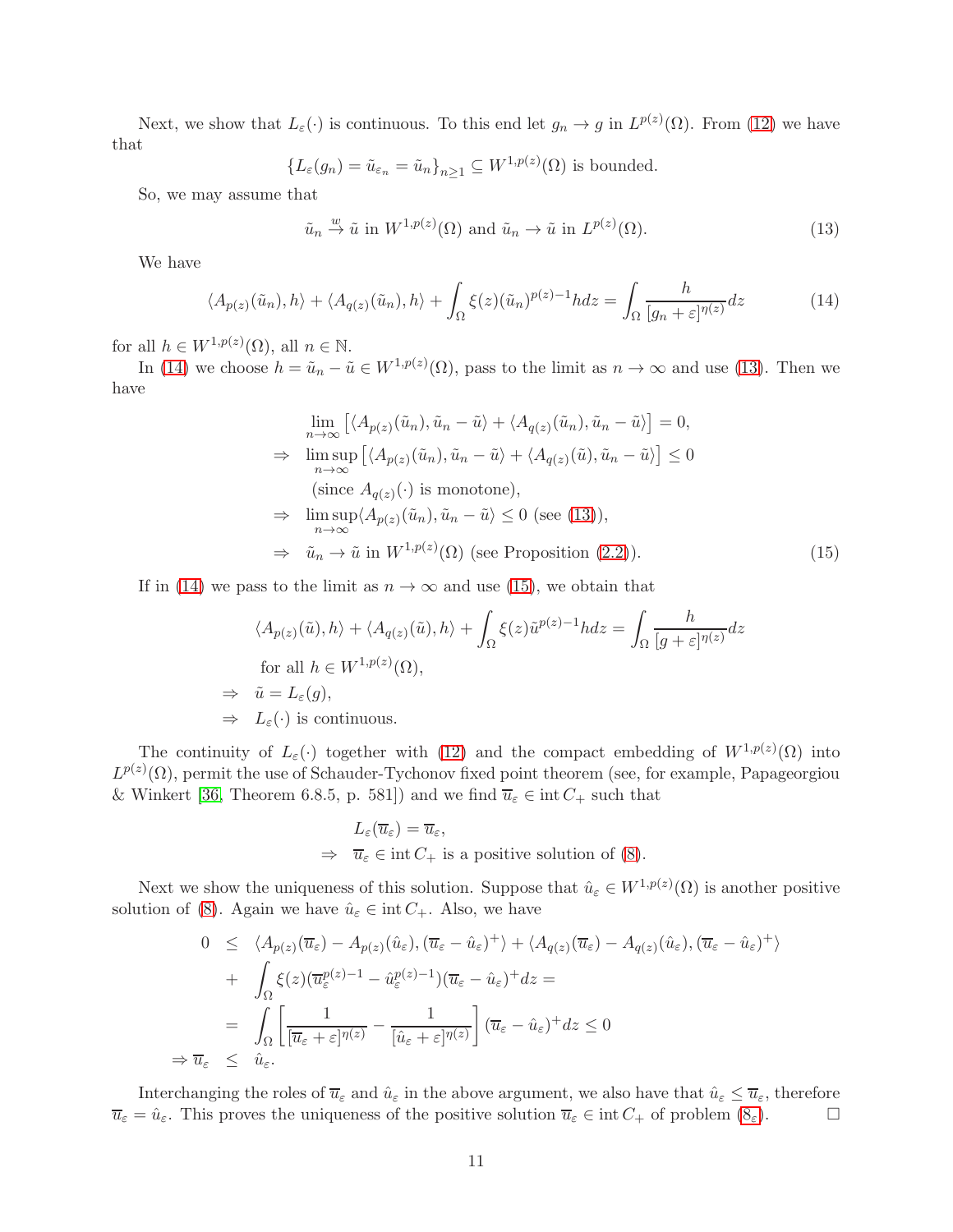Evidently, to produce a positive solution of [\(8\)](#page-8-0), we will let  $\varepsilon \to 0^+$ .

To this end, the following monotonicity property of the map  $\varepsilon \mapsto \overline{u}_{\varepsilon}$  will be useful.

<span id="page-11-2"></span>**Proposition 3.3.** If hypotheses  $H_0$  hold, then the map  $\varepsilon \mapsto \overline{u}_{\varepsilon}$  from  $(0, 1]$  into  $C_+$  is nonincreasing, that is,

$$
0 < \varepsilon' < \varepsilon \leq 1 \Rightarrow \overline{u}_{\varepsilon} \leq \overline{u}_{\varepsilon'}.
$$

*Proof.* Let  $0 < \varepsilon' < \varepsilon \leq 1$  and consider  $\overline{u}_{\varepsilon'}$ ,  $\overline{u}_{\varepsilon} \in \text{int } C_+$  the corresponding unique positive solutions of problems  $(8_{\varepsilon})$  and  $(8_{\varepsilon})$  respectively, established in Proposition [3.2.](#page-9-4)

We have

$$
-\Delta_{p(z)}\overline{u}_{\varepsilon'} - \Delta_{q(z)}\overline{u}_{\varepsilon'} + \xi(z)\overline{u}_{\varepsilon'}^{p(z)-1}
$$
  
= 
$$
[\overline{u}_{\varepsilon'} + \varepsilon']^{-\eta(z)}
$$
  

$$
\geq [\overline{u}_{\varepsilon'} + \varepsilon]^{-\eta(z)} \text{ in } \Omega \text{ (since } 0 < \varepsilon' < \varepsilon).
$$
 (16)

We introduce the Carathéodory function  $e_{\varepsilon}(z, x)$  defined by

<span id="page-11-0"></span>
$$
e_{\varepsilon}(z,x) = \begin{cases} \frac{1}{[x^+ + \varepsilon]^{\eta(z)}}, & \text{if } x \le \overline{u}_{\varepsilon'}(z) \\ \frac{1}{[\overline{u}_{\varepsilon'}(z) + \varepsilon]^{\eta(z)}}, & \text{if } \overline{u}_{\varepsilon'}(z) < x. \end{cases}
$$
(17)

We set  $E_{\varepsilon}(z, x) = \int_0^x$ 0  $e_{\varepsilon}(z, s)ds$  and consider the C<sup>1</sup>-functional  $\tau_{\varepsilon}: W^{1,p(z)}(\Omega) \to \mathbb{R}$  defined by

$$
\tau_{\varepsilon}(u) = \gamma_{p(z)}(u) + \int_{\Omega} \frac{1}{q(z)} |Du|^{q(z)} dz - \int_{\Omega} E_{\varepsilon}(z, u) dz \text{ for all } u \in W^{1, p(z)}(\Omega).
$$

We have

$$
\tau_{\varepsilon}(u) \ge \rho_{p(z)}(Du) + \rho_{p(z),\xi}(u) - C_4 \text{ for some } C_4 > 0 \text{ (see (17))}
$$
  
\n
$$
\ge |u| - C_4 - 1,
$$
  
\n
$$
\Rightarrow \tau_{\varepsilon}(\cdot) \text{ is coercive (see Proposition 2.4).}
$$

Also, exploiting the compact embedding of  $W^{1,p(z)}(\Omega)$  into  $L^{p(z)}(\Omega)$ , we have that

 $\tau_{\varepsilon}(\cdot)$  is sequentially weakly lower semicontinuous.

Invoking the Weierstrass-Tonelli theorem, we can find  $\hat{u}_{\varepsilon} \in W^{1,p(z)}(\Omega)$  such that

<span id="page-11-1"></span>
$$
\tau_{\varepsilon}(\hat{u}_{\varepsilon}) = \min \left\{ \tau_{\varepsilon}(u) : u \in W^{1, p(z)}(\Omega) \right\},
$$
  
\n
$$
\Rightarrow \tau'_{\varepsilon}(\hat{u}_{\varepsilon}) = 0,
$$
  
\n
$$
\Rightarrow \langle A_{p(z)}(\hat{u}_{\varepsilon}), h \rangle + \langle A_{q(z)}(\hat{u}_{\varepsilon}), h \rangle + \int_{\Omega} \xi(z) |\hat{u}_{\varepsilon}|^{p(z)-2} \hat{u}_{\varepsilon} h dz = \int_{\Omega} e_{\varepsilon}(z, \hat{u}_{\varepsilon}) h dz
$$
 (18)

for all  $h \in W^{1,p(z)}(\Omega)$ .

In [\(18\)](#page-11-1) we choose  $h = -\hat{u}_{\varepsilon}^- \in W^{1,p(z)}(\Omega)$  and obtain

$$
\rho_{p(z)}(D\hat{u}_{\varepsilon}^{-}) + \rho_{q(z)}(D\hat{u}_{\varepsilon}^{-}) + \rho_{p(z),\xi}(\hat{u}_{\varepsilon}^{-}) = 0 \text{ (see (17))},
$$
  
\n
$$
\Rightarrow \rho_{p(z)}(Du_{\varepsilon}^{-}) + \rho_{p(z),\xi}(\hat{u}_{\varepsilon}^{-}) \leq 0
$$
  
\n
$$
\Rightarrow \hat{u}_{\varepsilon} \geq 0, \ \hat{u}_{\varepsilon} \neq 0 \text{ (see (18))}.
$$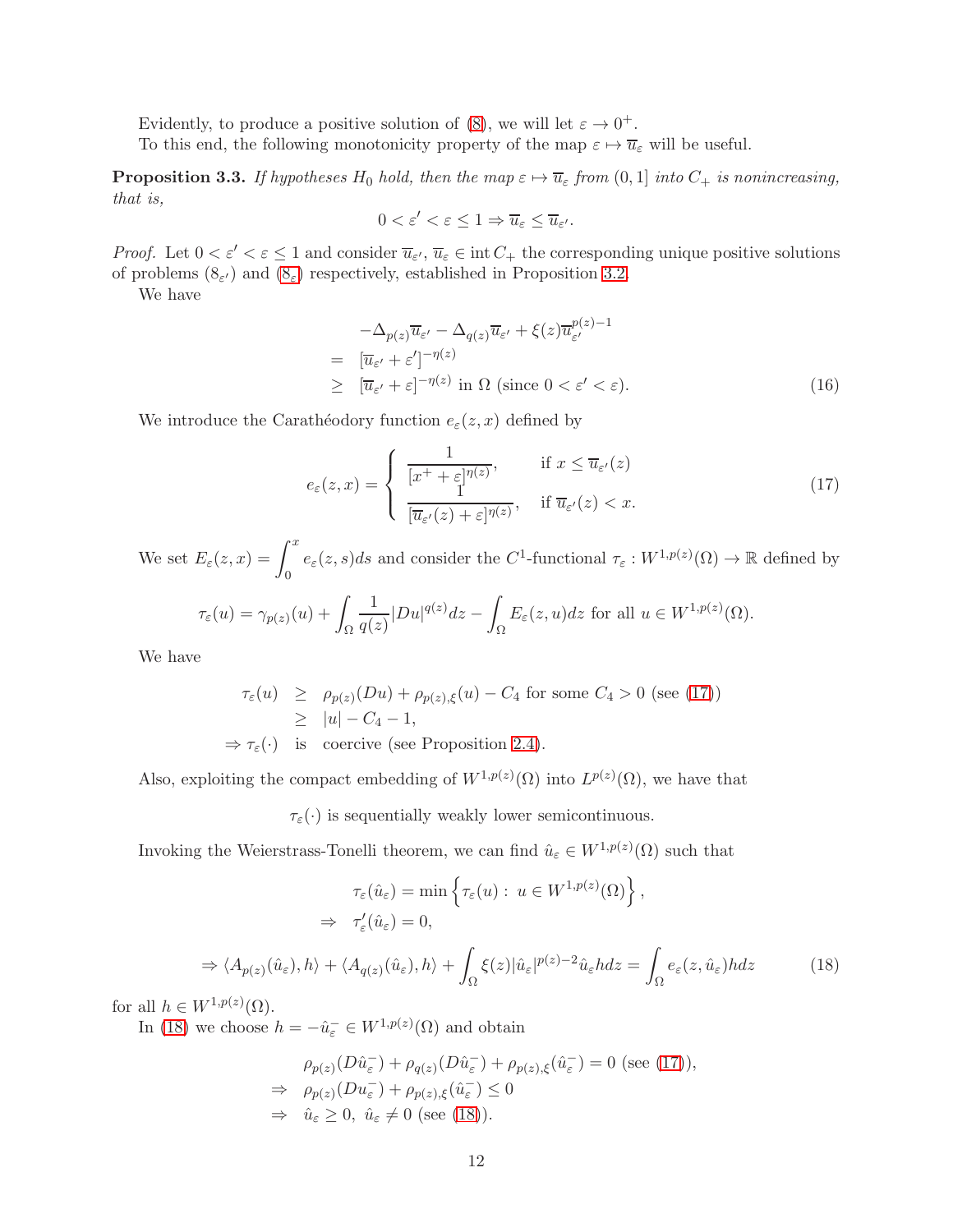Next, in [\(18\)](#page-11-1) we choose  $h = [\hat{u}_{\varepsilon} - \overline{u}_{\varepsilon'}]^+ \in W^{1,p(z)}(\Omega)$ . We obtain

$$
\langle A_{p(z)}(\hat{u}_{\varepsilon}), (\hat{u}_{\varepsilon} - \overline{u}_{\varepsilon'})^{+} \rangle + \langle A_{q(z)}(\hat{u}_{\varepsilon}), (\hat{u}_{\varepsilon} - \overline{u}_{\varepsilon'})^{+} \rangle + \int_{\Omega} \xi(z) \hat{u}_{\varepsilon}^{p(z)-1} (\hat{u}_{\varepsilon} - \overline{u}_{\varepsilon'})^{+} dz
$$
  
\n
$$
= \int_{\Omega} \frac{[\hat{u}_{\varepsilon} - \overline{u}_{\varepsilon'}]^{+}}{[\overline{u}_{\varepsilon'} + \varepsilon]^{\eta(z)}} dz \text{ (see (17))}
$$
  
\n
$$
\leq \langle A_{p(z)}(\overline{u}_{\varepsilon'}), (\hat{u}_{\varepsilon} - \overline{u}_{\varepsilon'})^{+} \rangle + \langle A_{q(z)}(\overline{u}_{\varepsilon'}), (\hat{u}_{\varepsilon} - \overline{u}_{\varepsilon'})^{+} \rangle + \int_{\Omega} \xi(z) \overline{u}_{\varepsilon'}^{p(z)-1} (\hat{u}_{\varepsilon} - \overline{u}_{\varepsilon'})^{+} dz,
$$
  
\n
$$
\Rightarrow \hat{u}_{\varepsilon} \leq \overline{u}_{\varepsilon'}.
$$

So, we have proved that

$$
\hat{u}_{\varepsilon} \in [0, \overline{u}_{\varepsilon'}], \ \hat{u}_{\varepsilon} \neq 0,
$$
\n
$$
\Rightarrow \ \hat{u}_{\varepsilon} = \overline{u}_{\varepsilon} \ (\text{see (18)}, (17) \ \text{and Proposition 3.2}),
$$
\n
$$
\Rightarrow \ \overline{u}_{\varepsilon} \leq \overline{u}_{\varepsilon'}.
$$

The proof is now complete.  $\Box$ 

Now we will pass to the limit as  $\varepsilon \to 0^+$  and produce a solution for problem [\(8\)](#page-8-0).

<span id="page-12-2"></span>**Proposition 3.4.** If hypotheses  $H_0$  hold, then problem [\(8\)](#page-8-0) admits a unique solution  $\overline{u} \in \text{int } C_+$ .

*Proof.* Let  $\{\varepsilon_n\}_{n\geq 1} \subseteq (0,1]$  be such that  $\varepsilon_n \to 0^+$  and let  $\overline{u}_n = \overline{u}_{\varepsilon_n} \in \text{int } C_+$  be as in Proposition [3.2.](#page-9-4) We have

<span id="page-12-0"></span>
$$
\langle A_{p(z)}(\overline{u}_n), h \rangle + \langle A_{q(z)}(\overline{u}_n), h \rangle + \int_{\Omega} \xi(z) \overline{u}_n^{p(z)-1} h dz = \int_{\Omega} \frac{h}{[\overline{u}_n + \varepsilon_n]^{p(z)}} dz \tag{19}
$$

for all  $h \in W^{1,p(z)}(\Omega)$ , all  $n \in \mathbb{N}$ .

We choose  $h = \overline{u}_n \in W^{1,p(z)}(\Omega)$ . We obtain

$$
\rho_{p(z)}(D\overline{u}_n) + \rho_{q(z)}(D\overline{u}_n) + \int_{\Omega} \xi(z)\overline{u}_n^{p(z)}dz \le \int_{\Omega} \frac{\overline{u}_n}{\overline{u}_1^{n(z)}}
$$

(since  $\overline{u}_1 \leq \overline{u}_n$  for all  $n \in \mathbb{N}$ , see Proposition [3.3\)](#page-11-2)

 $\Rightarrow \{\overline{u}_n\}_{n\geq 1} \subseteq W^{1,p(z)}(\Omega)$  is bounded

(see Proposition [2.4](#page-7-2) and recall that  $p_->1$ ).

Proposition 3.1 of Gasinski & Papageorgiou [\[16\]](#page-25-16), implies that we can find  $C_5 > 0$  such that

$$
\|\overline{u}_n\|_{\infty} \le C_5 \text{ for all } n \in \mathbb{N}.
$$

Then the anisotropic regularity theory of Fan [\[15,](#page-25-17) Theorem 1.3] implies that we can find  $\alpha \in$  $(0, 1)$  and  $C_6 > 0$  such that

$$
\overline{u}_n \in C^{1,\alpha}(\overline{\Omega}), \ \|\overline{u}_n\|_{C^{1,\alpha}(\overline{\Omega})} \leq C_6 \text{ for all } n \in \mathbb{N}.
$$

The compact embedding of  $C^{1,\alpha}(\overline{\Omega})$  into  $C^1(\overline{\Omega})$  and the monotonicity of the sequence  $\{\overline{u}_n\}_{n\geq 1}$ (see Proposition [3.3\)](#page-11-2), imply that

<span id="page-12-1"></span>
$$
\overline{u}_n \to \overline{u} \text{ in } C^1(\overline{\Omega}).\tag{20}
$$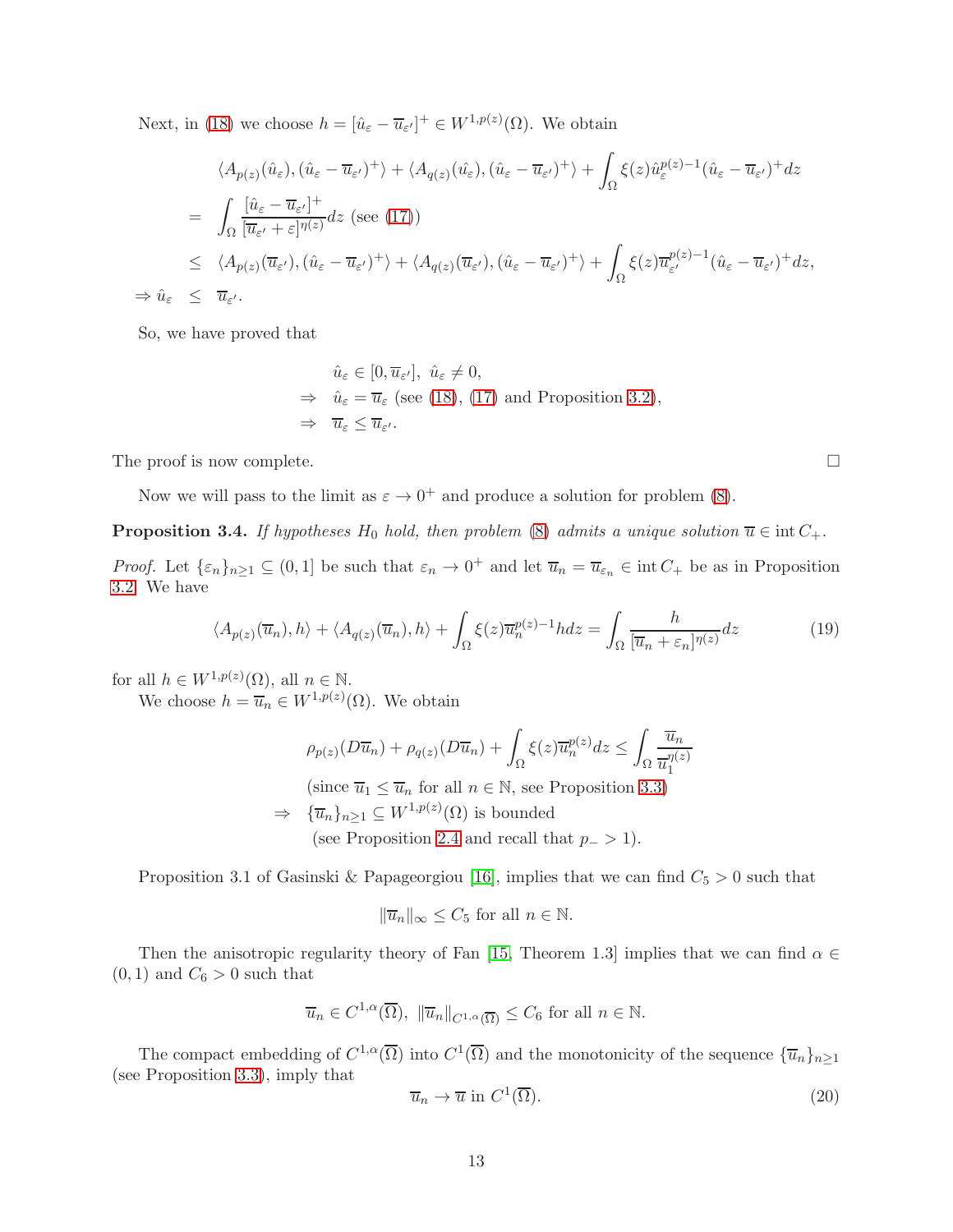Since  $\overline{u}_1 \leq \overline{u}_n$  for all  $n \in \mathbb{N}$ , we have  $\overline{u} \neq 0$  and so  $\overline{u} \in \text{int } C_+$ . Moreover, passing to the limit as  $n \to \infty$  in [\(19\)](#page-12-0) and using [\(20\)](#page-12-1), we conclude that  $\overline{u} \in \text{int } C_+$  is a positive solution of problem [\(8\)](#page-8-0).

Finally, we show the uniqueness of this positive solution. So, suppose that  $\tilde{u} \in W^{1,p(z)}(\Omega)$  is another positive solution of [\(8\)](#page-8-0). As in the proof of Proposition [3.2,](#page-9-4) using the fact that the map  $x \mapsto x^{-\eta(z)}$  is strictly decreasing on  $(0, +\infty)$ , we obtain

$$
\tilde{u} = \overline{u},
$$
  
\n
$$
\Rightarrow \quad \overline{u} \in \text{int } C_+ \text{ is the unique positive solution of (8)}.
$$

The proof is now complete.

In the next section we will use  $\overline{u} \in \text{int } C_+$  and truncation techniques to bypass the singularity and show that problem  $(P_\lambda)$  has positive solutions for certain values of the parameter  $\lambda > 0$ .

## 4 Positive solutions

We introduce the following two sets

$$
\mathcal{L} = \{ \lambda > 0 : \text{ problem } (P_{\lambda}) \text{ has a positive solution} \},
$$
  

$$
S_{\lambda} = \text{set of positive solutions of problem } (P_{\lambda}).
$$

We start by showing the nonemptiness of  $\mathcal{L}$  (=the set of admissible parameter values).

<span id="page-13-2"></span>**Proposition 4.1.** If hypotheses  $H_0$ ,  $H_1$  hold, then  $\mathcal{L} \neq \emptyset$ .

*Proof.* Let  $\overline{u} \in \text{int } C_+$  be the unique positive solution of problem [\(8\)](#page-8-0) produced in Proposition [3.4.](#page-12-2) We consider the following auxiliary problem:

<span id="page-13-0"></span>
$$
\begin{cases}\n-\Delta_{p(z)}u(z) - \Delta_{q(z)}u(z) + \xi(z)u(z)^{p(z)-1} = \overline{u}(z)^{-\eta(z)} + 1 \text{ in } \Omega, \\
\frac{\partial u}{\partial n} = 0 \text{ on } \partial\Omega, \ u > 0.\n\end{cases} (21)
$$

From Proposition [3.1,](#page-9-0) we know that this problem has a unique positive solution  $\hat{u} \in \text{int } C_+$ . We have

<span id="page-13-1"></span>
$$
\langle A_{p(z)}(\overline{u}), (\overline{u} - \hat{u})^{+} \rangle + \langle A_{q(z)}(\overline{u}), (\overline{u} - \hat{u})^{+} \rangle + \int_{\Omega} \xi(z) \overline{u}^{p(z)-1} (\overline{u} - \hat{u})^{+} dz
$$
  
\n
$$
= \int_{\Omega} \overline{u}^{-\eta(z)} (\overline{u} - \hat{u})^{+} dz \text{ (see (8))}
$$
  
\n
$$
\leq \int_{\Omega} \left[ \overline{u}^{-\eta(z)} + 1 \right] (\overline{u} - \hat{u})^{+} dz
$$
  
\n
$$
= \langle A_{p(z)}(\hat{u}), (\overline{u} - \hat{u})^{+} \rangle + \langle A_{q(z)}(\hat{u}), (\overline{u} - \hat{u})^{+} \rangle + \int_{\Omega} \xi(z) \hat{u}^{p(z)-1} (\overline{u} - \hat{u})^{+} dz
$$
  
\n(since  $\hat{u} \in \text{int } C_{+}$  solves (21)),  
\n
$$
\Rightarrow \overline{u} \leq \hat{u}. \tag{22}
$$

Since  $\hat{u} \in \text{int } C_+$ , on account of hypothesis  $H_1(i)$ , we have

$$
0 \le f(\cdot, \hat{u}(\cdot)) \in L^{\infty}(\Omega).
$$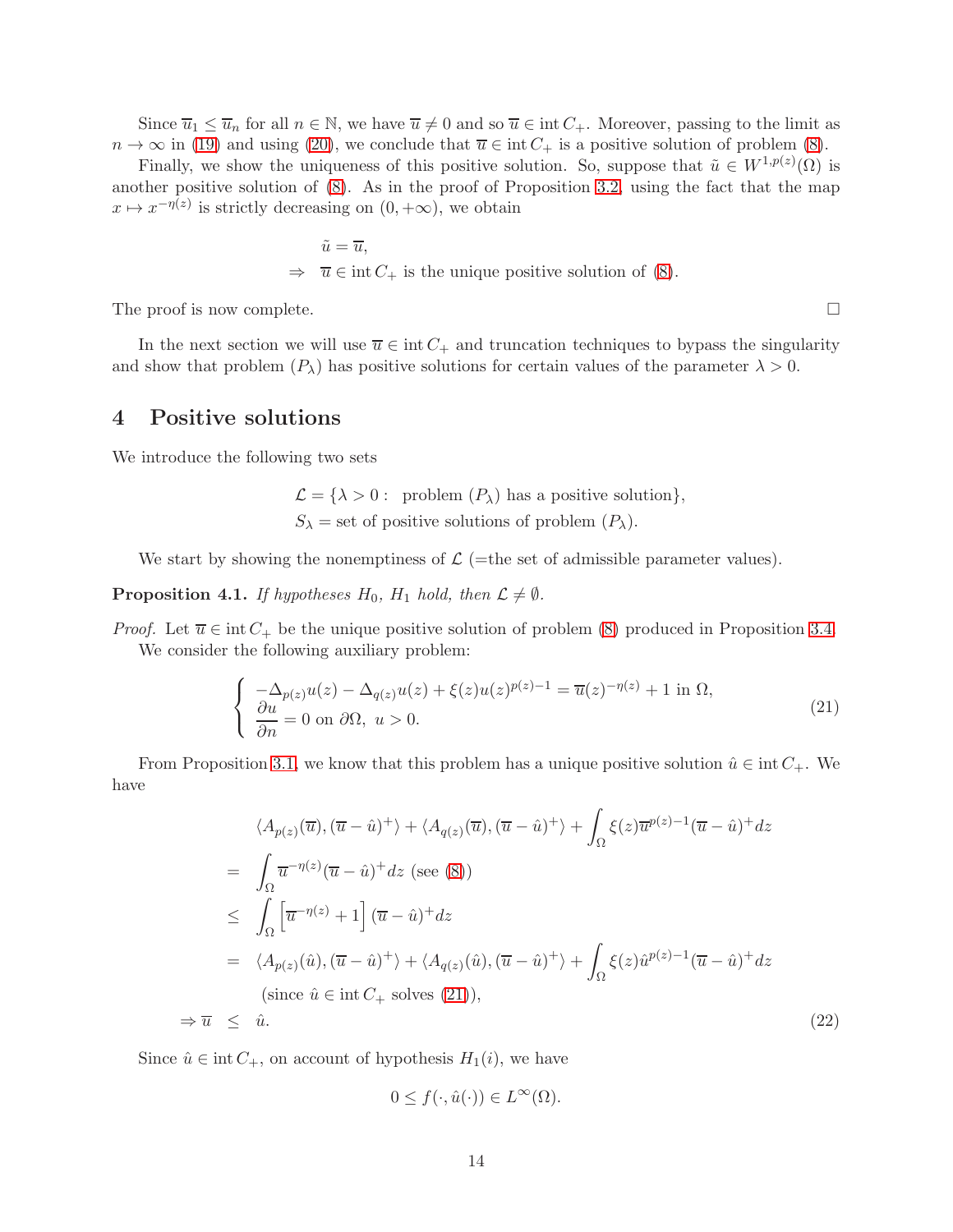So, we can find  $\lambda_0 > 0$  such that

<span id="page-14-2"></span> $0 \leq \lambda f(z, \hat{u}(z)) \leq 1$  for a.a.  $z \in \Omega$ , all  $\lambda \in (0, \lambda_0]$ . (23)

We introduce the Carathéodory function  $\beta_{\lambda}(z, x)$  defined by

<span id="page-14-1"></span>
$$
\beta_{\lambda}(z,x) = \begin{cases}\n\overline{u}(z)^{-\eta(z)} + \lambda f(z, \overline{u}(z)), & \text{if } x < \overline{u}(z) \\
x^{-\eta(z)} + \lambda f(z, x), & \text{if } \overline{u}(z) \le x \le \hat{u}(z) \text{ (see (22))} \\
\hat{u}(z)^{-\eta(z)} + \lambda f(z, \hat{u}(z)), & \text{if } \hat{u}(z) < x.\n\end{cases}
$$
\n(24)

We set  $B_{\lambda}(z, x) = \int_0^x$  $\theta$  $\beta_{\lambda}(z,s)ds$  and consider the C<sup>1</sup>-functional  $\tilde{\Psi}_{\lambda}: W^{1,p(z)}(\Omega) \to \mathbb{R}$  defined by

$$
\tilde{\Psi}_{\lambda}(u) = \gamma_{p(z)}(u) + \int_{\Omega} \frac{1}{q(z)} |Du|^{q(z)} dz - \int_{\Omega} B_{\lambda}(z, u) dz \text{ for all } u \in W^{1, p(z)}(\Omega), \text{ all } \lambda \in (0, \lambda_0].
$$

From [\(22\)](#page-13-1) it is clear that  $\tilde{\Psi}_{\lambda}(\cdot)$  is coercive. Also, it is sequentially weakly lower semicontinuous. Hence, we can find  $\tilde{u} \in W^{1,p(z)}(\Omega)$  such that

<span id="page-14-0"></span>
$$
\tilde{\Psi}_{\lambda}(\tilde{u}) = \min \left\{ \tilde{\Psi}_{\lambda}(u) : u \in W^{1,p(z)}(\Omega) \right\},
$$
\n
$$
\Rightarrow \tilde{\Psi}'_{\lambda}(\tilde{u}) = 0,
$$
\n
$$
\Rightarrow \langle A_{p(z)}(\tilde{u}), h \rangle + \langle A_{q(z)}(\tilde{u}), h \rangle + \int_{\Omega} \xi(z) |\tilde{u}|^{p(z)-2} \tilde{u} h dz = \int_{\Omega} \beta_{\lambda}(z, \tilde{u}) h dz \tag{25}
$$

for all  $h \in W^{1,p(z)}(\Omega)$ .

In [\(25\)](#page-14-0) first we choose  $h = (\overline{u} - \tilde{u})^+ \in W^{1,p(z)}(\Omega)$ . We have

$$
\langle A_{p(z)}(\tilde{u}), (\overline{u} - \tilde{u})^{+} \rangle + \langle A_{q(z)}(\tilde{u}), (\overline{u} - \tilde{u})^{+} \rangle + \int_{\Omega} \xi(z) |\tilde{u}|^{p(z)-2} \tilde{u}(\overline{u} - \tilde{u})^{+} dz
$$
  
\n
$$
= \int_{\Omega} \left[ \overline{u}^{-\eta(z)} + \lambda f(z, \overline{u}) \right] (\overline{u} - \tilde{u})^{+} dz \text{ (see (24))}
$$
  
\n
$$
\geq \int_{\Omega} \overline{u}^{-\eta(z)} (\overline{u} - \tilde{u})^{+} dz \text{ (see hypothesis } H_{1}(i))
$$
  
\n
$$
= \langle A_{p(z)}(\overline{u}), (\overline{u} - \tilde{u})^{+} \rangle + \langle A_{q(z)}, (\overline{u} - \tilde{u})^{+} \rangle + \int_{\Omega} \xi(z) \overline{u}^{p(z)-1} (\overline{u} - \tilde{u})^{+} dz,
$$
  
\n
$$
\Rightarrow \overline{u} \leq \tilde{u}.
$$

Next, in [\(25\)](#page-14-0) we choose  $h = (\tilde{u} - \hat{u})^+ \in W^{1,p(z)}(\Omega)$ . We have

$$
\langle A_{p(z)}(\tilde{u}), (\tilde{u} - \hat{u})^{+} \rangle + \langle A_{q(z)}, (\tilde{u} - \hat{u})^{+} \rangle + \int_{\Omega} \xi(z) \tilde{u}^{p(z)-1} (\tilde{u} - \hat{u})^{+} dz
$$
  
\n
$$
= \int_{\Omega} \left[ \tilde{u}^{-\eta(z)} + \lambda f(z, \hat{u}) \right] (\tilde{u} - \hat{u})^{+} dz \text{ (see (24))}
$$
  
\n
$$
\leq \int_{\Omega} \left[ \tilde{u}^{-\eta(z)} + 1 \right] (\tilde{u} - \hat{u})^{+} dz \text{ (since } \lambda \in (0, \lambda_{0}], \text{ see (23))}
$$
  
\n
$$
\leq \int_{\Omega} \left[ \overline{u}^{-\eta(z)} + 1 \right] (\tilde{u} - \hat{u})^{+} dz \text{ (see (22))}
$$
  
\n
$$
= \langle A_{p(z)}(\hat{u}), (\tilde{u} - \hat{u})^{+} \rangle + \langle A_{q(z)}(\hat{u}), (\tilde{u} - \hat{u})^{+} \rangle + \int_{\Omega} \xi(z) \tilde{u}^{p(z)-1} (\tilde{u} - \hat{u})^{+} dz,
$$
  
\n
$$
\Rightarrow \tilde{u} \leq \hat{u}.
$$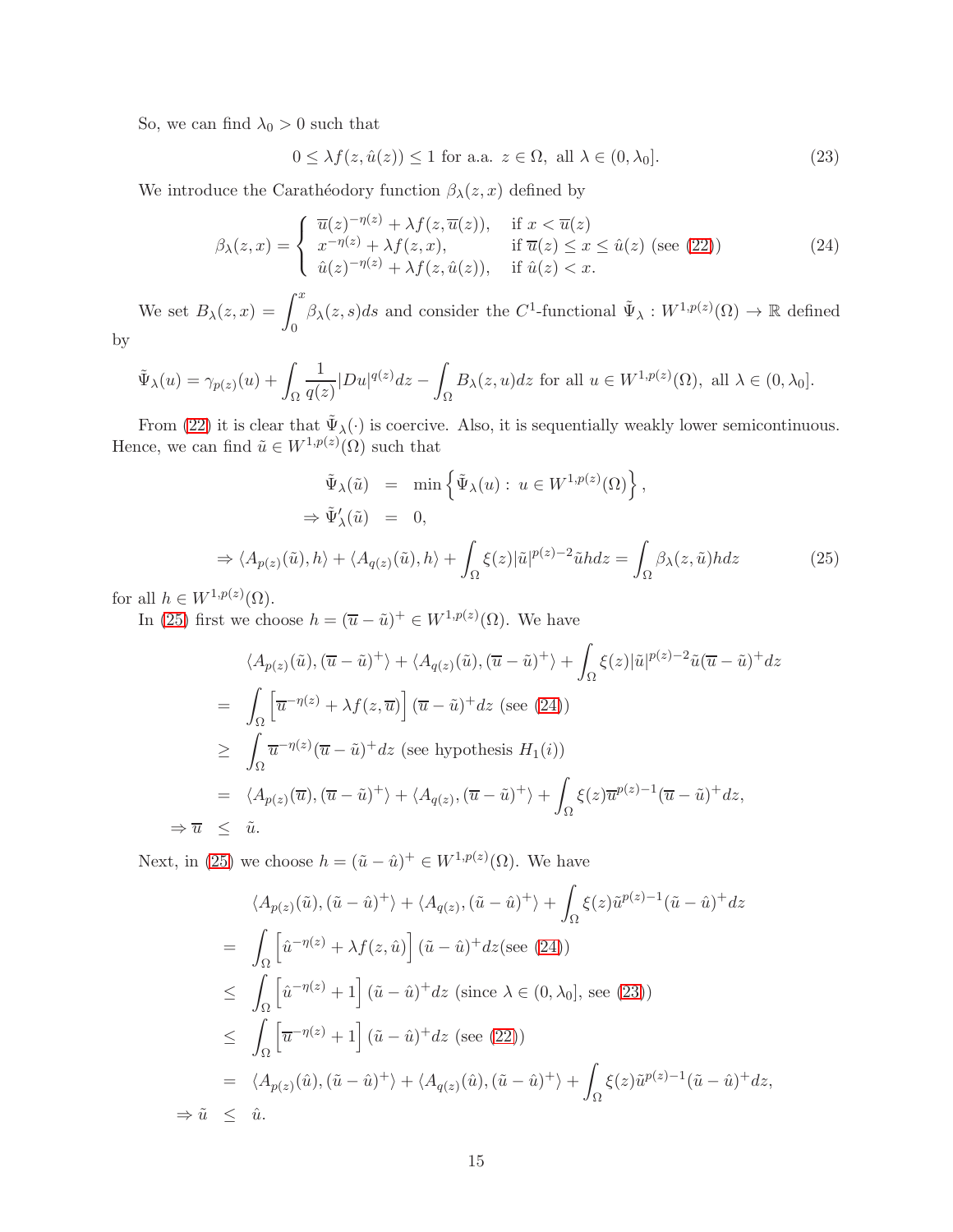So, we have proved that

<span id="page-15-0"></span>
$$
\tilde{u} \in [\overline{u}, \hat{u}].\tag{26}
$$

From  $(26)$ ,  $(24)$  and  $(25)$ , we infer that

$$
\tilde{u} \in S_{\lambda},
$$
  
\n
$$
\Rightarrow (0, \lambda_0] \subseteq \mathcal{L} \neq \emptyset,
$$

which concludes the proof.  $\Box$ 

<span id="page-15-4"></span>**Proposition 4.2.** If hypotheses  $H_0$ ,  $H_1$  hold and  $\lambda \in \mathcal{L}$ , then  $\overline{u} \leq u$  for all  $u \in S_{\lambda}$ .

*Proof.* Let  $u \in S_\lambda$  and consider the following function

<span id="page-15-2"></span>
$$
\hat{\mu}_+(z,x) = \begin{cases}\nx^{-\eta(z)}, & \text{if } 0 \le x \le u(z) \\
u(z)^{-\eta(z)}, & \text{if } u(z) < x.\n\end{cases}
$$
\n(27)

Evidently, this function is Carathéodory on  $\Omega \times (\mathbb{R} \setminus \{0\})$  and is singular at  $x = 0$ . We consider the purely singular problem

<span id="page-15-1"></span>
$$
\begin{cases}\n-\Delta_{p(z)}u(z) - \Delta_{q(z)}u(z) + \xi(z)u(z)^{p(z)-1} = \hat{\mu}_+(z, u(z)) \text{ in } \Omega, \\
\frac{\partial u}{\partial n} = 0 \text{ on } \partial\Omega, \ u > 0.\n\end{cases}
$$
\n(28)

Reasoning as for problem [\(8\)](#page-8-0), we show that problem [\(28\)](#page-15-1) admits a positive solution  $u^* \in \text{int } C_+$ (see also Papageorgiou, Rădulescu & Repovš  $[31,$  Proposition 10]). We have

$$
\langle A_{p(z)}(u^*), (u^* - u)^+ \rangle + \langle A_{q(z)}(u^*), (u^* - u)^+ \rangle + \int_{\Omega} \xi(z)(u^*)^{p(z)-1} (u^* - u)^+ dz
$$
  
\n
$$
= \int_{\Omega} u^{-\eta(z)} (u^* - u)^+ dz \text{ (see (27))}
$$
  
\n
$$
\text{(recall that, by definition, } u^{-\eta(z)} h \in L^1(\Omega) \text{ for all } h \in W^{1,p(z)}(\Omega) \text{)}
$$
  
\n
$$
\leq \int_{\Omega} \left[ u^{-\eta(z)} + \lambda f(z, u) \right] (u^* - u)^+ dz
$$
  
\n
$$
= \langle A_{p(z)}(u), (u^* - u)^+ \rangle + \langle A_{q(z)}(u), (u^* - u)^+ \rangle + \int_{\Omega} \xi(z) u^{p(z)-1} (u^* - u)^+ dz \text{ (since } u \in S_{\lambda} \text{),}
$$
  
\n
$$
\Rightarrow u^* \leq u.
$$

So, we have

<span id="page-15-3"></span>
$$
u^* \in [0, u], \ u^* \neq 0. \tag{29}
$$

From [\(29\)](#page-15-3), [\(27\)](#page-15-2) and Proposition [3.4,](#page-12-2) it follows that

$$
u^* = \overline{u}
$$
  
\n
$$
\Rightarrow \quad \overline{u} \le u \text{ for all } u \in S_\lambda.
$$

The proof is now complete.  $\Box$ 

According to the previous proposition, if  $\lambda \in \mathcal{L}$  and  $u \in S_{\lambda}$ , then

$$
0 \le u^{-\eta(z)} \le \overline{u}^{-\eta(z)} \text{ with } \overline{u}(\cdot)^{-\eta(\cdot)} \in L^{\infty}(\Omega).
$$

Then the anisotropic regularity theory (see Fan [\[15\]](#page-25-17)) and the anisotropic maximum principle (see Zhang [\[41\]](#page-27-4)), imply the following result concerning the solution set  $S_{\lambda}$ .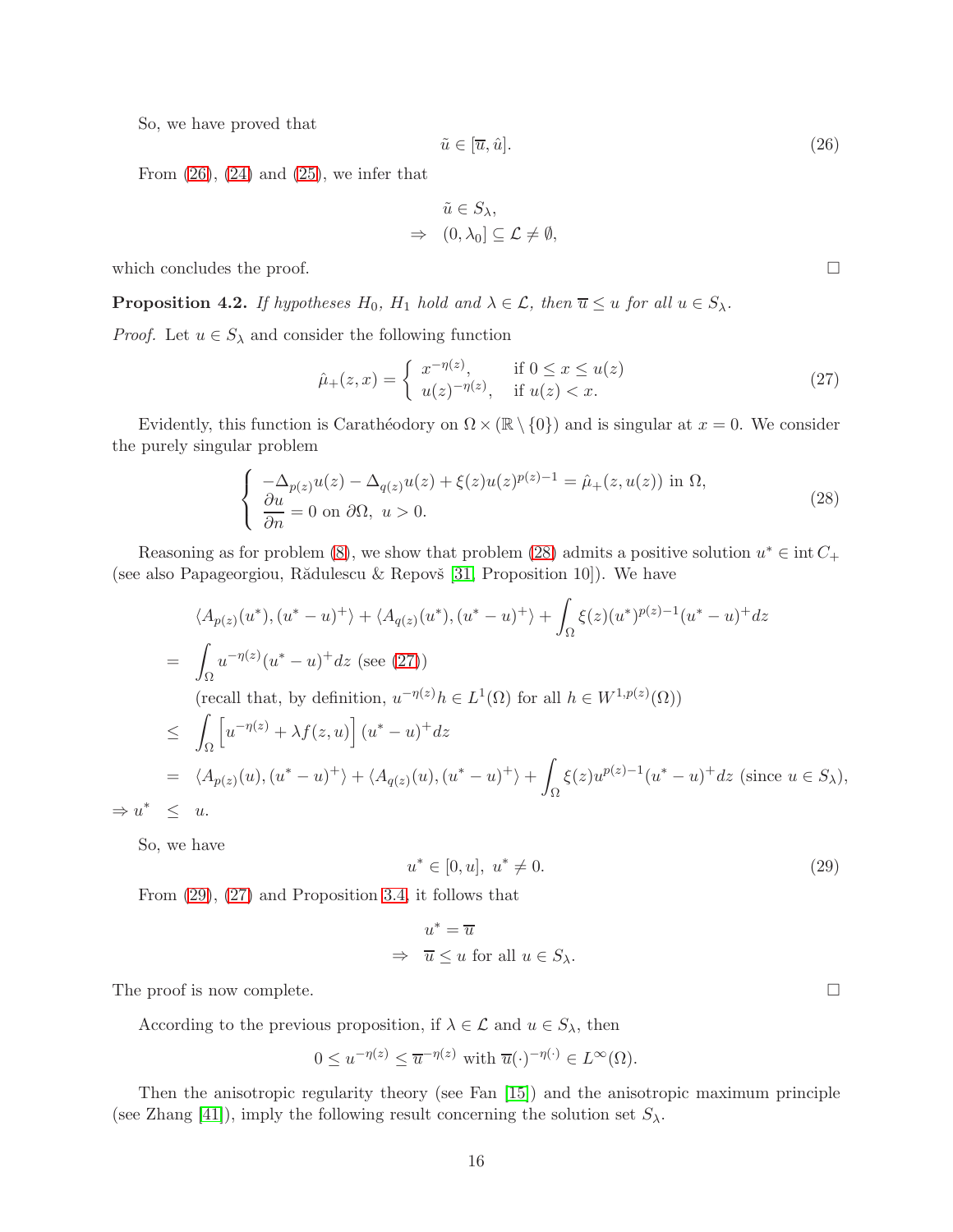<span id="page-16-0"></span>**Proposition 4.3.** If hypotheses  $H_0$ ,  $H_1$  hold and  $\lambda \in \mathcal{L}$ , then  $S_{\lambda} \subseteq \text{int } C_+$ .

Let  $\lambda^* = \sup \mathcal{L}$ .

**Proposition 4.4.** If hypotheses  $H_0$ ,  $H_1$  hold, then  $\lambda^* < \infty$ .

*Proof.* On account of hypotheses  $H_1(ii)$ ,  $(iii)$ ,  $(iv)$ , we can find  $\lambda_0 > 0$  big such that

<span id="page-16-1"></span>
$$
\lambda_0 f(z, x) \ge \xi(z) x^{p(z)-1} \text{ for a.a. } z \in \Omega, \text{ all } x \ge 0.
$$
 (30)

Let  $\lambda > \lambda_0$  and suppose that  $\lambda \in \mathcal{L}$ . Then we can find  $u_{\lambda} \in S_{\lambda} \subseteq \text{int } C_+$  (see Proposition [\(4.3\)](#page-16-0)). Let  $m_{\lambda} = \min_{\overline{\Omega}} u_{\lambda} > 0$  (since  $u_{\lambda} \in \text{int } C_+$ ). Let  $\delta \in (0, 1], \rho = \max\{||u_{\lambda}||_{\infty}, m_{\lambda} + 1\}$  and let  $\hat{\xi}_{\rho} > 0$ be as postulated by hypothesis  $H_1(v)$ . We set  $m_\lambda^\delta = m_\lambda + \delta$ 

$$
-\Delta_{p(z)}m_{\lambda}^{\delta} - \Delta_{q(z)}m_{\lambda}^{\delta} + [\xi(z) + \hat{\xi}_{\rho}](m_{\lambda}^{\delta})^{p(z)-1} - (m_{\lambda}^{\delta})^{-\eta(z)}
$$
  
\n
$$
\leq [\xi(z) + \hat{\xi}_{\rho}]m_{\lambda}^{p(z)-1} + \chi(\delta) \text{ with } \chi(\delta) \to 0^{+} \text{ as } \delta \to 0^{+}
$$
  
\n
$$
\leq \lambda_{0}f(z, m_{\lambda}) + \hat{\xi}_{\rho}m_{\lambda}^{p(z)-1} + \chi(\delta) \text{ (see (30))}
$$
  
\n
$$
= \lambda f(z, m_{\lambda}) + \hat{\xi}_{\rho}m_{\lambda}^{p(z)-1} - [\lambda - \lambda_{0}]f(z, m_{\lambda}) + \chi(\delta)
$$
  
\n
$$
\leq \lambda f(z, m_{\lambda}) + \hat{\xi}_{\rho}m_{\lambda}^{p(z)-1} - [\lambda - \lambda_{0}]\hat{\mu}_{\lambda} + \chi(\delta)
$$
  
\nwith  $\hat{\mu}_{\lambda} > 0$  (see hypothesis  $H_{1}(iv)$ )  
\n
$$
\leq \lambda f(z, u_{\lambda}) + \hat{\xi}_{\rho}u_{\lambda}^{p(z)-1} \text{ for } \delta > 0 \text{ small (see hypothesis } H_{1}(v))
$$
  
\n
$$
= -\Delta_{p(z)}u_{\lambda} - \Delta_{q(z)}u_{\lambda} + [\xi(z) + \hat{\xi}_{\rho}]u_{\lambda}^{p(z)-1} - u_{\lambda}^{-\eta(z)} (\text{ since } u_{\lambda} \in S_{\lambda}),
$$

$$
\Rightarrow u_{\lambda} - m_{\lambda}^{\delta} \in D_+ \text{ for } \delta > 0 \text{ small (see Proposition 2.3),}
$$

a contradiction to the definition of  $m_{\lambda} > 0$ .

So, we have  $\lambda^* \leq \lambda_0 < \infty$ .

Next, we show that  $\mathcal L$  is, in fact, an interval.

<span id="page-16-5"></span>**Proposition 4.5.** If hypotheses  $H_0$ ,  $H_1$  hold,  $\lambda \in \mathcal{L}$  and  $0 < \mu < \lambda$ , then  $\mu \in \mathcal{L}$ .

*Proof.* Since  $\lambda \in \mathcal{L}$ , we can find  $u_{\lambda} \in S_{\lambda} \subseteq \text{int } C_+$  (see Proposition [4.3\)](#page-16-0). Then we have

<span id="page-16-2"></span>
$$
-\Delta_{p(z)}u_{\lambda} - \Delta_{q(z)}u_{\lambda} + \xi(z)u_{\lambda}^{p(z)-1}
$$
  
\n
$$
= u_{\lambda}^{-\eta(z)} + \lambda f(z, u_{\lambda})
$$
  
\n
$$
\geq u_{\lambda}^{-\eta(z)} + \mu f(z, u_{\lambda}) \text{ in } \Omega
$$
  
\n(recall that  $0 < \mu < \lambda$  and see hypothesis  $H_1(i)$ ).  
\n(31)

Also we have

<span id="page-16-3"></span>
$$
-\Delta_{p(z)}\overline{u} - \Delta_{q(z)}\overline{u} + \xi(z)\overline{u}^{p(z)-1}
$$
  
=  $\overline{u}^{-\eta(z)}$   
 $\leq \overline{u}^{-\eta(z)} + \mu f(z, \overline{u})$  in  $\Omega$  (see hypothesis  $H_1(i)$ ). (32)

From Proposition [4.2](#page-15-4) we know that  $\overline{u} \leq u_\lambda$ . So, we can define the following truncation of the reaction of problem  $(P_\mu)$ 

<span id="page-16-4"></span>
$$
\hat{\tau}_{\mu}(z,x) = \begin{cases}\n\overline{u}^{-\eta(z)} + \mu f(z, \overline{u}(z)), & \text{if } x < \overline{u}(z) \\
x^{-\eta(z)} + \mu f(z, x), & \text{if } \overline{u}(z) \le x \le u_{\lambda}(z) \\
u_{\lambda}(z)^{-\eta(z)} + \mu f(z, u_{\lambda}(z)), & \text{if } u_{\lambda}(z) < x.\n\end{cases}
$$
\n(33)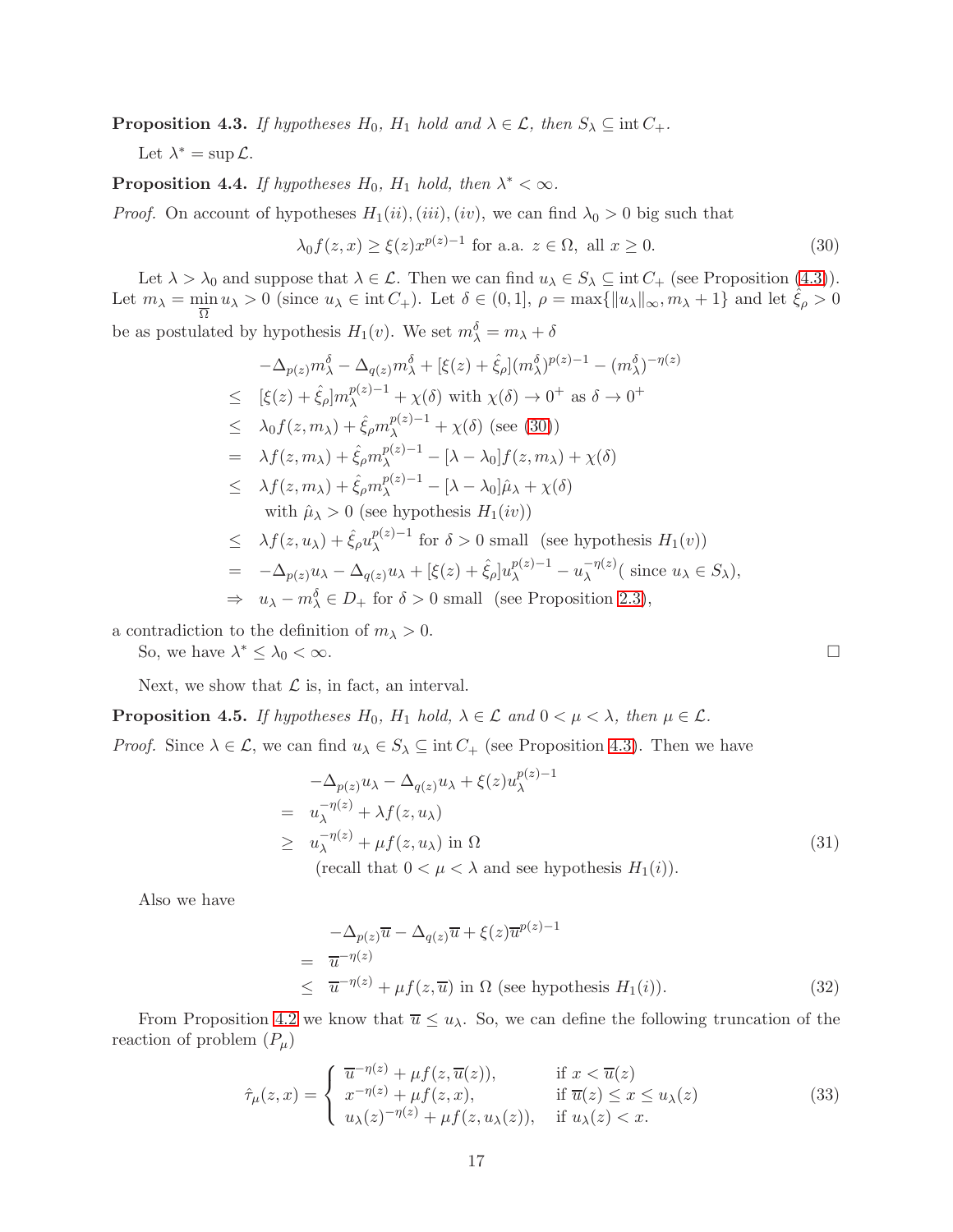This is a Carathéodory function. We set  $\hat{T}_{\mu}(z, x) = \int_0^x$ 0  $\hat{\tau}(z,s)ds$  and consider the C<sup>1</sup>-functional  $\hat{w}_{\mu}: W^{1,p(z)}(\Omega) \to \mathbb{R}$  defined by

$$
\hat{w}_{\mu}(u) = \gamma_{p(z)}(u) + \int_{\Omega} \frac{1}{q(z)} |Du|^{q(z)} dz - \int_{\Omega} \hat{T}_{\mu}(z, u) dz \text{ for all } u \in W^{1, p(z)}(\Omega).
$$

As before (see the proof of Proposition [4.1\)](#page-13-2), using the direct method of the calculus of variations and [\(31\)](#page-16-2), [\(32\)](#page-16-3), we can find  $u_{\mu} \in W^{1,p(z)}(\Omega)$  such that

$$
u_{\mu} \in K_{w_{\lambda}} \subseteq [\overline{u}, u_{\lambda}] \cap \text{int } C_+,
$$
  
\n
$$
\Rightarrow u_{\mu} \in S_{\mu} \text{ (see (33)),}
$$
  
\n
$$
\Rightarrow \mu \in \mathcal{L}.
$$

The proof is now complete.

Remark 4.6. As a byproduct of this proof we have that if  $0 < \mu < \lambda \in \mathcal{L}$  and  $u_{\lambda} \in S_{\lambda} \subseteq \text{int } C_+$ then we can find  $u_{\mu} \in S_{\mu} \subseteq \text{int } C_+$  such that

$$
u_{\lambda}-u_{\mu}\in C_+\setminus\{0\}.
$$

In fact we can improve this result using the strong comparison principle (see Proposition [2.3\)](#page-5-0).

<span id="page-17-2"></span>**Proposition 4.7.** If hypotheses  $H_0$ ,  $H_1$  hold,  $0 < \mu < \lambda \in \mathcal{L}$  and  $u_\lambda \in S_\lambda \subseteq \text{int } C_+$ , then  $\mu \in \mathcal{L}$ and there exists  $u_{\mu} \in S_{\mu} \subseteq \text{int } C_+$  such that  $u_{\lambda} - u_{\mu} \in D_+$ .

*Proof.* From Proposition [4.5](#page-16-5) and its proof, we already know that  $\mu \in \mathcal{L}$  and we can find  $u_{\mu} \in S_{\mu} \subseteq$  $int C_+$  such that

<span id="page-17-0"></span>
$$
u_{\mu} \le u_{\lambda}, \ u_{\mu} \ne u_{\lambda}.\tag{34}
$$

Let  $\rho = ||u_\lambda||_\infty$  and let  $\hat{\xi}_\rho > 0$  be as postulated by hypothesis  $H_1(v)$ . We have

<span id="page-17-1"></span>
$$
-\Delta_{p(z)}u_{\mu} - \Delta_{q(z)}u_{\mu} + [\xi(z) + \hat{\xi}_{\rho}]u_{\mu}^{p(z)-1} - u_{\mu}^{-\eta(z)}
$$
  
\n
$$
= \mu f(z, u_{\mu}) + \hat{\xi}_{\rho}u_{\mu}^{p(z)-1}
$$
  
\n
$$
= \lambda f(z, u_{\mu}) + \hat{\xi}_{\rho}u_{\mu}^{p(z)-1} - (\lambda - \mu)f(z, u_{\mu})
$$
  
\n
$$
\leq \lambda f(z, u_{\lambda}) + \hat{\xi}_{\rho}u_{\lambda}^{p(z)-1} \text{ (see (34) and hypothesis } H_1(v))
$$
  
\n
$$
= -\Delta_{p(z)}u_{\lambda} - \Delta_{q(z)}u_{\lambda} + [\xi(z) + \hat{\xi}_{\rho}]u_{\lambda}^{p(z)-1} \text{ in } \Omega.
$$
 (35)

On account of hypothesis  $H_1(iv)$  and since  $u_\mu \in \text{int } C_+$ , we have

 $0 < \hat{\mu}_\mu \leq (\lambda - \mu) f(z, u_\mu(z))$  for a.a.  $z \in \Omega$ .

Hence from [\(35\)](#page-17-1) and Proposition [2.3,](#page-5-0) it follows that

$$
u_{\lambda}-u_{\mu}\in D_+.
$$

The proof is now complete.  $\Box$ 

<span id="page-17-3"></span>**Proposition 4.8.** If hypotheses  $H_0$ ,  $H_1$  hold and  $\lambda \in (0, \lambda^*)$ , then problem  $(P_\lambda)$  admits at least two positive solutions

$$
u_0, \hat{u} \in \text{int } C_+, \ u_0 \leq \hat{u}, \ u_0 \neq \hat{u}.
$$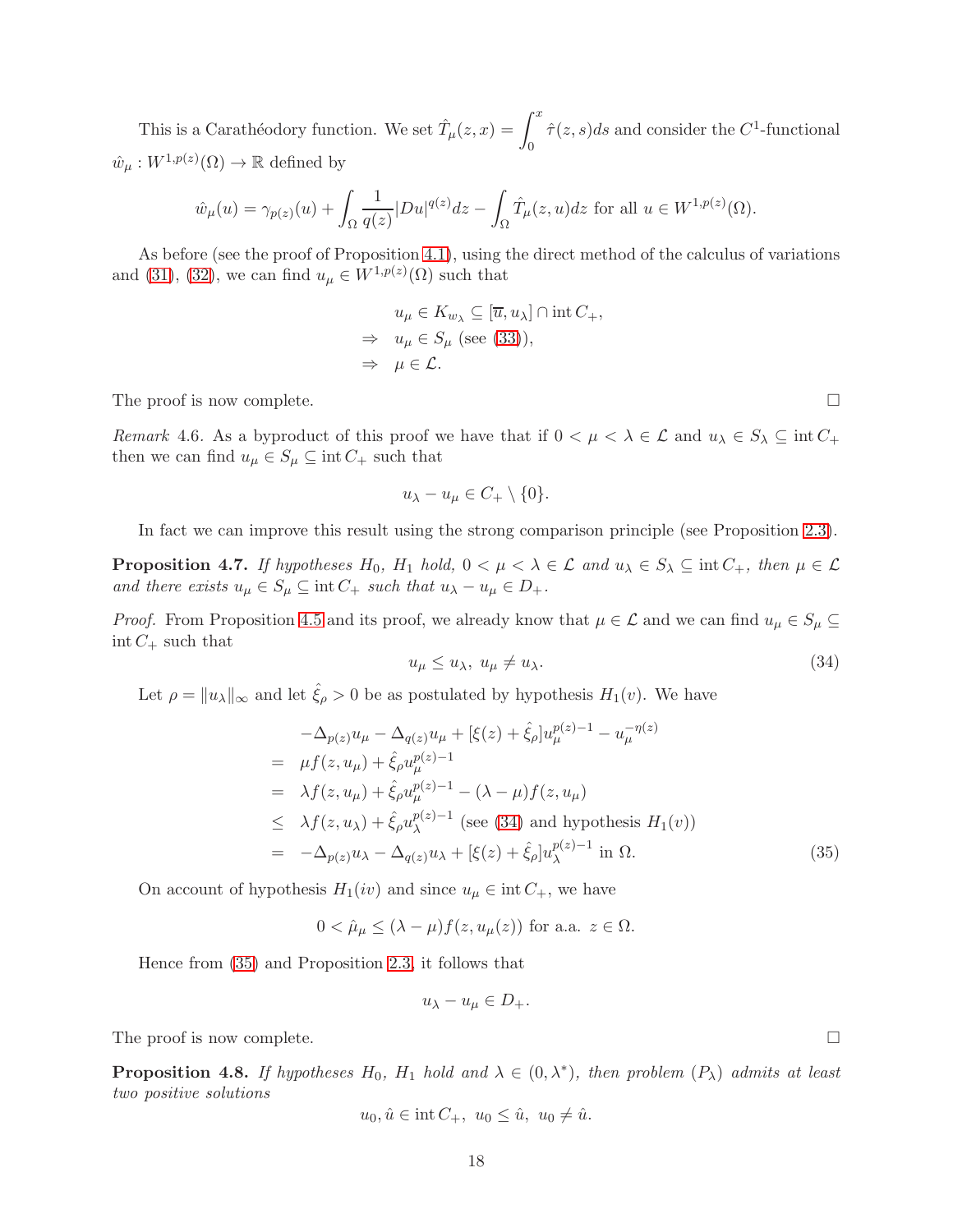*Proof.* Let  $0 < \lambda < \vartheta < \lambda^*$ . We know that  $\vartheta \in \mathcal{L}$  (see Proposition [4.5\)](#page-16-5). Moreover, according to Proposition [4.7,](#page-17-2) we can find  $u_{\vartheta} \in S_{\vartheta} \subseteq \text{int } C_+$  and  $u_0 \in S_{\lambda} \subseteq \text{int } C_+$  such that

<span id="page-18-6"></span>
$$
u_{\vartheta} - u_0 \in \text{int}\, C_+.
$$
\n<sup>(36)</sup>

We introduce the Carathéodory function  $d_{\lambda}(z, x)$  defined by

<span id="page-18-0"></span>
$$
d_{\lambda}(z,x) = \begin{cases} u_0(z)^{-\eta(z)} + \lambda f(z, u_0(z)), & \text{if } x \le u_0(z) \\ x^{-\eta(z)} + \lambda f(z,x), & \text{if } u_0(z) < x. \end{cases}
$$
(37)

Also we consider the following truncation of  $d_{\lambda}(z, \cdot)$ :

<span id="page-18-1"></span>
$$
\hat{d}_{\lambda}(z,x) = \begin{cases} d_{\lambda}(z,x), & \text{if } x \le u_{\vartheta}(z) \\ d_{\lambda}(z,u_{\vartheta}(z)), & \text{if } u_{\vartheta}(z) < x. \end{cases}
$$
\n(38)

This is also a Caratheodory function. We set

$$
D_{\lambda}(z,x) = \int_0^x d_{\lambda}(z,s)ds \text{ and } \hat{D}_{\lambda}(z,x) = \int_0^x \hat{d}_{\lambda}(z,s)ds.
$$

Then we consider the C<sup>1</sup>-functionals  $v_{\lambda}, \hat{v}_{\lambda}: W^{1,p(z)}(\Omega) \to \mathbb{R}$  defined by

$$
v_{\lambda}(u) = \gamma_{p(z)}(u) + \int_{\Omega} \frac{1}{q(z)} |Du|^{q(z)} - \int_{\Omega} D_{\lambda}(z, u) dz,
$$
  

$$
\hat{v}_{\lambda}(u) = \gamma_{p(z)}(u) + \int_{\Omega} \frac{1}{q(z)} |Du|^{q(z)} dz - \int_{\Omega} \hat{D}_{\lambda}(z, u) dz \text{ for all } u \in W^{1, p(z)}(\Omega).
$$

From [\(37\)](#page-18-0), [\(38\)](#page-18-1) and the anisotropic regularity theory, we have

<span id="page-18-2"></span>
$$
K_{v_{\lambda}} \subseteq [u_0) \cap \text{int } C_+, \tag{39}
$$

<span id="page-18-3"></span>
$$
K_{\hat{v}_{\lambda}} \subseteq [u_0, u_{\vartheta}] \cap \text{int } C_+.
$$
\n
$$
(40)
$$

On account of [\(37\)](#page-18-0) and [\(39\)](#page-18-2), we see that we may assume that

<span id="page-18-4"></span>
$$
K_{v_{\lambda}} \cap [u_0, u_{\vartheta}] = \{u_0\}.
$$
\n
$$
(41)
$$

Otherwise we already have a second positive smooth solution bigger that  $u_0$  (see [\(37\)](#page-18-0), [\(39\)](#page-18-2)). Also from [\(37\)](#page-18-0) and [\(38\)](#page-18-1) we see that

<span id="page-18-5"></span>
$$
v_{\lambda}\Big|_{[0,u_{\vartheta}]} = \hat{v}_{\lambda}\Big|_{[0,u_{\vartheta}]} , \ v_{\lambda}'\Big|_{[0,u_{\vartheta}]} = \hat{v}_{\lambda}'\Big|_{[0,u_{\vartheta}]} . \tag{42}
$$

The functional  $\hat{v}_{\lambda}(\cdot)$  is coercive and sequentially weakly lower semicontinuous. So, we can find  $\tilde{u}_0 \in W^{1,p(z)}(\Omega)$  such that

<span id="page-18-7"></span>
$$
\hat{v}_{\lambda}(\tilde{u}_{0}) = \min \left\{ \hat{v}_{\lambda}(u) : u \in W^{1, p(z)}(\Omega) \right\}, \n\Rightarrow \tilde{u}_{0} \in K_{\hat{v}_{\lambda}} \subseteq [u_{0}, u_{\vartheta}] \cap \text{int } C_{+} \text{ (see (40)),} \n\Rightarrow \tilde{u}_{0} = u_{0} \text{ (see (41), (42)),} \n\Rightarrow u_{0} \text{ is a local } C^{1}(\overline{\Omega})\text{-minimizer of } v_{\lambda}(\cdot) \text{ (see (36),(42)),} \n\Rightarrow u_{0} \text{ is a local } W^{1, p(z)}(\Omega)\text{-minimizer of } v_{\lambda}(\cdot)
$$
\n(43)

(see Gasinski & Papageorgiou [\[16,](#page-25-16) Proposition 3.3]).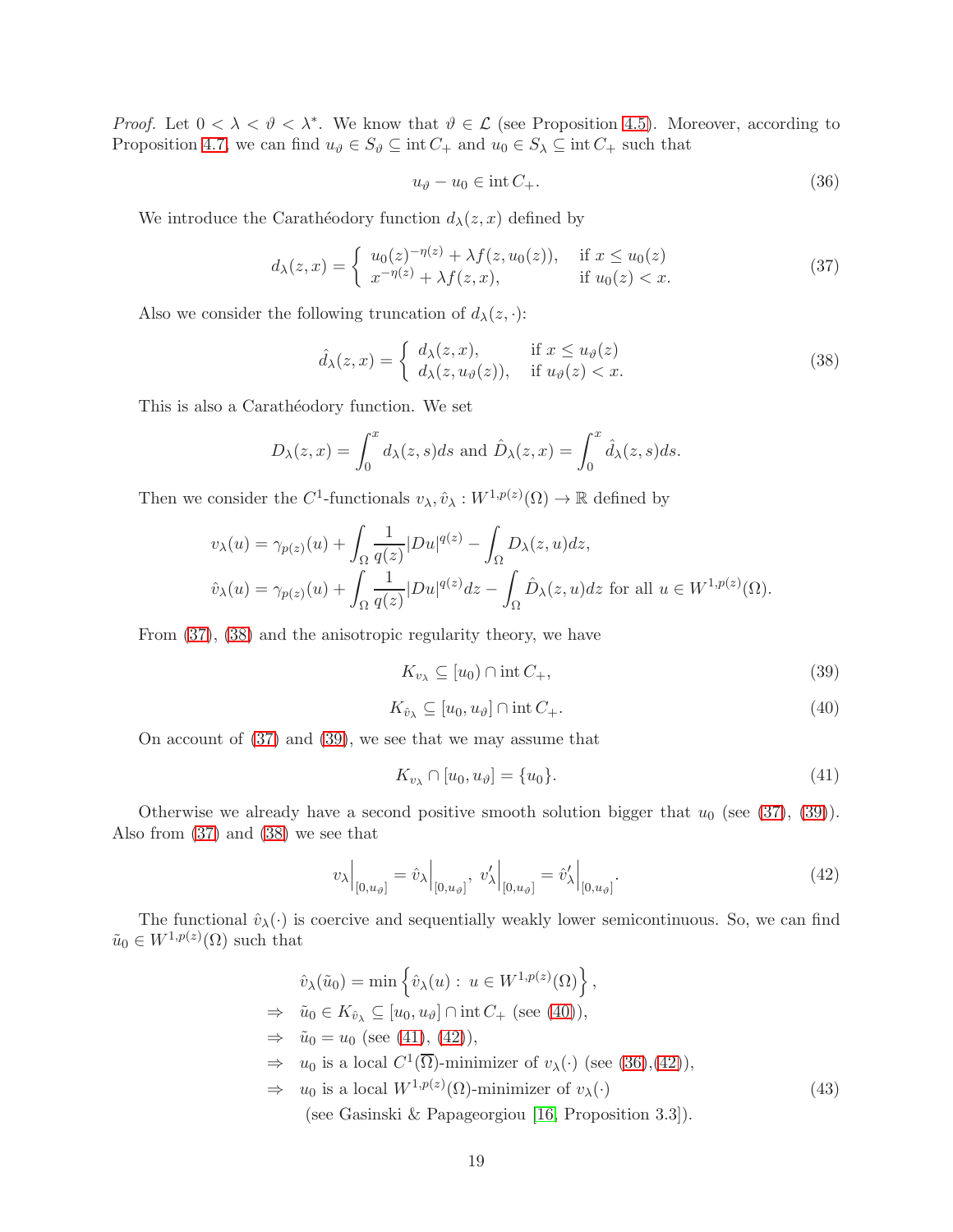From [\(39\)](#page-18-2) and [\(37\)](#page-18-0) it is clear that we may assume that

<span id="page-19-0"></span>
$$
K_{v_{\lambda}} \text{ is finite.} \tag{44}
$$

Indeed, otherwise we already have a whole sequence of positive smooth solutions all bigger than  $u_0$ and so we are done.

From  $(43)$ ,  $(44)$  and Theorem 5.7.6 of Papageorgiou, Rădulescu & Repovš [\[27,](#page-26-17) p. 449], we know that we can find  $\rho \in (0,1)$  small such that

<span id="page-19-8"></span>
$$
v_{\lambda}(u_0) < \inf \{ v_{\lambda}(u) : \|u - u_0\| = \rho \} = m_{\lambda}.\tag{45}
$$

Also hypothesis  $H_1(ii)$  and [\(37\)](#page-18-0) imply that if  $u \in \text{int } C_+$ , then

<span id="page-19-9"></span>
$$
v_{\lambda}(tu) \to -\infty \text{ as } t \to +\infty. \tag{46}
$$

*Claim:*  $v_{\lambda}(\cdot)$  satisfies the *C*-condition. We consider a sequence  $\{u_n\}_{n\geq 1} \subseteq W^{1,p(z)}(\Omega)$  such that

<span id="page-19-3"></span>
$$
|v_{\lambda}(u_n)| \le C_7 \text{ for some } C_7 > 0, \text{ all } n \in \mathbb{N},\tag{47}
$$

<span id="page-19-1"></span>
$$
(1 + \|u_n\|)v'_{\lambda}(u_n) \to 0 \text{ in } W^{1,p(z)}(\Omega)^* \text{ as } n \to \infty.
$$
 (48)

From [\(48\)](#page-19-1) we have

<span id="page-19-2"></span>
$$
\left| \langle A_{p(z)}(u_n), h \rangle + \langle A_{q(z)}(u_n), h \rangle + \int_{\Omega} \xi(z) |u_n|^{p(z)-2} u_n h dz - \int_{\Omega} d_{\lambda}(z, u_n) h dz \right| \le \frac{\varepsilon_n ||h||}{1 + ||u_n||} \tag{49}
$$

for all  $h \in W^{1,p(z)}(\Omega)$ , with  $\varepsilon_n \to 0^+$ .

In [\(49\)](#page-19-2), we choose  $h = -u_n^- \in W^{1,p(z)}(\Omega)$  and obtain

<span id="page-19-4"></span>
$$
\rho_{p(z)}(Du_n^-) + \rho_{q(z)}(Du_n^-) + \int_{\Omega} \xi(z)(u_n^-)^{p(z)} dz \le C_8
$$
  
for some  $C_8 > 0$ , all  $n \in \mathbb{N}$  (see (37)),  

$$
\Rightarrow \{u_n^-\}_{n\ge 1} \subseteq W^{1,p(z)}(\Omega) \text{ is bounded.}
$$
 (50)

Next, we choose in [\(49\)](#page-19-2)  $h = u_n^+ \in W^{1,p(z)}(\Omega)$  and we obtain

<span id="page-19-5"></span>
$$
-\rho_{p(z)}(Du_n^+) - \rho(Du_n^+) - \int_{\Omega} \xi(z)(u_n^+)^{p(z)} dz + \int_{\Omega} d\lambda(z, u_n^+) u_n^+ dz \le \varepsilon_n \tag{51}
$$

for all  $n \in \mathbb{N}$ .

From  $(47)$  and  $(50)$ , we have

<span id="page-19-6"></span>
$$
\rho_{p(z)}(Du_n^+) + \rho_{q(z)}(Du_n^+) + \int_{\Omega} \xi(z)(u_n^+)^{p(z)} dz - \int_{\Omega} p_+ D_{\lambda}(z, u_n^+) dz \le C_9
$$
\nfor some  $C_9 > 0$ , all  $n \in \mathbb{N}$  (recall  $q_- < p_-$ ).

\n(52)

We add  $(51)$  and  $(52)$ . Then

<span id="page-19-7"></span>
$$
\int_{\Omega} I_{\lambda}(z, u_n^+)dz \leq C_{10}
$$
\n
$$
\text{for some } C_{10} > 0, \text{ all } n \in \mathbb{N} \text{ (see (37))}.
$$
\n
$$
(53)
$$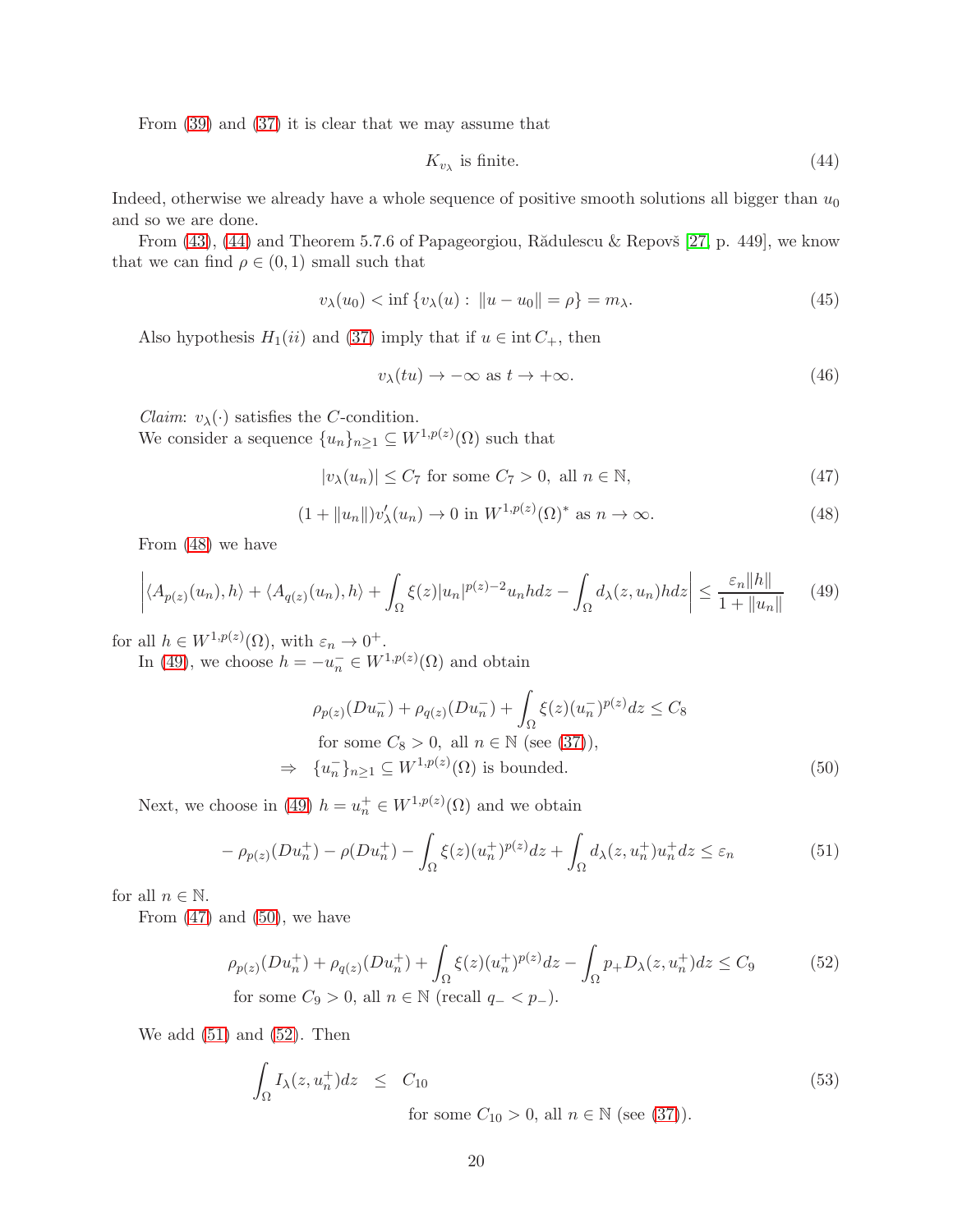Suppose that  ${u_n^+}_{n \geq 1} \subseteq W^{1,p(z)}(\Omega)$  is not bounded. So, we may assume that

<span id="page-20-1"></span>
$$
||u_n^+|| \to +\infty \text{ as } n \to \infty.
$$
 (54)

We set  $y_n = \frac{u_n^+}{||u_n^+||}$  for all  $n \in \mathbb{N}$ . Then  $||y_n|| = 1$ ,  $y_n \ge 0$  for all  $n \in \mathbb{N}$ . So, we may assume that

<span id="page-20-0"></span>
$$
y_n \stackrel{w}{\rightarrow} y
$$
 in  $W^{1,p(z)}(\Omega)$  and  $y_n \rightarrow y$  in  $L^{p(z)}(\Omega)$ ,  $y \ge 0$ . (55)

Initially we assume that  $y \neq 0$ . Let  $\hat{\Omega} = \{z \in \Omega : y(z) > 0\}$ . From [\(55\)](#page-20-0) we see that  $|\hat{\Omega}|_N > 0$ (by  $|\cdot|_N$  we denote the Lebesgue measure on  $\mathbb{R}^N$ ) and

$$
u_n^+(z) \to +\infty \text{ for a.a. } z \in \hat{\Omega}.
$$

Hypothesis  $H_1(ii)$  implies

<span id="page-20-2"></span>
$$
\frac{F(z, u_n^+(z))}{\|u_n^+\|^{p_+}} = \frac{F(z, u_n^+(z))}{u_n^+(z)^{p_+}} y_n(z)^{p_+} \to +\infty \text{ for a.a. } z \in \hat{\Omega},
$$
  
\n
$$
\Rightarrow \int_{\hat{\Omega}} \frac{F(z, u_n^+)}{\|u_n^+\|^{p_+}} dz \to +\infty \text{ (by Fatou's lemma)},
$$
  
\n
$$
\Rightarrow \int_{\Omega} \frac{F(z, u_n^+)}{\|u_n^+\|^{p_+}} dz \to +\infty \text{ (since } F \ge 0, \text{ see hypothesis } H_1(i)).
$$
 (56)

From  $(47)$  and  $(50)$ , we have

<span id="page-20-3"></span>
$$
-\gamma_{p(z)}(u_n^+) - \int_{\Omega} \frac{1}{q(z)} |Du_n^+|^{q(z)} dz - \int_{\Omega} \frac{\xi(z)}{p(z)} (u_n^+)^{p(z)} dz + \int_{\Omega} D_{\lambda}(z, u_n^+) dz \le C_{11}
$$
  
for some  $C_{11} > 0$ , all  $n \in \mathbb{N}$ ,  

$$
\Rightarrow \int_{\Omega} \frac{\lambda F(z, u_n^+)}{\|u_n^+\|^{p_+}} dz \le C_{12}
$$
  
for some  $C_{12} > 0$ , all  $n \in \mathbb{N}$  (see (54) and (37)). (57)

Comparing [\(56\)](#page-20-2) and [\(57\)](#page-20-3), we have a contradiction.

Now we assume that  $y \equiv 0$ . We consider the C<sup>1</sup>-functional  $\tilde{v}_{\lambda}: W^{1,p(z)}(\Omega) \to \mathbb{R}$  defined by

$$
\tilde{v}_{\lambda}(u) = \frac{1}{p_{+}} \left[ \int_{\Omega} |Du|^{p(z)} dz + \int_{\Omega} \xi(z) |u|^{p(z)} dz \right] - \int_{\Omega} D_{\lambda}(z, u) dz
$$

for all  $u \in W^{1,p(z)}(\Omega)$ .

Evidently we have

<span id="page-20-6"></span>
$$
\tilde{v}_{\lambda} \le v_{\lambda}.\tag{58}
$$

Let  $k_n(t) = \tilde{v}_\lambda(tu_n^+)$  for all  $t \in [0,1]$ , all  $n \in \mathbb{N}$ . We can find  $t_n \in [0,1]$  such that

<span id="page-20-4"></span>
$$
k_n(t_n) = \max_{0 \le t \le 1} k_n(t). \tag{59}
$$

For  $\hat{\eta} > 0$  let  $w_n = (2\hat{\eta})^{\frac{1}{p(z)}} y_n$   $n \in \mathbb{N}$ . Then

<span id="page-20-5"></span>
$$
w \to 0 \text{ in } L^{p(z)}(\Omega) \text{ (see (55) and recall that } y \equiv 0),
$$
  

$$
\Rightarrow \int_{\Omega} D_{\lambda}(z, w_n) dz \to 0 \text{ as } n \to \infty.
$$
 (60)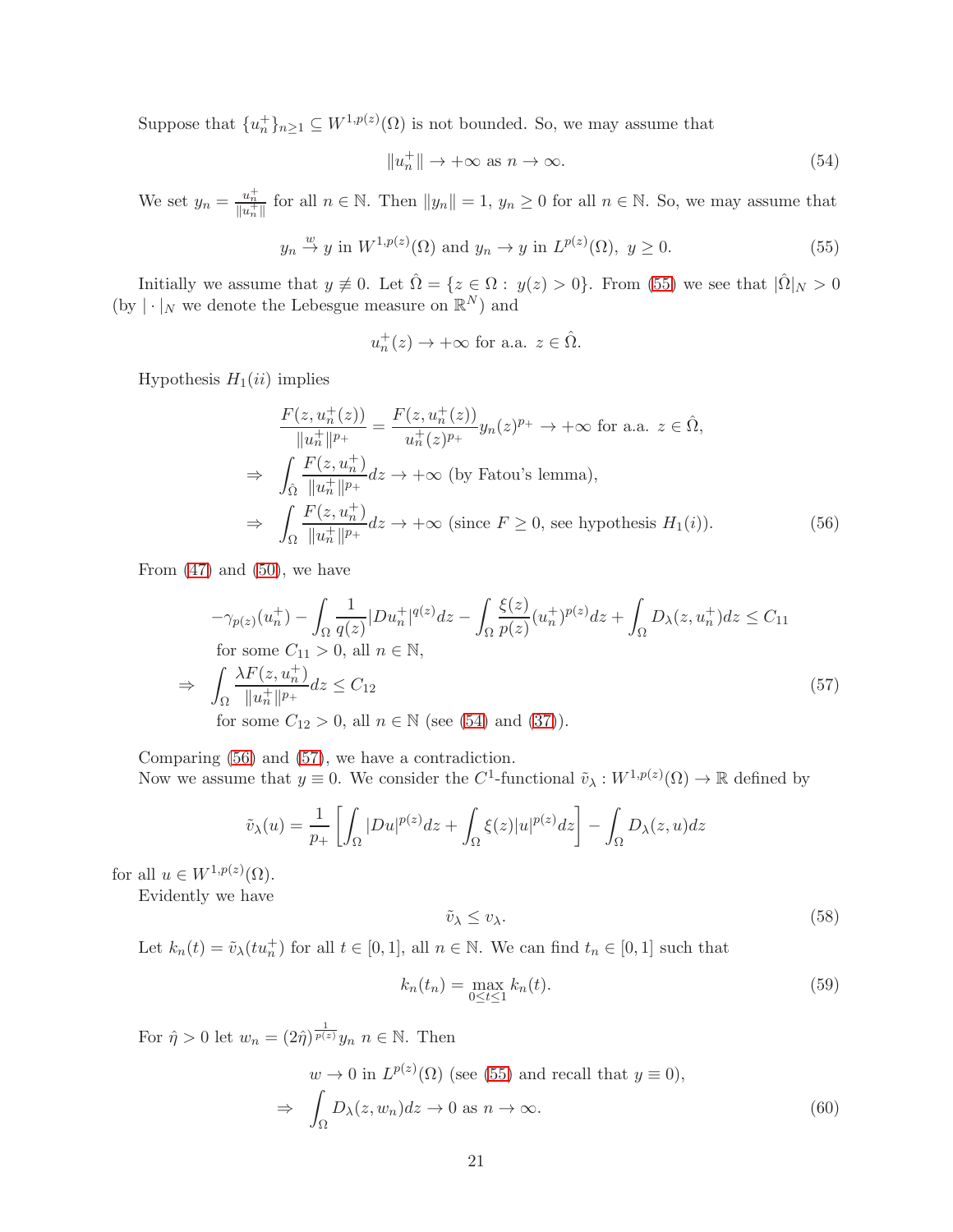On account of [\(54\)](#page-20-1), we see that we can find  $n_0\in\mathbb{N}$  such that

<span id="page-21-0"></span>
$$
(2\hat{\eta})^{\frac{1}{p(z)}} \frac{1}{\|u_n^+\|} \le 1 \text{ for all } n \ge n_0. \tag{61}
$$

From  $(59)$  and  $(61)$ , we have

$$
k_n(t_n) \ge k_n \left(\frac{(2\hat{\eta})^{1/p(z)}}{\|u_n^+\|}\right),\,
$$

$$
\Rightarrow \tilde{v}_{\lambda}(t_n u_n^+) \geq \tilde{v}_{\lambda}\left((2\hat{\eta})^{1/p(z)}y_n\right) = \tilde{v}_{\lambda}(w_n),
$$
  

$$
\Rightarrow \tilde{v}_{\lambda}(t_n u_n^+) \geq \frac{2\hat{\eta}}{p_+}\left[\rho_{p(z)}(Dy_n) + \rho_{p(z),\xi}(y_n)\right] - \int_{\Omega} D_{\lambda}(z,w_n)dz
$$
  

$$
\geq \frac{2\hat{\eta}}{p_+}C_{13}||y_n|| - \int_{\Omega} D_{\lambda}(z,w_n)dz \text{ for some } C_{13} > 0
$$
  

$$
\geq \frac{\hat{\eta}}{p_+}C_{13} \text{ for all } n \geq n_1 \geq n_0
$$
  
(see (60) and recall that  $||y_n|| = 1$ ).

But  $\hat{\eta} > 0$  is arbitrary. So, it follows that

<span id="page-21-1"></span>
$$
\tilde{v}_{\lambda}(t_n u_n^+) \to +\infty \text{ as } n \to \infty. \tag{62}
$$

We have

$$
0 \le t_n u_n^+ \le u_n^+ \text{ for all } n \in \mathbb{N}.
$$

Hence hypothesis  $H_1(iii)$  implies that

<span id="page-21-2"></span>
$$
\int_{\Omega} I_{\lambda}(z, t_n u_n^+) dz \le \int_{\Omega} I_{\lambda}(z, u_n^+) dz + ||\hat{\vartheta}_{\lambda}||_1 \le C_{14}
$$
\n
$$
\text{for some } C_{14} > 0, \text{ all } n \in \mathbb{N} \text{ (see (53))}.
$$
\n
$$
(63)
$$

We know that

$$
\tilde{v}_{\lambda}(0) = 0
$$
 and  $\tilde{v}_{\lambda}(u_n) \leq C_7$  for all  $n \in \mathbb{N}$  (see (47) and (58)).

Then from [\(62\)](#page-21-1) it follows that

$$
t_n \in (0,1)
$$
 for all  $n \ge n_2$ .

So, from [\(59\)](#page-20-4) we have

<span id="page-21-3"></span>
$$
0 = t_n \frac{d}{dt} \tilde{v}_{\lambda}(tu_n^+) \Big|_{t=t_n}
$$
  
\n
$$
= \langle \tilde{v}'_{\lambda}(t_n u_n^+), t_n u_n^+ \rangle \text{ for all } n \ge n_2 \text{ (by the chain rule)},
$$
  
\n
$$
\Rightarrow \qquad \rho_{p(z)}(D(t_n u_n^+)) + \rho_{p(z),\xi}(t_n u_n^+) = \int_{\Omega} d_{\lambda}(z, t_n u_n^+) (t_n u_n^+) dz \text{ for all } n \ge n_2,
$$
  
\n
$$
\Rightarrow \qquad \rho_{p(z)}(D(t_n u_n^+)) + \rho_{p(z),\xi}(t_n u_n^+) - \int_{\Omega} p_+ D_{\lambda}(z, t_n u_n^+) dz \le C_{15}
$$
  
\nfor some  $C_{15} > 0$ , all  $n \ge n_2$  (see (63) and (37)),  
\n
$$
\Rightarrow \qquad p_+ \tilde{v}_{\lambda}(t_n u_n^+) \le C_{15} \text{ for all } n \ge n_2.
$$
 (64)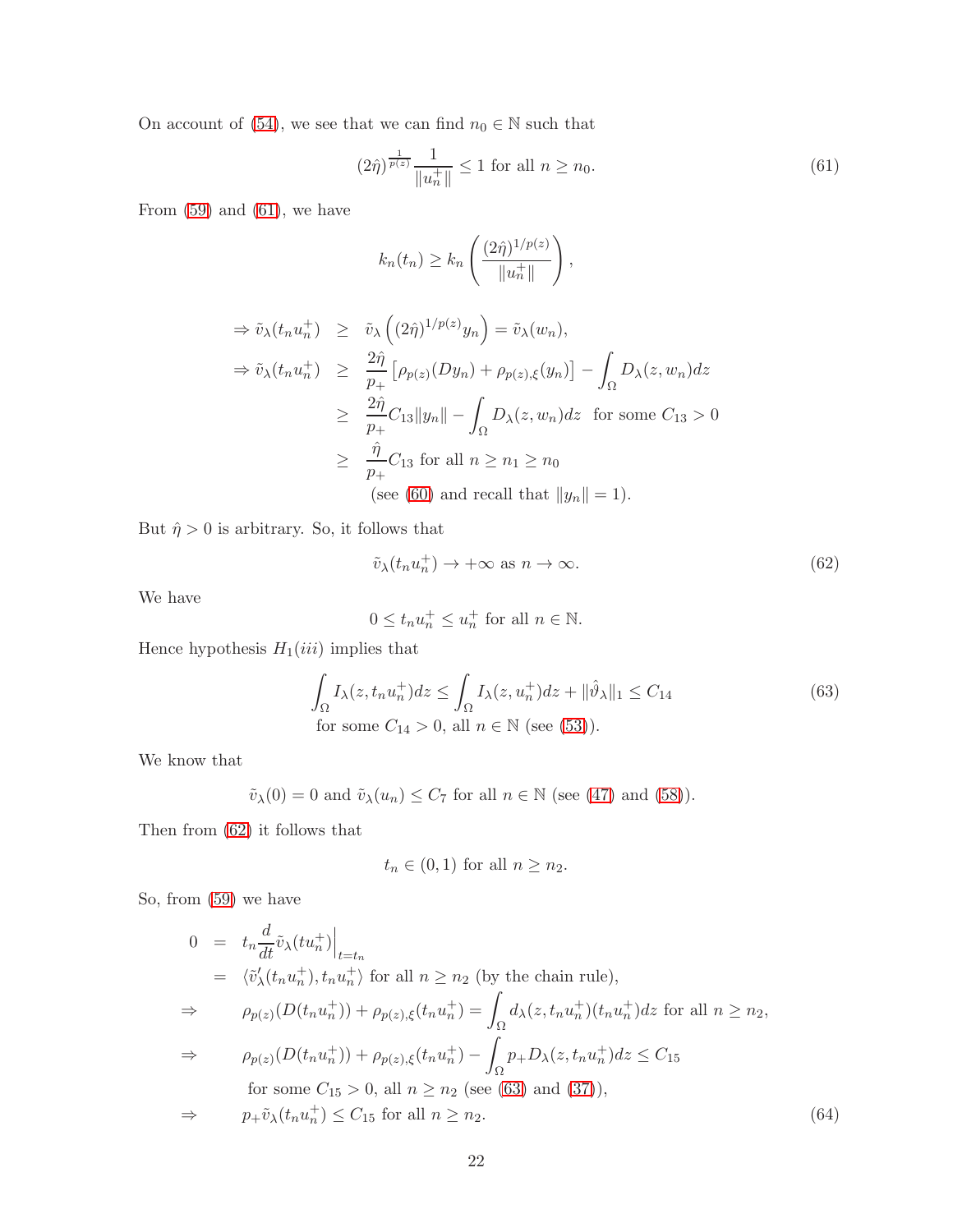Comparing [\(62\)](#page-21-1) and [\(64\)](#page-21-3) we have a contradiction. Therefore we infer that

$$
\{u_n^+\}_{n\geq 1} \subseteq W^{1,p(z)}(\Omega) \text{ is bounded,}
$$
  
\n
$$
\Rightarrow \{u_n\}_{n\geq 1} \subseteq W^{1,p(z)}(\Omega) \text{ is bounded (see (50)).}
$$

So, we may assume that

$$
u_n \stackrel{w}{\to} u
$$
 in  $W^{1,p(z)}(\Omega)$  and  $u_n \to u$  in  $L^{r(z)}(\Omega)$  as  $n \to \infty$ . (65)

In [\(49\)](#page-19-2) we choose  $h = u_n - u \in W^{1,p(z)}(\Omega)$ , pass to the limit as  $n \to \infty$  and use [\(63\)](#page-21-2). Then reasoning as in the proof of Proposition [3.2,](#page-9-4) using Proposition [2.2,](#page-4-0) we obtain that

> $u_n \to u$  in  $W^{1,p(z)}(\Omega)$ ,  $\Rightarrow v_{\lambda}(\cdot)$  satisfies the *C*-condition.

This proves the claim.

On account of [\(45\)](#page-19-8), [\(46\)](#page-19-9) and the claim, we can apply the mountain pass theorem and find  $\hat{u} \in W^{1,p(z)}(\Omega)$  such that

<span id="page-22-0"></span>
$$
\hat{u} \in K_{v_{\lambda}} \subseteq [u_0) \cap \text{int } C_+ \text{ and } m_{\lambda} \le v_{\lambda}(\hat{u}). \tag{66}
$$

From  $(66)$ ,  $(45)$  and  $(37)$ , we obtain

$$
\hat{u} \in S_{\lambda} \subseteq \text{int } C_+, \ u_0 \leq \hat{u}, \ u_0 \neq \hat{u},
$$

which concludes the proof.  $\Box$ 

We introduce the Carathéodory function  $\hat{\beta}_{\lambda}(z, x)$  defined by

<span id="page-22-1"></span>
$$
\hat{\beta}_{\lambda}(z,x) = \begin{cases} \overline{u}(z)^{-\eta(z)} + \lambda f(z,\overline{u}(z)), & \text{if } x \le \overline{u}(z) \\ x^{-\eta(z)} + \lambda f(z,x), & \text{if } \overline{u}(z) < x. \end{cases}
$$
(67)

We set  $\hat{B}_{\lambda}(z,x) = \int_0^x$  $\theta$  $\hat{\beta}(z,s)ds$  and consider the C<sup>1</sup>-functional  $\hat{\varphi}_{\lambda}:W^{1,p(z)}(\Omega)\to\mathbb{R}$  defined by

$$
\hat{\varphi}_{\lambda}(u) = \gamma_{p(z)}(u) + \int_{\Omega} \frac{1}{q(z)} |Du|^{q(z)} dz - \int_{\Omega} \hat{B}_{\lambda}(z, u) dz
$$

for all  $u \in W^{1,p(z)}(\Omega)$ .

Using this functional, we can establish the admissibility of the critical parameter value  $\lambda^* > 0$ .

**Proposition 4.9.** If hypotheses  $H_0$ ,  $H_1$  hold, then  $\lambda^* \in \mathcal{L}$ .

*Proof.* Let  $\{\lambda_n\}_{n\geq 1} \subseteq (0,\lambda^*) \subseteq \mathcal{L}$  and assume that  $\lambda_n \to \lambda^*$ . We can find  $u_n \in S_\lambda \subseteq \text{int } C_+$   $n \in \mathbb{N}$ such that

<span id="page-22-2"></span>
$$
\hat{\varphi}_{\lambda_n}(u_n) \leq \hat{\varphi}_{\lambda_n}(\overline{u}) < 0 \text{ for all } n \in \mathbb{N} \tag{68}
$$
\n
$$
\text{(see the proof of Proposition 4.5 and (67))}.
$$

Also we have

<span id="page-22-3"></span>
$$
\hat{\varphi}'_{\lambda_n}(u_n) = 0 \text{ for all } n \in \mathbb{N}.\tag{69}
$$

Using  $(68)$ ,  $(69)$  and reasoning as in the claim in the proof of Proposition [4.8,](#page-17-3) we obtain

$$
u_n \to u^* \text{ in } W^{1,p(z)}(\Omega), \overline{u} \le u^* \text{ (see Proposition 4.2)}
$$
  
\n
$$
\Rightarrow u^* \in S_{\lambda^*} \subseteq \text{int } C_+ \text{ and so } \lambda^* \in \mathcal{L}.
$$

The proof is now complete.  $\Box$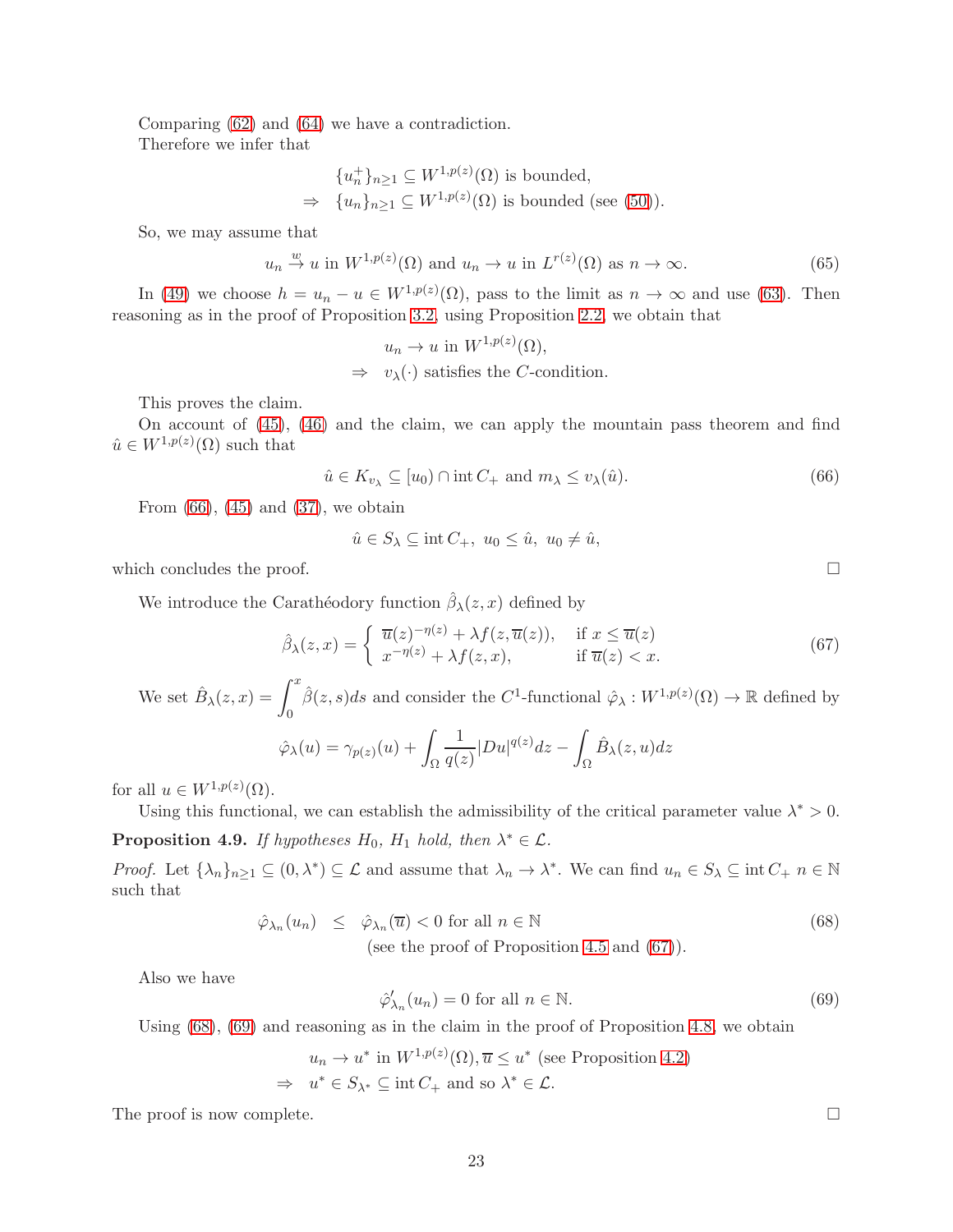According to the above proposition, we have

$$
\mathcal{L} = (0, \lambda^*].
$$

# 5 Minimal positive solutions

Recall that a set  $S \subseteq W^{1,p(z)}(\Omega)$  is said to be downward directed, if for all  $u_1, u_2 \in S$ , we can find  $u \in S$  such that  $u \leq u_1, u \leq u_2$ .

As in the proof of Proposition 18 of Papageorgiou, Rădulescu & Repovš [\[31\]](#page-26-8), we prove that for every  $\lambda \in \mathcal{L}$ , the solution set  $S_{\lambda} \subseteq \text{int } C_+$  is downward directed. We will show that  $S_{\lambda}$  has a minimal element.

**Proposition 5.1.** If hypotheses  $H_0$ ,  $H_1$  hold and  $\lambda \in \mathcal{L} = (0, \lambda^*]$ , then problem  $(P_\lambda)$  has a smallest positive solution  $u_{\lambda}^* \in S_{\lambda} \subseteq \text{int } C_+$  (that is,  $u_{\lambda}^* \leq u$  for all  $u \in S_{\lambda}$ ).

*Proof.* On account of Lemma 3.10 of Hu & Papageorgiou [\[19,](#page-25-18) p. 176], we can find  $\{u_n\}_{n>1} \subseteq S_\lambda$ decreasing (since  $S_{\lambda}$  is downward directed) such that

$$
\inf_{n\geq 1} u_n = \inf S_{\lambda}.
$$

We have

<span id="page-23-0"></span>
$$
\hat{\varphi}'_{\lambda}(u_n) = 0 \text{ for all } n \in \mathbb{N},\tag{70}
$$

$$
\overline{u} \le u_n \le u_1 \text{ for all } n \in \mathbb{N}.\tag{71}
$$

From [\(70\)](#page-23-0) and [\(71\)](#page-23-0), it follows that

$$
{u_n}_{n\geq 1} \subseteq W^{1,p(z)}(\Omega)
$$
 is bounded.

Then as in the proof of Proposition [4.5](#page-16-5) and using the fact that  ${u_n}_{n\geq 1}$  is decreasing, we obtain

$$
u_n \to u_\lambda^* \text{ in } W^{1,p(z)}(\Omega),
$$
  
\n
$$
\Rightarrow u_\lambda^* \in S_\lambda \subseteq \text{int } C_+, u_\lambda^* = \text{inf } S_\lambda,
$$

which concludes the proof.  $\Box$ 

Next we examine the map  $\lambda \mapsto u_{\lambda}^*$  from  $\mathcal{L} = (0, \lambda^*]$  into  $C^1(\overline{\Omega})$ .

**Proposition 5.2.** If hypotheses  $H_0$ ,  $H_1$  hold, then

(a) the map  $\lambda \mapsto u_\lambda^*$  from  $\mathcal{L} = (0, \lambda^*]$  into  $C^1(\overline{\Omega})$  is strictly increasing in the sense that

$$
0 < \mu < \lambda \le \lambda^* \Rightarrow u_{\lambda}^* - u_{\mu}^* \in D_+;
$$

(b)  $\lambda \mapsto u_{\lambda}^*$  is left continuous from  $\mathcal L$  into  $C^1(\overline{\Omega})$ .

*Proof.* (a) Let  $0 < \mu < \lambda \leq \lambda^*$ . On account of Proposition [4.7,](#page-17-2) we can find  $u_{\mu} \in S_{\mu} \subseteq \text{int } C_+$  such that

$$
u_{\lambda}^* - u_{\mu} \in D_+,
$$
  

$$
\Rightarrow u_{\lambda}^* - u_{\mu}^* \in D_+.
$$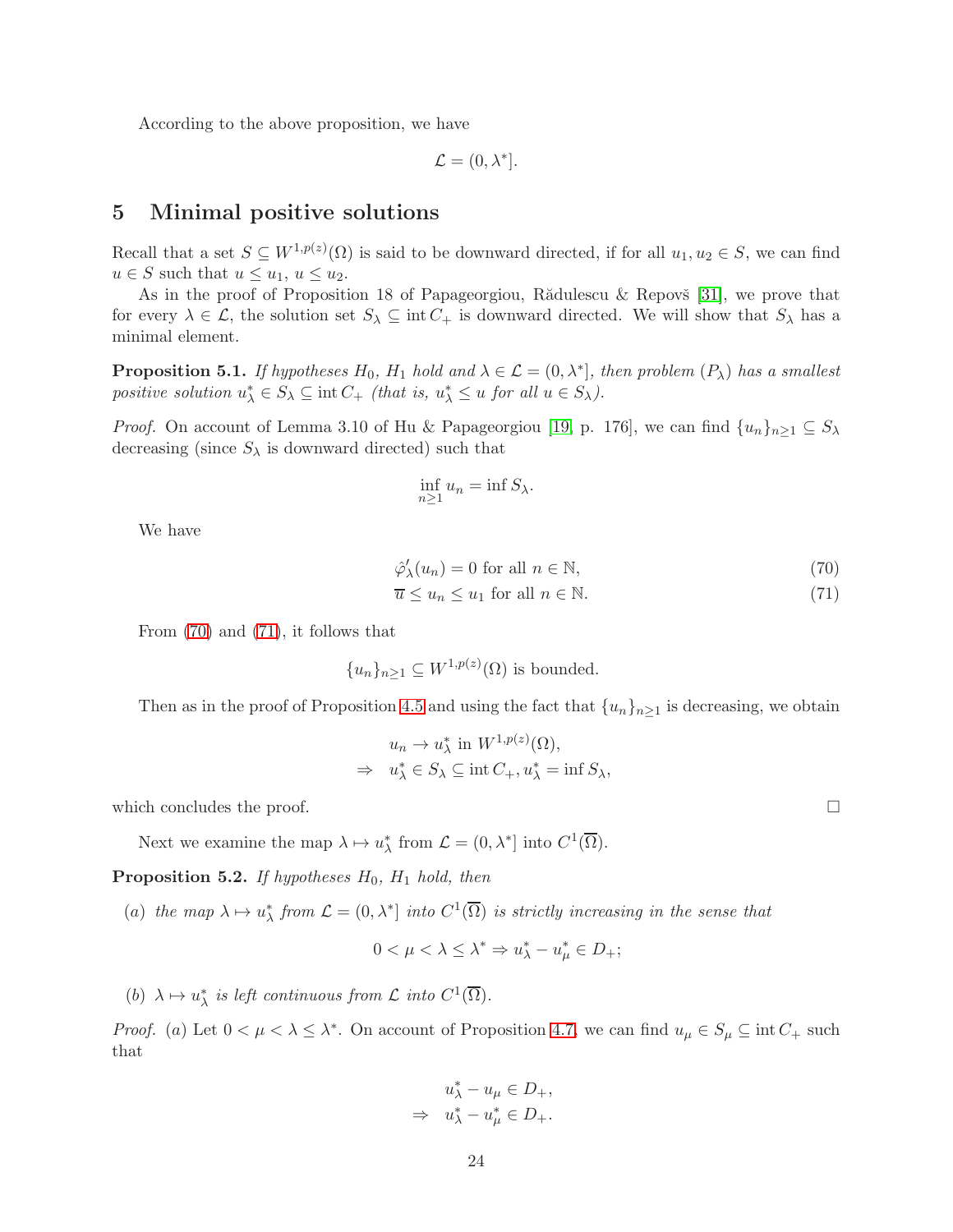(b) Let  $\lambda_n \to \lambda^-$ ,  $\lambda_n \in \mathcal{L}$  for all  $n \in \mathbb{N}$ . From Proposition [4.2](#page-15-4) and part (a) of this proposition, we have

 $\overline{u} \leq u_{\lambda}^* \leq u_{\lambda_1}^*$  for all  $n \in \mathbb{N}$ .

It follows that

$$
\{u_n^* = u_{\lambda_n}^*\}_{n \ge 1} \subseteq W^{1,p(z)}(\Omega)
$$
 is bounded.

Then Proposition 3.1 of Gasinski & Papageorgiou [\[16\]](#page-25-16) implies that

$$
||u_n^*||_{\infty} \le C_{16} \text{ for some } C_{16} > 0, \text{ all } n \in \mathbb{N}.
$$

Using Theorem 1.3 of Fan [\[15\]](#page-25-17) (see also Lieberman [\[20\]](#page-26-18)), we see that we can find  $\alpha \in (0,1)$  and  $C_{17} > 0$  such that

<span id="page-24-0"></span>
$$
u_n^* \in C^{1,\alpha}(\overline{\Omega}) \text{ and } \|u_n^*\|_{C^{1,\alpha}(\overline{\Omega})} \le C_{17} \text{ for all } n \in \mathbb{N}.
$$
 (72)

From [\(72\)](#page-24-0), the compact embedding of  $C^{1,\alpha}(\overline{\Omega})$  into  $C^1(\overline{\Omega})$  and the monotonicity of the sequence  ${u_n^*}_{n \geq 1}$ , we have that

<span id="page-24-1"></span>
$$
u_n^* \to \hat{u}_\lambda^* \text{ in } C^1(\overline{\Omega}).\tag{73}
$$

If  $\hat{u}^*_{\lambda} \neq u^*_{\lambda}$ , then there exists  $z_0 \in \overline{\Omega}$  such that

$$
u_{\lambda}^{*}(z_0) < \hat{u}_{\lambda}^{*}(z_0),
$$
\n
$$
\Rightarrow u_{\lambda}^{*}(z_0) < u_n^{*}(z_0) \text{ for all } n \ge n_0 \text{ (see (73))},
$$

contradicting part (*a*). So  $\hat{u}^*_{\lambda} = u^*_{\lambda}$  and we have the left continuity of the map  $\lambda \mapsto u^*_{\lambda}$  $\Box$ 

The next theorem summarizes our main contributions in this paper concerning problem  $(P_{\lambda})$ .

**Theorem 5.3.** If hypotheses  $H_0$ ,  $H_1$  hold, then there exists  $\lambda^* < \infty$  such that

- (a) for all  $\lambda \in (0, \lambda^*)$ , problem  $(P_{\lambda})$  has at least two positive solutions  $u_0, \hat{u} \in \text{int } C_+$ ,  $u_0 \leq \hat{u}$ ,  $u_0 \neq \hat{u}$ ;
- (b) for  $\lambda = \lambda^*$ , problem  $(P_{\lambda})$  has at least one positive solution  $u^* \in \text{int } C_+$ ;
- (c) for all  $\lambda > \lambda^*$ , problem  $(P_{\lambda})$  has no positive solutions;
- (d) for all  $\lambda \in \mathcal{L} = (0, \lambda^*]$ , problem  $(P_{\lambda})$  has a smallest positive solution  $u_{\lambda}^* \in \text{int } C_+$  and the map  $\lambda \mapsto u_{\lambda}^*$  is strictly increasing and left-continuous from  $\mathcal L$  into  $C^1(\overline{\Omega})$ .

### Acknowledgments

The authors were supported by the Slovenian Research Agency grants P1-0292, J1-8131, N1-0064, N1-0083, and N1-0114. We wish to thank the anonymous reviewers for their remarks and constructive criticisms that helped us improve the presentation.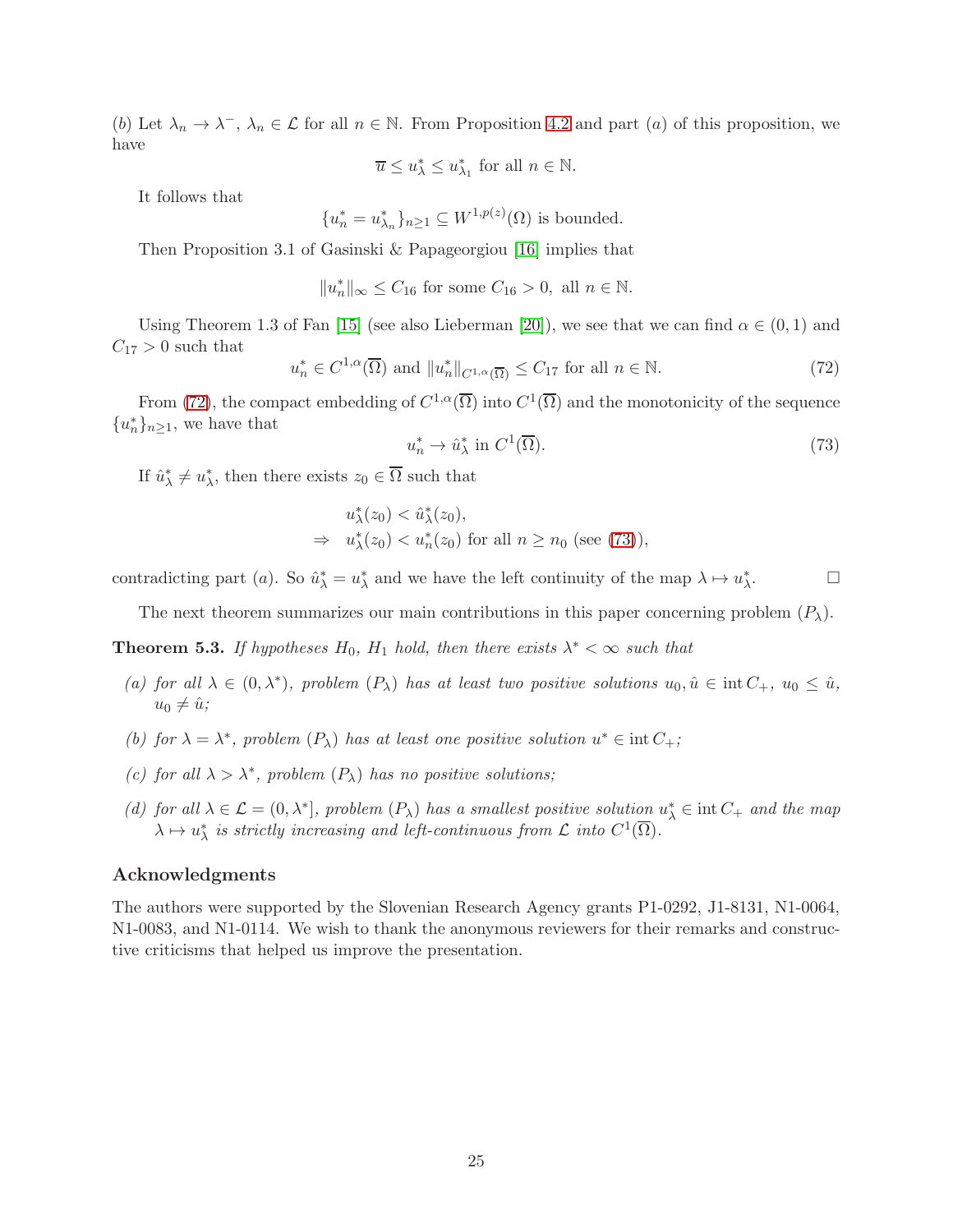# <span id="page-25-12"></span>References

- <span id="page-25-13"></span>[1] A. Bahrouni, V.D. Rădulescu, D.D. Repovš, A weighted anisotropic variant of the Caffarelli-Kohn-Nirenberg inequality and applications, Nonlinearity 31 (2018), 1516-1534.
- <span id="page-25-7"></span>[2] A. Bahrouni, V.D. Rădulescu, D.D. Repovš, Double phase transonic flow problems with variable growth: nonlinear patterns and stationary waves, Nonlinearity 32 (2019), 2481-2495.
- <span id="page-25-0"></span>[3] A. Bahrouni, V.D. Rădulescu, P. Winkert, Double phase problems with variable growth and convection for the Baouendi-Grushin operator, Z. Angew. Math. Phys. 71 (2020), no. 6, Paper No. 183, 15 pp.
- <span id="page-25-1"></span>[4] J.M. Ball, Convexity conditions and existence theorems in nonlinear elasticity, Arch. Rational Mech. Anal. **63** (1976/77), no. 4, 337-403.
- <span id="page-25-2"></span>[5] J.M. Ball, Discontinuous equilibrium solutions and cavitation in nonlinear elasticity, Philos. Trans. Roy. Soc. London Ser. A 306 (1982), no. 1496, 557-611.
- [6] P. Baroni, M. Colombo, G. Mingione, Harnack inequalities for double phase functionals, Nonlinear Anal. 121 (2015), 206-222.
- <span id="page-25-3"></span>[7] P. Baroni, M. Colombo, G. Mingione, Regularity for general functionals with double phase, Calc. Var. Partial Differential Equations 57 (2018), Art 62.
- <span id="page-25-10"></span>[8] V. Benci, P. D'Avenia, D. Fortunato, L. Pisani, Solitons in several space dimensions: Derrick's problem and infinitely many solutions, Arch. Ration. Mech. Anal. 154 (2000), 297-324.
- <span id="page-25-8"></span>[9] S.S. Byun, E. Ko, Global  $C^{1,\alpha}$  regularity and existence of multiple solutions for singular  $p(x)$ -Laplacian equations, Calc. Var. Partial Differential Equations (2017) 56:76.
- <span id="page-25-9"></span>[10] J.W. Cahn, J.E. Hilliard, Free energy of nonuniform system I: Interfacial free energy, J. Chem. Physics 28 (1958), 258-267.
- <span id="page-25-11"></span>[11] L. Cherfils, Y. Ilyasov, On the stationary solutions of generalized reaction-diffusion equations with  $p \&$  $q$ -Laplacian, *Comm. Pure Appl. Anal.* 4 (2005), 9-22.
- <span id="page-25-4"></span>[12] M. Colombo, G. Mingione, Regularity for double phase variational problems, Arch. Ration. Mech. Anal. 215 (2015), 443–496.
- <span id="page-25-6"></span>[13] C. De Filippis, G. Mingione, On the regularoty of minima of non-autonoumous functionals, J. Geometric Analysis 30 (2020), 1584–1626.
- <span id="page-25-15"></span>[14] L. Diening, P. Harjulehto, P. Hästo, M. Ruzička, Lebesque and Sobolev Spaces with Variable Exponents. Lecture Notes in Mathematics, Vol. 2017, Springer, Heidelberg, 2011.
- <span id="page-25-17"></span>[15] X. Fan, Global  $C^{1,\alpha}$  regularity for variable exponent elliptic equations in divergence form, J. Differential Equations 235 (2007), 397-417.
- <span id="page-25-16"></span>[16] L. Gasinski, N.S. Papageorgiou, Anisotropic nonlinear Neumann problems, Calc. Var. Partial Differential Equations 42 (2011), 323-354.
- <span id="page-25-14"></span>[17] M. Ghergu, V.D. Rădulescu, Singular Elliptic Problems: Bifurcation and Asymptotic Analysis, Oxford Lecture Series in Mathematics and Its Applications, vol. 37, Oxford University Press, 2008.
- <span id="page-25-5"></span>[18] J. Giacomoni, I. Schindler, P. Takaˇc, Sobolev versus H¨older minimizers and existence of multiple solutions for a singular quasilinear equation, Annali Scu. Norm. Super. Pisa 6 (2007), 117-158.
- <span id="page-25-18"></span>[19] S. Hu, N.S. Papageorgiou, Handbook of Multivalued Analysis. Volume I: Theory, Kluwer Academic Publishers, Dodrecht, The Netherlands, 1997.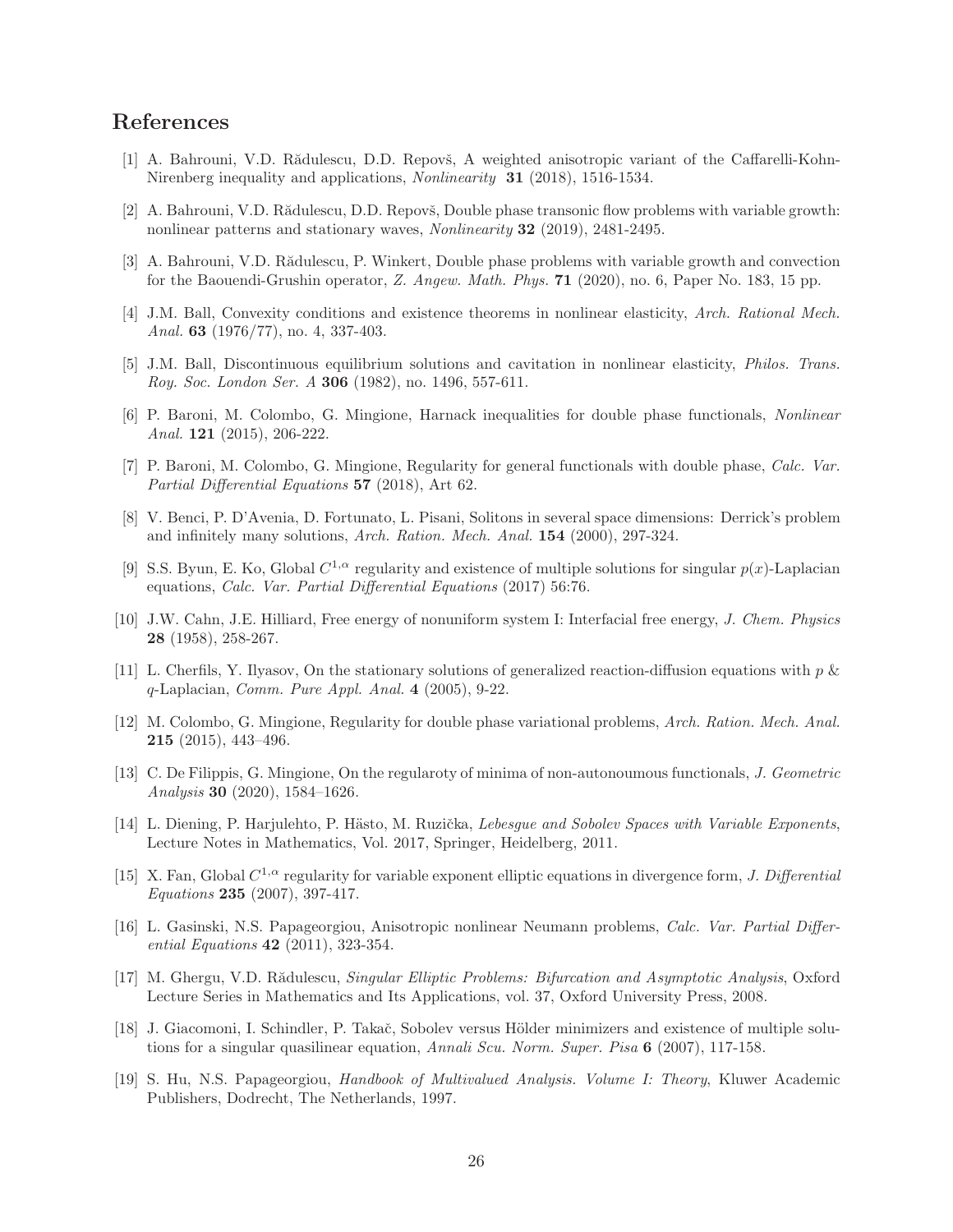- <span id="page-26-18"></span><span id="page-26-16"></span>[20] G. Lieberman, The natural generalization of the natural conditions of Ladyzhenskaya and Uraltseva for elliptic equations, Comm. Partial Differential Equations 16 (1991), 311-361.
- <span id="page-26-0"></span>[21] G. Li, C. Yang, The existence of a nontrivial solution to a nonlinear elliptic boundary value problem of p-Laplacian type without Ambrosetti-Rabinowitz condition, Nonlinear Anal. 72 (2010), 4602-4613.
- <span id="page-26-1"></span>[22] P. Marcellini, On the definition and the lower semicontinuity of certain quasiconvex integrals, Ann. Inst. H. Poincaré, Anal. Non Linéaire 3 (1986), 391-409.
- <span id="page-26-2"></span>[23] P. Marcellini, Regularity and existence of solutions of elliptic equations with  $p, q$ –growth conditions, J. Differential Equations **90** (1991), 1-30.
- <span id="page-26-13"></span>[24] P. Marcellini, Everywhere regularity for a class of elliptic systems without growth conditions, Ann. Scuola Norm. Sup. Pisa Cl. Sci. (4) 23 (1996), no. 1, 1-25.
- <span id="page-26-3"></span>[25] P. Marcellini, Growth conditions and regularity for weak solutions to nonlinear elliptic PDEs, J. Math. Anal. Appl. (https://doi.org/10.1016/j.jmaa.2020.124408).
- <span id="page-26-17"></span>[26] Ch.B. Morrey, Jr., Multiple Integrals in the Calculus of Variations, Reprint of the 1966 edition, Classics in Mathematics, Springer-Verlag, Berlin, 2008.
- [27] N.S. Papageorgiou, V.D. Rădulescu, D.D Repovš, Nonlinear Analysis-Theory and Methods, Springer Monographs in Mathematics, Springer, Cham, 2019.
- <span id="page-26-5"></span>[28] N.S. Papageorgiou, V.D. Rădulescu, D.D. Repovš, Double-phase problems and a discontinuity property of the spectrum, Proc. Amer. Math. Soc. 147 (2019), no. 7, 2899-2910.
- <span id="page-26-6"></span>[29] N.S. Papageorgiou, V.D. Rădulescu, D.D. Repovš, Positive solutions for nonlinear parametric singular Dirichlet problems, *Bull. Math. Sci.* **9** (2019), no. 3, 1950011, 21 pp.
- <span id="page-26-7"></span>[30] N.S. Papageorgiou, V.D. Rădulescu, D.D. Repovš, Ground state and nodal solutions for a class of double phase problems, Z. Angew. Math. Phys. 71 (2020), no. 1, Paper No. 15.
- <span id="page-26-8"></span>[31] N.S. Papageorgiou, V.D. Rădulescu, D.D. Repovš, Nonlinear nonhomogeneous singular problems, Calc. Var. Partial Differential Equations (2020), 59:9.
- <span id="page-26-15"></span>[32] N.S. Papageorgiou, V.D. Rădulescu, D.D Repovš, Anisotropic equations with indefinite potential and competing nonlinearities, Nonlinear Anal. 201 (2020), 111861, 24 pp.
- <span id="page-26-9"></span>[33] N.S. Papageorgiou, A. Scapellato, Constant sign and nodal solutions for parametric (p, 2)-equations, Adv. Nonlinear Anal. 9 (2020), no. 1, 449–478.
- <span id="page-26-10"></span>[34] N.S. Papageorgiou, C. Vetro, F. Vetro, Positive solutions for singular (p, 2)-equations, Z. Angew. Math. Phys. 70:72 (2019), 1-10.
- <span id="page-26-4"></span>[35] N.S. Papageorgiou, P. Winkert, Singular p-Laplacian equations with superlinear perturbation, J. Differential Equations 266 (2019), 1462-1487.
- <span id="page-26-19"></span><span id="page-26-11"></span>[36] N.S. Papageorgiou, P. Winkert, Applied Nonlinear Functional Analysis, De Gruyter, Berlin, 2018.
- [37] N.S. Papageorgiou, C. Zhang, Noncoercive resonant  $(p, 2)$ -equations with concave terms, Adv. Nonlinear Anal. 9 (2020), no. 1, 228-249.
- <span id="page-26-12"></span>[38] M.A. Ragusa, A. Tachikawa, Regularity for minimizers for functionals of double phase with variable exponents, Adv. Nonlinear Anal. 9 (2020), no. 1, 710-728.
- <span id="page-26-14"></span>[39] V.D. Rădulescu, D.D. Repovš, Partial Differential Equations with Variable Exponents: Variational Methods and Qualitative Analysis, CRC Press, Boca Raton, FL, 2015.